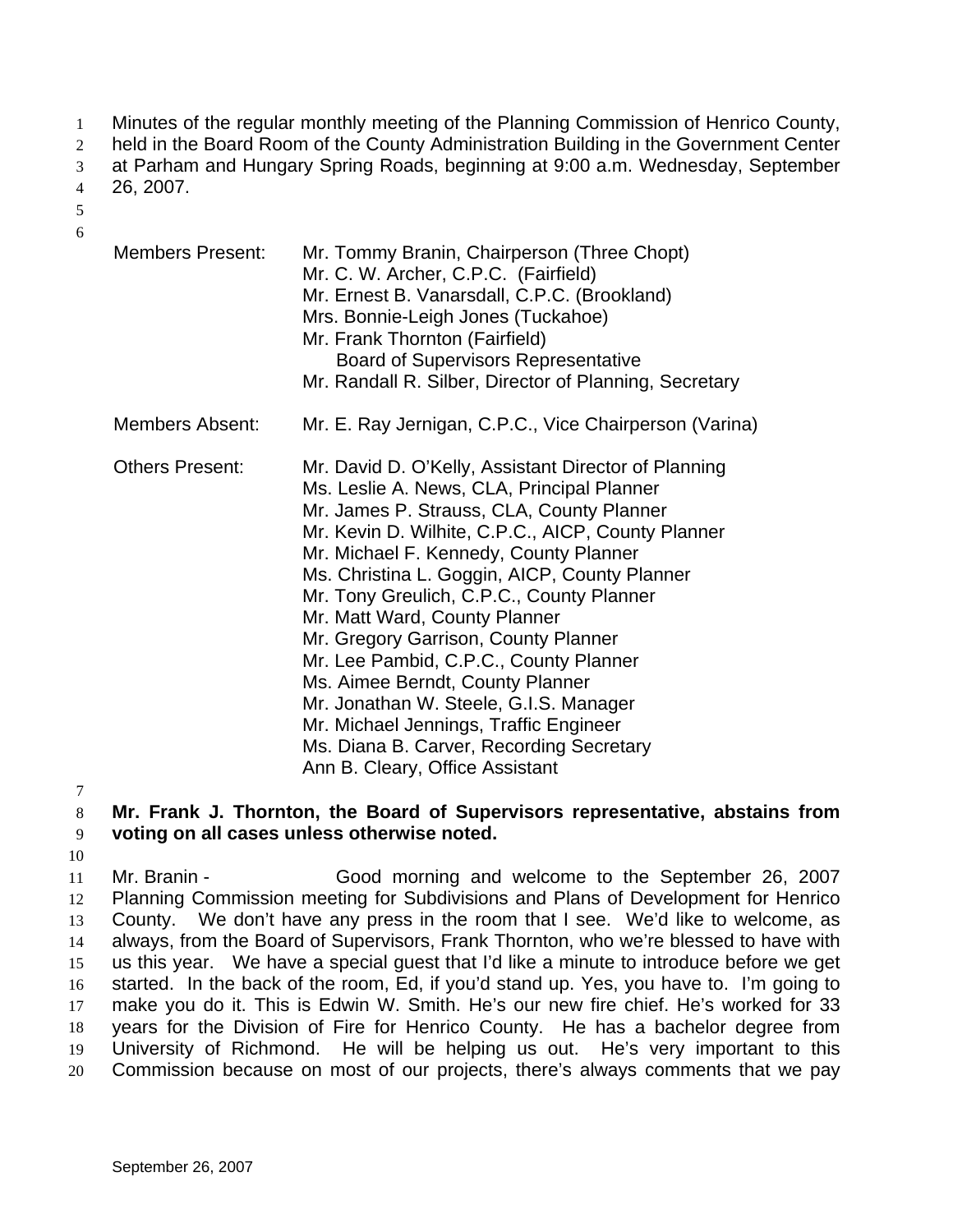close attention to from the Department of Fire. So, if everybody would welcome our new fire chief. 21 22 23 24 25 26 27 28 29 30 31 32 33 34 35 36 37 38 39 40 41 42 43 44 45 46 47 48 49 50 51 52 53 54 55 56 Mr. Smith - [Mr. Ed Smith is off mike.] Mr. Branin - Thank you, Chief. Mr. Secretary, I'm going to turn it over to you. Mr. Silber - Thank you, Mr. Chairman. We do have one Planning Commission member absent today, Ray Jernigan, who has had some medication situation that havesaused him not to be here today. But otherwise, we have a quorum and can conduct business. First on the agenda today would be consideration of deferrals and withdrawals and we have a number of those, at least of deferrals we do. Ms. News. Ms. News - Good morning Mr. Chairman, Members of the Commission. Mr. Vanarsdall - Good morning, Ms. News. Ms. News - We have seven deferrals and withdrawals on our agenda this morning. The first item is found on page 3 of your agenda and is located in the Fairfield District. This is Transfer of Approval for POD-52-03, Virginia Center Station. The applicant is requesting a deferral to the October 24, 2007 meeting. **TRANSFER OF APPROVAL** *(Deferred from the July 25, 2007 Meeting)*  TOA POD-52-03 Virginia Center Station – Kim Property – Brook Road **Jeffrey Meyer for Kim Won Kim and Boo Ok Kim (The Kims):** Request for transfer of approval as required by Chapter 24, Section 24-106 of the Henrico County Code from Virginia Center Inc. and VC Silver, LLC to Kim Wan Kim and Boo Ok Kim. The 2.439-acre site contains Building B and is a portion of the overall 7.324 acre site. It is located at the northeast corner of Brook Road (U.S. Route 1) and Virginia Center Parkway on parcel 784-768- 2228. The zoning is M-1, Light Industrial District. County water and sewer. **(Fairfield)** Mr. Branin - Is anyone in opposition to the deferral of TOA POD-52-03, Virginia Center Station? No one? Mr. Archer - **Mr. Chairman, I move deferral of this Transfer of Approval,** POD-52-03, Virginia Center Station, to the October 24, 2007 meeting, at the applicant's request. Mr. Vanarsdall - Second.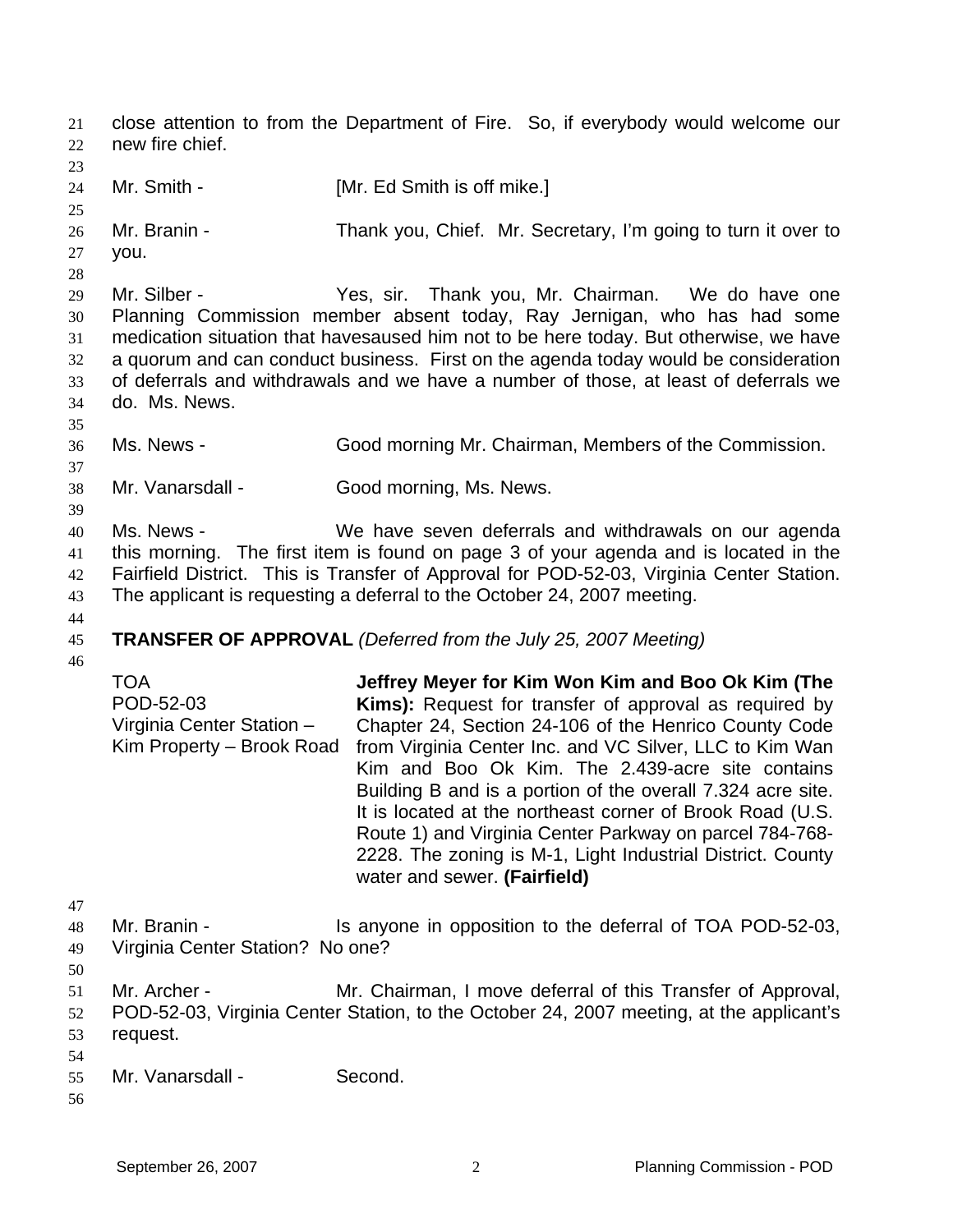Mr. Branin - Motion made by Mr. Archer, seconded by Mr. Vanarsdall. All in favor say aye. All opposed say no. The ayes have it; the motion carries. 57 58 59 60 61 62 63 64 65 66 67 68 At the request of the applicant, the Planning Commission deferred TOA POD-52-03, Virginia Center Station, Kim Property, to its October 24, 2007 meeting. Ms. News - The next item is found on page 4 of your agenda and is located in the Three Chopt District. It is Transfer of Approval POD-65-95, Julian's Restaurant. The applicant is requesting a deferral to the October 24, 2007 meeting. **TRANSFER OF APPROVAL**  POD-65-95 (part) Julian's Restaurant – 11129 Church Road **Hirschler Fleischer for Clarendon Associates, L.L.C.:**  Request for transfer of approval as required by Chapter 24, Section 24-106 of the Henrico County Code from DBD, LLC to Clarendon Associates, L.L.C. The 1.004-

acre site is located on the southwestern line of Three Chopt Road, approximately 275 feet northwest of Church Road on parcel 746-757-5593. The zoning is B-2C, Business District (Conditional). County water and sewer. **(Three Chopt)**

69

70 71 72 73 Mr. Branin - The Is anyone in opposition to the deferral of TOA POD-65-95, Julian's Restaurant? No one? Then I would like to move that Transfer of Approval, POD-65-95, Julian's Restaurant, be deferred to the October 24, 2007 meeting, per the applicant' request.

- 75 Mrs. Jones - Second.
- 76

74

77 78 Mr. Branin - **Motion made by Mr. Branin, seconded by Mrs. Jones. All in** favor say aye. All opposed say no. The ayes have it; the motion carries.

79

80 81 At the request of the applicant, the Planning Commission deferred Transfer of Approval POD-65-95, Julian's Restaurant to its October 24, 2007 meeting.

82

83 84 85 Ms. News - Next on page 10 of your agenda, and located in the Three Chopt District is Transfer of Approval POD-17-89, Southern Health Management Corporation. The applicant is requesting a deferral to the October 24, 2007 meeting.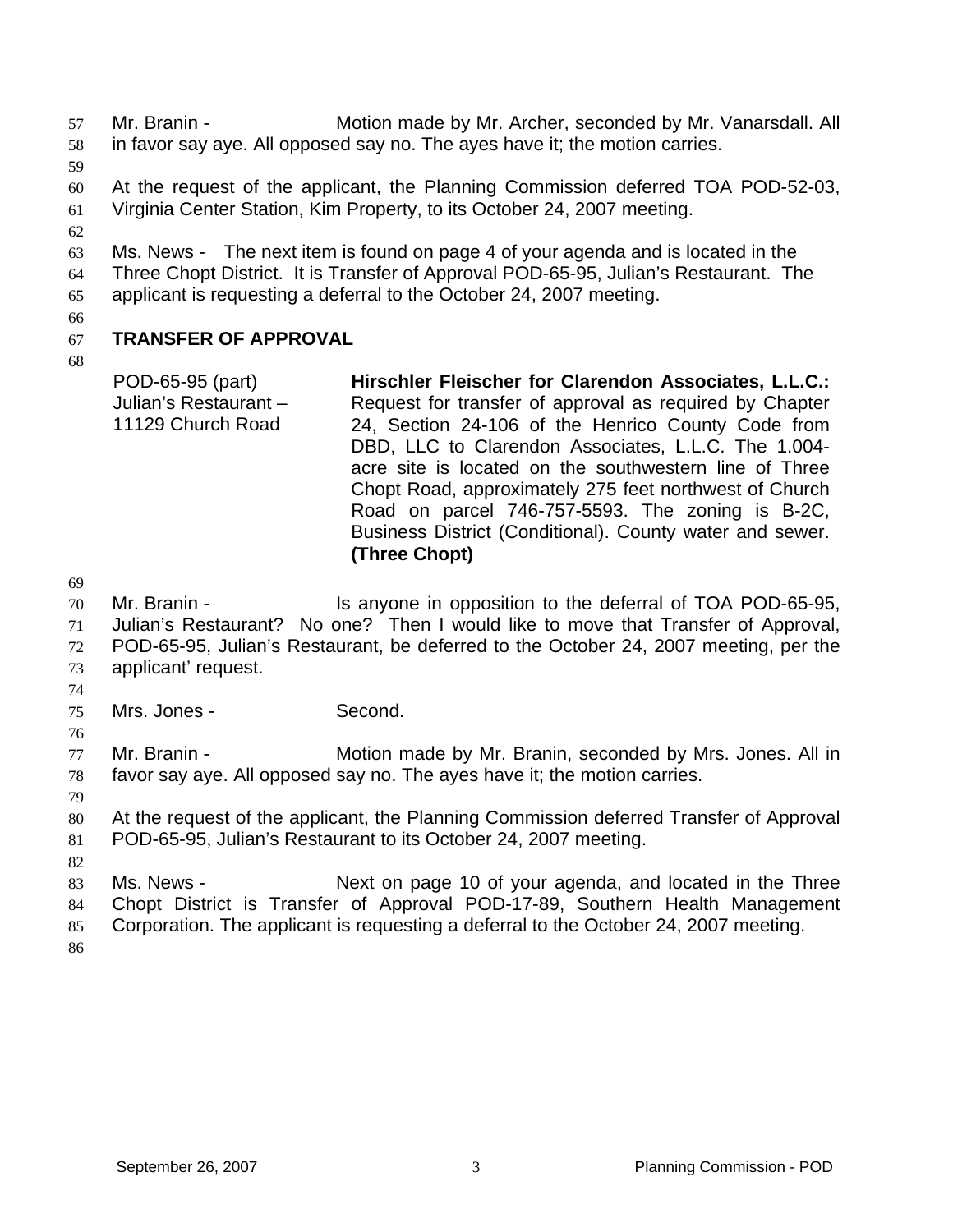### 87 **TRANSFER OF APPROVAL**

88

89 90 91 92 93 94 95 96 97 98 99 100 101 102 103 104 105 106 107 108 109 POD-17-89 Southern Health Management Corporation (formerly Control Data Building) **Chuck Richardson for Southern Health Management Corporation:** Request for transfer of approval as required by Chapter 24, Section 24-106 of the Henrico County Code from Rowe Development to Southern Health Management Corporation. The 2.699-acre site is located on the southwest corner of Mayland Drive and Mayland Court on parcel 752-757-8975. The zoning is M-1C, Light Industrial District (Conditional). County water and sewer. **(Three Chopt)** Mr. Branin - The Supposition is anyone in opposition to the deferral of Transfer of Approval POD-17-89, Southern Health Management Corporation? No one? Then I would like to move that Transfer of Approval POD-17-89, Southern Health Management Corporation, be deferred to the October 24, 2007 meeting, per the applicant's request. Mrs. Jones - Second. Mr. Branin - **Motion made by Mr. Branin, seconded by Mrs. Jones. All in** favor say aye. All opposed say no. The ayes have it; the motion carries. At the request of the applicant, the Planning Commission deferred Transfer of Approval POD-17-89, Southern Health Management Corporation, to its October 24, 2007 meeting. Ms. News - The next item on page 13 of your agenda and located in the Three Chopt District, and was added recently. This is a landscape plan, LP/SUB 15-06, Mason Park. The applicant is requesting a deferral to the October 24, 2007 meeting. **SUBDIVISION LANDSCAPE PLAN**  SUB-15-06 Mason Park Subdivision Shady Grove Road **Jeff McKay for Centex Homes:** Request for approval of a landscape plan, as required by Chapter 24, Sections 24-106 and 24-106.2 of the Henrico County Code. The 29.32-acre site is located on the north side of Shady Grove Road approximately 1,600 feet west of Twin Hickory Road on parcel 740-770-0883 and 5728. The zoning is R-2AC, One-Family Residence District (Conditional). **(Three Chopt)**

110

111 112 113 114 Mr. Branin - The Is anyone in opposition to the deferral of SUB-15-06, Mason Park Subdivision? No one? Then I would like to move that the landscape plan for SUB-15-06, Mason Park Subdivision, be deferred to the October 24, 2007 meeting, per the applicant's request.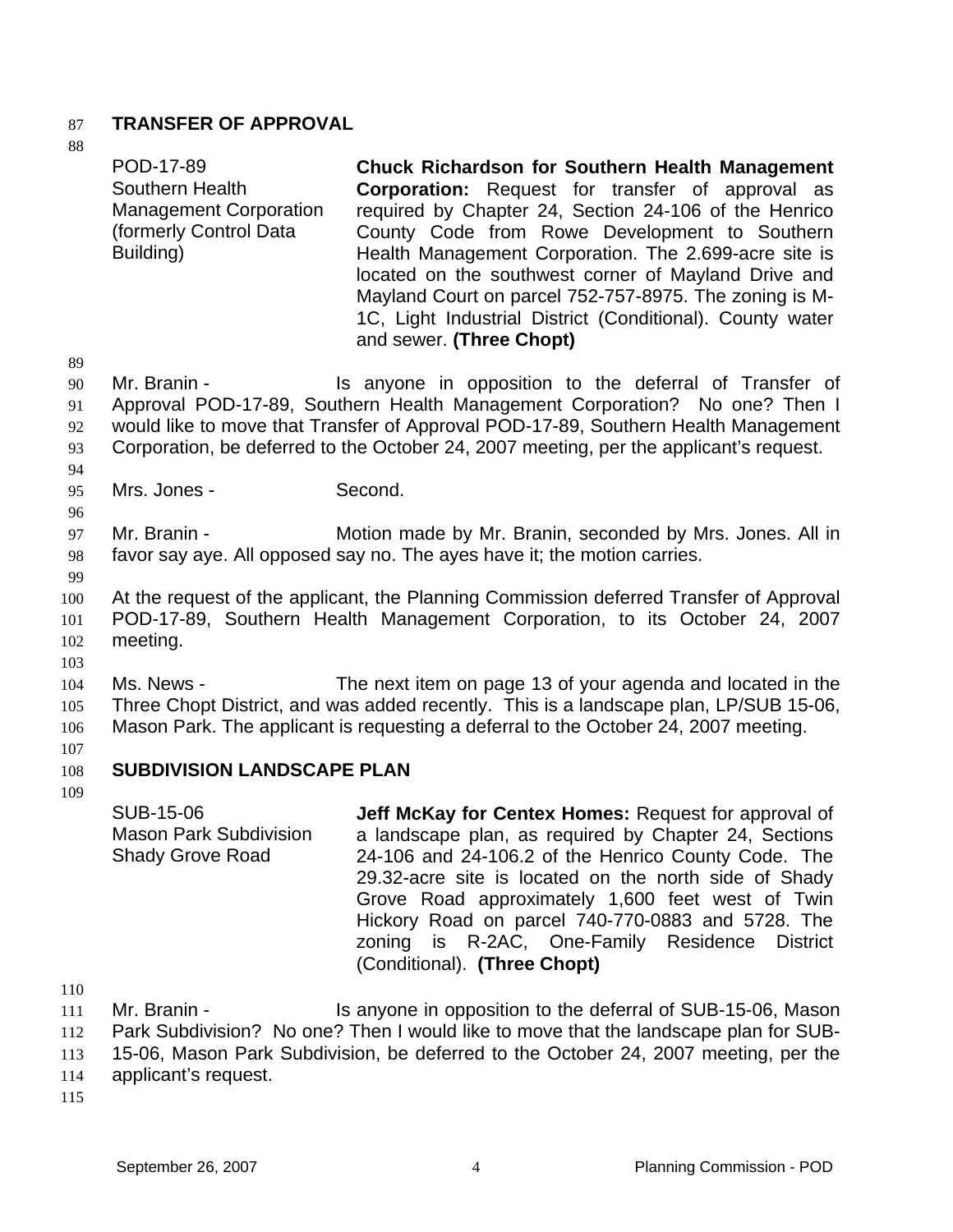- 116 Mr. Vanarsdall Second.
- 118 119 Mr. Branin - **Motion made by Mr. Branin, seconded by Mr. Vanarsdall. All** in favor say aye. All opposed say no. The ayes have it; the motion carries.
- 120

117

121 122 At the request of the applicant, the Planning Commission deferred the landscape plan for SUB-15-06, Mason Park Subdivision to its October 24, 2007 meeting.

123

124 125 126 Ms. News - Next on page 27 of your agenda, and located in the Three Chopt District, is POD-41-07, formerly POD-57-86 Revised, Pouncey Place, Phase 1. The applicant is requesting a deferral to the October 24, 2007 meeting.

127

129

### 128 **PLAN OF DEVELOPMENT** *(Deferred from the July 25, 2007 Meeting)*

POD-41-07 Pouncey Place, Phase 1 – Twin Hickory Lake Drive and Pouncey Tract Road (POD-57-86 Revised) Bay Design Group, P.C. for Pouncey Place, LLC: Request for approval of a plan of development as required by Chapter 24, Section 24-107 of the Henrico County Code, to construct a shopping center with two one-story buildings for a total of 27,630 square feet. The 5.25-acre site is part of a 10.10 acre parcel and is located on the southeast corner of Pouncey Tract Road (State Route 271) and Twin Hickory Lake Drive on part of parcel 740-765-2150. The zoning is B-2C, Business District (Conditional) and WBSO, West Broad Street Overlay District. County water and sewer. (Three Chopt)

130

- 131 132 133 134 Mr. Branin - The Is anyone in opposition to the deferral of POD-41-07, Pouncey Place, Phase 1 (POD-57-86 Revised)? No one? Then I would like to move that POD-41-07, Pouncey Place, Phase 1 (POD-57-86 Revised), be deferred to the October 24, 2007 meeting, per the applicant's request.
- 135 136

137

- Mrs. Jones Second.
- 138 139 Mr. Branin - **Motion made by Mr. Branin, seconded by Mrs. Jones. All in** favor say aye. All opposed say no. The ayes have it; the motion carries.
- 140

141 142 At the request of the applicant, the Planning Commission deferred POD-41-07, Pouncey Place, Phase 1 (POD-57-86 Revised) to its October 24, 2007 meeting.

143

144 145 146 147 148 149 150 Ms. News - The next items is on page 33 of your agenda and is located in the Three Chopt District. This is POD-53-07 (POD-59-97 Revised), Home Depot at Brookhollow. There are two aspects to this plan. There is a garden center expansion, which is being deferred today. The second aspect for outdoor display will be seen later on the Expedited Agenda. There is an addendum item on page 4, which clarifies that this deferral is for the garden center expansion at the rear of the building only, and the outdoor storage. Staff can recommend deferral.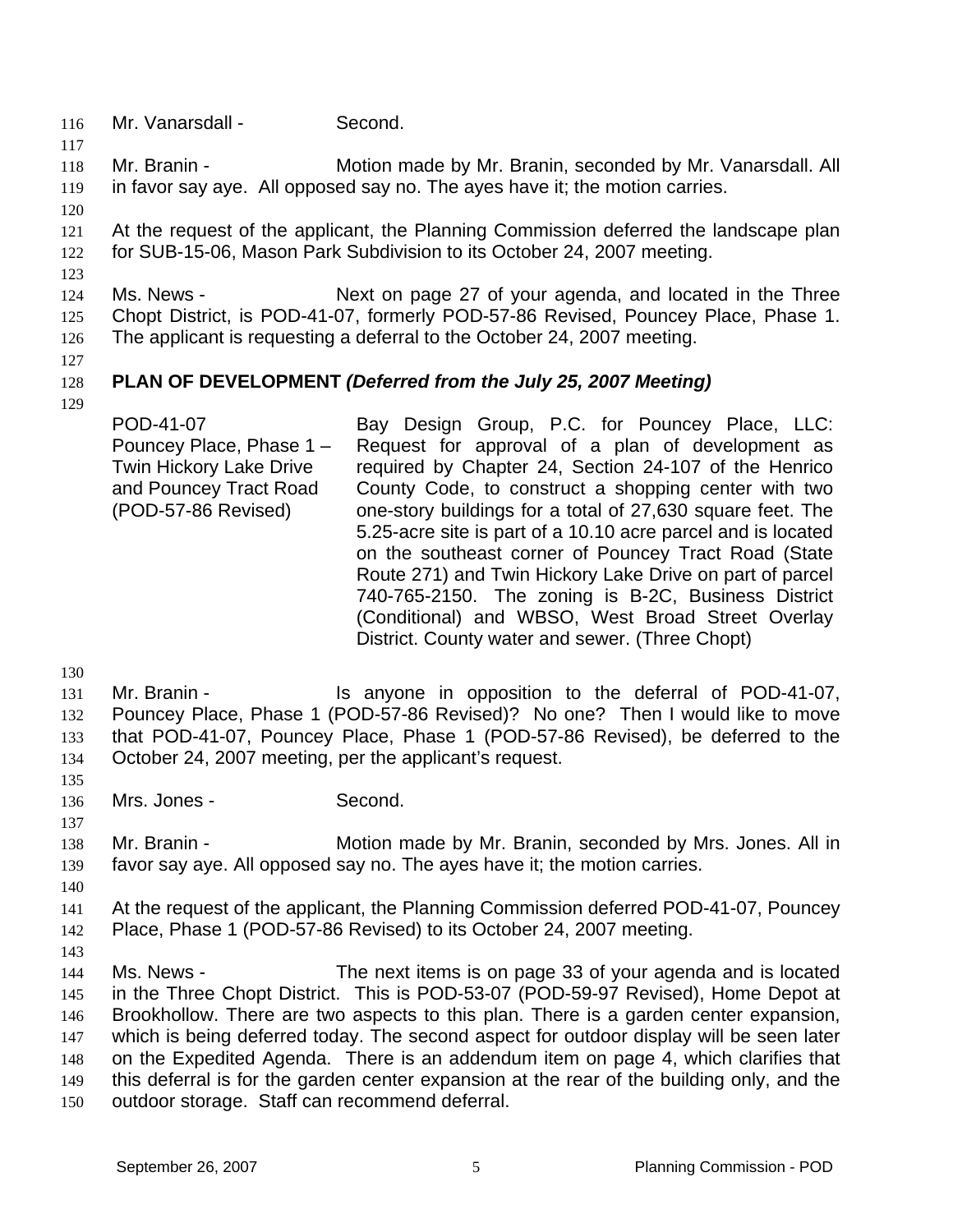## 151 **PLAN OF DEVELOPMENT**

| 152                      |                                                                                                                                 |                                                                                                                                                                                                                                                                                                                                                                                                                                                                                                               |
|--------------------------|---------------------------------------------------------------------------------------------------------------------------------|---------------------------------------------------------------------------------------------------------------------------------------------------------------------------------------------------------------------------------------------------------------------------------------------------------------------------------------------------------------------------------------------------------------------------------------------------------------------------------------------------------------|
|                          | POD-53-07<br>Home Depot @<br><b>Brookhollow Garden Center</b><br>Expansion -<br>W. Broad Street and I-64<br>(POD-51-97 Revised) | McKinney & Company for Home Depot USA Inc.:<br>Request for approval of a plan of development, as<br>required by Chapter 24, Section 24-106 of the Henrico<br>County Code, to construct 6,372 square feet of outdoor<br>garden center display areas for an existing building. The<br>7.95-acre site is located at 11260 W. Broad Street on<br>parcel 742-762-4307 in the Brookhollow Shopping<br>Center. The zoning is M-1C, Light Industrial District<br>(Conditional). County water and sewer. (Three Chopt) |
| 153                      |                                                                                                                                 |                                                                                                                                                                                                                                                                                                                                                                                                                                                                                                               |
| 154<br>155<br>156<br>157 | Mr. Branin -<br>well?                                                                                                           | Is anyone in opposition to the deferral of POD-53-07, Home<br>Depot @ Brookhollow Garden Center Expansion? None? That's deferred to the 24 <sup>th</sup> as                                                                                                                                                                                                                                                                                                                                                   |
| 158                      | Ms. News -                                                                                                                      | Yes sir.                                                                                                                                                                                                                                                                                                                                                                                                                                                                                                      |
| 159                      |                                                                                                                                 |                                                                                                                                                                                                                                                                                                                                                                                                                                                                                                               |
| 160                      | Mr. Branin -                                                                                                                    | Okay, thank you.                                                                                                                                                                                                                                                                                                                                                                                                                                                                                              |
| 161                      |                                                                                                                                 |                                                                                                                                                                                                                                                                                                                                                                                                                                                                                                               |
| 162                      | Ms. News -                                                                                                                      | No, I'm sorry. This is deferred until November 14 <sup>th</sup> .                                                                                                                                                                                                                                                                                                                                                                                                                                             |
| 163                      |                                                                                                                                 |                                                                                                                                                                                                                                                                                                                                                                                                                                                                                                               |
| 164<br>165<br>166<br>167 | Mr. Branin -<br>2007 meeting, per the applicant's request.                                                                      | November 14 <sup>th</sup> ? Okay. I would like to move that POD-53-<br>07, Home Depot @ Brookhollow Garden Center Expansion (POD-51-97 Revised), only<br>the garden center storage in the rear of Home Depot, be deferred to the November 14,                                                                                                                                                                                                                                                                 |
| 168                      |                                                                                                                                 |                                                                                                                                                                                                                                                                                                                                                                                                                                                                                                               |
| 169                      | Mr. Vanarsdall -                                                                                                                | Second.                                                                                                                                                                                                                                                                                                                                                                                                                                                                                                       |
| 170                      |                                                                                                                                 |                                                                                                                                                                                                                                                                                                                                                                                                                                                                                                               |
| 171                      | Mr. Branin -                                                                                                                    | Motion made by Mr. Branin, seconded by Mr. Vanarsdall. All                                                                                                                                                                                                                                                                                                                                                                                                                                                    |
| 172                      |                                                                                                                                 | in favor say aye. All opposed say no. The ayes have it; the motion carries.                                                                                                                                                                                                                                                                                                                                                                                                                                   |
| 173                      |                                                                                                                                 |                                                                                                                                                                                                                                                                                                                                                                                                                                                                                                               |
| 174                      |                                                                                                                                 | At the request of the applicant, the Planning Commission deferred POD-53-07, Home                                                                                                                                                                                                                                                                                                                                                                                                                             |
| 175                      |                                                                                                                                 | Depot @ Brookhollow Garden Center Expansion (POD-51-97 Revised) to its November                                                                                                                                                                                                                                                                                                                                                                                                                               |
| 176                      | 14, 2007 meeting.                                                                                                               |                                                                                                                                                                                                                                                                                                                                                                                                                                                                                                               |
| 177                      |                                                                                                                                 |                                                                                                                                                                                                                                                                                                                                                                                                                                                                                                               |
| 178                      | Ms. News -                                                                                                                      | The final item is on page 38 of your agenda and located in                                                                                                                                                                                                                                                                                                                                                                                                                                                    |
| 179                      |                                                                                                                                 | the Varina District. This is POD-34-06 or POD-83-97 Revised, Gillies Creek Recycling,                                                                                                                                                                                                                                                                                                                                                                                                                         |
| 180                      |                                                                                                                                 | the Office Area. The applicant has requested the deferral to the December 12, 2007,                                                                                                                                                                                                                                                                                                                                                                                                                           |
| 181                      | meeting.                                                                                                                        |                                                                                                                                                                                                                                                                                                                                                                                                                                                                                                               |
| 182                      |                                                                                                                                 |                                                                                                                                                                                                                                                                                                                                                                                                                                                                                                               |
| 183                      |                                                                                                                                 |                                                                                                                                                                                                                                                                                                                                                                                                                                                                                                               |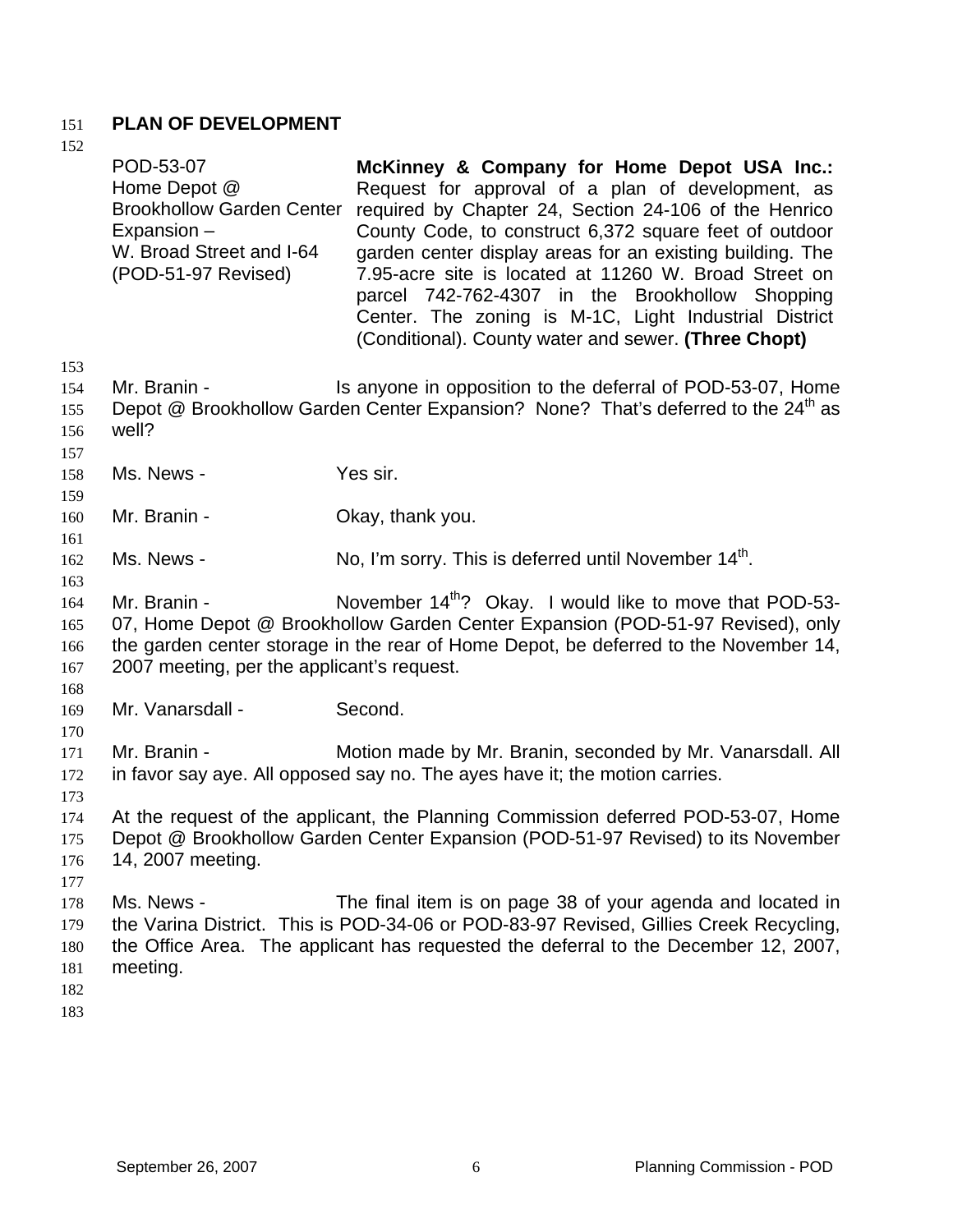# 184 **PLAN OF DEVELOPMENT** *(Deferred from the May 23, 2007 Meeting)*

|                                                                    | POD-34-06<br>and I-64<br>(POD-83-97 Revised)                    | Engineering Design Associates for Gillies Creek<br>Gillies Creek Recycling - Industrial Recycling: Request for approval of a plan of<br>Office Area – Masonic Lane development as required by Chapter 24, Section, 24-106<br>of the Henrico County Code, to construct a one-story,<br>6,000 square foot office/repair shop and two equipment<br>sheds for an existing recycling center on the landfill<br>property. The 3.57-acre site is located at 4200 Masonic<br>Lane on parcel 806-719-8851. The zoning is M-2,<br>General Industrial District. Individual well and septic<br>tank/drainfield. (Varina)                                                                           |
|--------------------------------------------------------------------|-----------------------------------------------------------------|----------------------------------------------------------------------------------------------------------------------------------------------------------------------------------------------------------------------------------------------------------------------------------------------------------------------------------------------------------------------------------------------------------------------------------------------------------------------------------------------------------------------------------------------------------------------------------------------------------------------------------------------------------------------------------------|
| 186                                                                |                                                                 |                                                                                                                                                                                                                                                                                                                                                                                                                                                                                                                                                                                                                                                                                        |
| 187<br>188                                                         | Mr. Branin -                                                    | Is anyone in opposition to the deferral of POD-34-06, Gillies<br>Creek Recycling – Office Area (POD-83-97 Revised)? No one?                                                                                                                                                                                                                                                                                                                                                                                                                                                                                                                                                            |
| 189<br>190<br>191<br>192<br>193                                    | Mr. Vanarsdall -<br>request.                                    | I move that POD-34-06, Gillies Creek Recycling – Office<br>Area (POD-83-97 Revised) be deferred until December 12, 2007, at the applicant's                                                                                                                                                                                                                                                                                                                                                                                                                                                                                                                                            |
| 194<br>195                                                         | Mrs. Jones -                                                    | Second.                                                                                                                                                                                                                                                                                                                                                                                                                                                                                                                                                                                                                                                                                |
| 196<br>197<br>198                                                  | Mr. Branin -                                                    | Motion made by Mr. Vanarsdall, seconded by Mrs. Jones. All<br>in favor say aye. All opposed say no. The ayes have it; the motion carries.                                                                                                                                                                                                                                                                                                                                                                                                                                                                                                                                              |
| 199<br>200                                                         |                                                                 | At the request of the applicant, the Planning Commission deferred POD-34-06, Gillies<br>Creek Recycling – Office Area (POD-83-97 Revised) to its December 12, 2007 meeting.                                                                                                                                                                                                                                                                                                                                                                                                                                                                                                            |
| 201<br>202<br>203                                                  | Mr. Silber -                                                    | No other deferrals?                                                                                                                                                                                                                                                                                                                                                                                                                                                                                                                                                                                                                                                                    |
| 204<br>205                                                         | Ms. News -                                                      | No sir, that's all.                                                                                                                                                                                                                                                                                                                                                                                                                                                                                                                                                                                                                                                                    |
| 206<br>207<br>208<br>209<br>210<br>211<br>212<br>213<br>214<br>215 | Mr. Silber -<br>have a number of plans on our expedited agenda. | Do the Commissioners have any deferrals? None? Okay.<br>Next on the agenda would be consideration of the expedited items. These are plans<br>that are placed on the Planning Commission's Expedited Agenda. These plans are<br>somewhat minor in nature or less complicated, and there are no outstanding staff issues<br>or concerns. The applicant is in agreement with the conditions and annotations on the<br>plans, and the Planning Commissioner from that District is comfortable with the plan. If<br>any item on the expedited agenda has any opposition, it would be removed from the<br>expedited agenda and heard in the order on which it's found on the full agenda. We |
| 216<br>217<br>218<br>219                                           | Ms. News -<br>approval.                                         | There are 14 items on the expedited agenda this morning.<br>The first item is on page 5 of your agenda and is located in the Three Chopt District.<br>This is a transfer of approval POD-69-81, First Capital Building. Staff recommends                                                                                                                                                                                                                                                                                                                                                                                                                                               |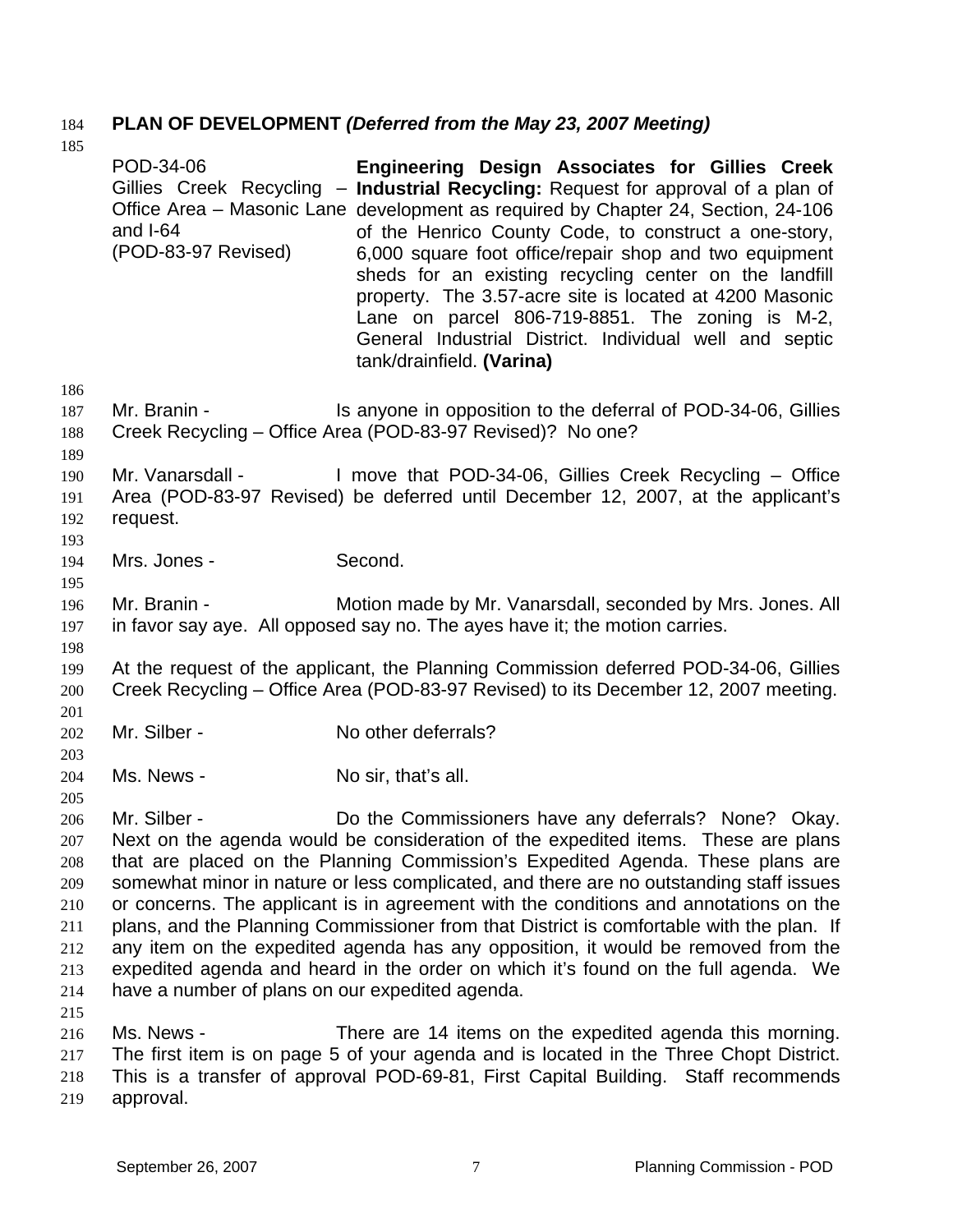### 220 **TRANSFER OF APPROVAL**

221 222 223 224 225 226 227 228 229 230 231 232 POD-69-81 First Capital Building – 4222 Cox Road - Innsbrook **Hirschler Fleischer for Atack Properties, Inc.:** Request for a transfer of approval as required by Chapter 24, Section 24-106 of the Henrico County Code from CUNA Mutual Life Insurance Company to KCA/FC, LLC. The 5.749-acre site is located along the west line of Cox road at the intersection with Innslake Drive, approximately 1,600 feet north of W. Broad Street (U.S. Route 250) on parcel 748-762-8360. The zoning is R-6C, General Residence District and C-1, Conservation District. County water and sewer. **(Three Chopt)** Mr. Branin - Is anyone in opposition to transfer of approval POD-69-81, First Capital Building. No one? Then I would like to move that transfer of approval POD-69-81, First Capital Building, be approved on the expedited agenda. Mrs. Jones - Second. Mr. Branin - Motion made by Mr. Branin, seconded by Mrs. Jones. All in favor say aye. All opposed say no. The ayes have it; the motion carries. The Planning Commission approved the transfer of approval request for POD-69-81, First Capital Building, subject to the standard and added conditions previously approved

233 234 235 236 for developments of this type from CUNA Mutual Life Insurance Company to KCA/FC, LLC.

237 238 239 Ms. News - The next item is on page 6 of your agenda and located in the Three Chopt District. This is transfer of approval POD-54-93, Outback Steakhouse. Staff recommends approval.

#### 241 **TRANSFER OF APPROVAL** *(Deferred from the July 25, 2007 Meeting)*

242

240

POD-54-93 Outback Steakhouse – 7919 W. Broad Street **Jamie Butler for Private Restaurant Properties, LLC:**  Request for transfer of approval as required by Chapter 24, Section 24-106 of the Henrico County Code from Young Walter H. III and Etal and Outback Steakhouse of Florida to Private Restaurant Properties, LLC. The 2.09 acre site is located on the south side of W. Broad Street (U.S. Route 250), approximately 640 feet west of Hungary Spring Road, on parcel 764-751-1479. The zoning is B-3, Business District. County water and sewer. **(Three Chopt)**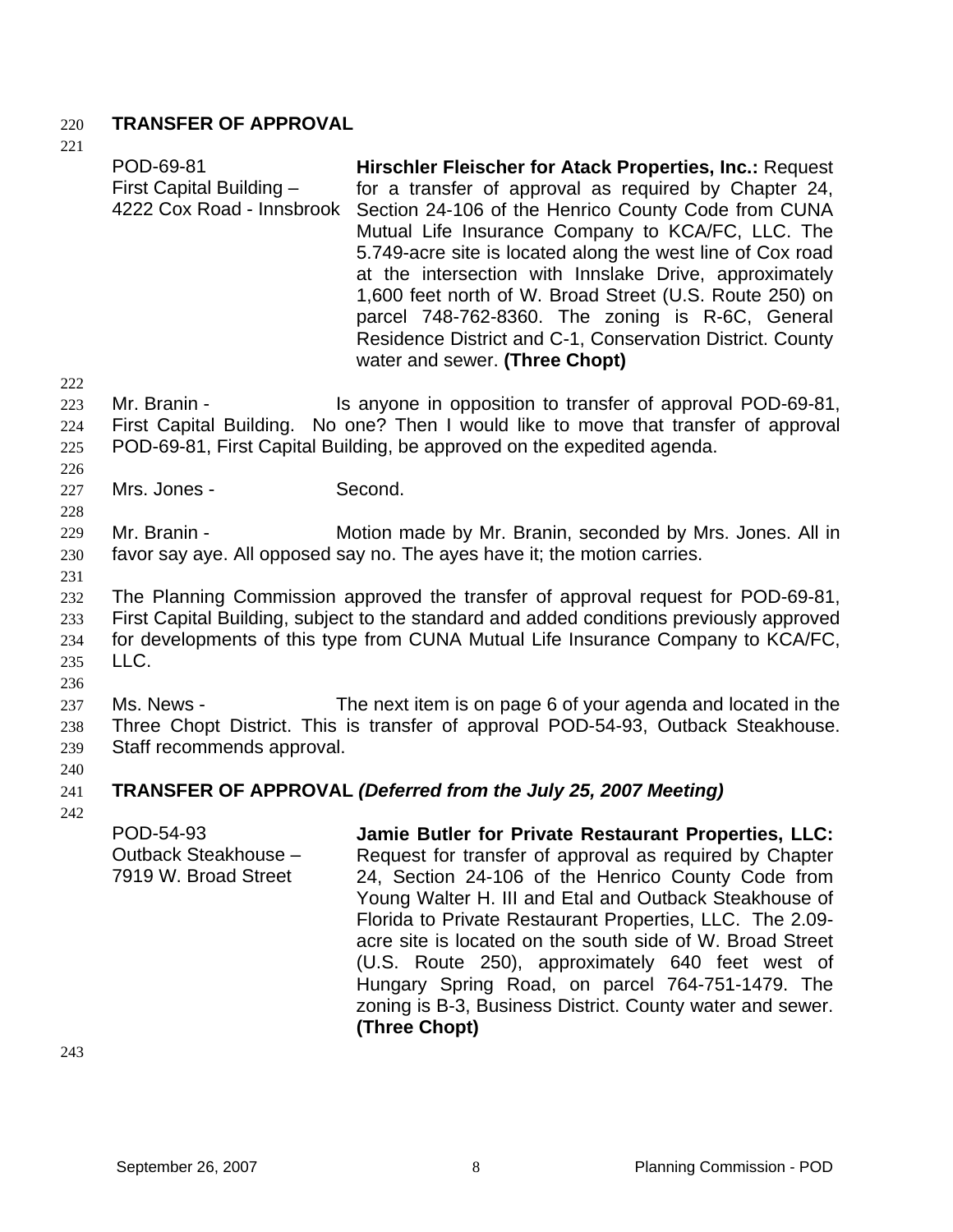Mr. Branin - This anyone in opposition to this transfer of approval POD-54-93, Outback Steakhouse? No one? Then I would like to move that transfer of approval POD-54-93, Outback Steakhouse, be approved on the expedited agenda. 244 245 246 247 248 249 250 251 252 253 254 255 256 257 258 259 260 261 262 263 264 265 266 267 268 269 270 271 272 273 274 275 276 277 278 279 Mr. Vanarsdall - Second. Mr. Branin - **Motion made by Mr. Branin, seconded by Mr. Vanarsdall. All** in favor say aye. All opposed say no. The ayes have it; the motion carries. The Planning Commission approved the transfer of approval request for POD-54-93, Outback Steakhouse, subject to the standard and added conditions previously approved for developments of this type from Young Walter H. III and Etal and Outback Steakhouse of Florida to Private Restaurant Properties, LLC and the following additional condition: : 1. The site deficiencies, as identified in the inspection report, dated July 3, 2007, shall be corrected by December 1, 2007. Ms. News - Next on page 7 of your agenda and located in the Tuckahoe District is a transfer of approval for POD-74-86, Ginter Hall West. Staff recommends approval. **TRANSFER OF APPROVAL**  POD-74-86 Ginter Hall West – 12411 Gayton Road **Jordan Socaransky for Lynmoore One Real Estate, LLC:** Request for transfer of approval as required by Chapter 24, Section 24-106 of the Henrico County Code from Conotti Corporation to Lynmoore One Real Estate, LLC. The 5.022-acre site is located on the east line of Gayton Road, approximately 200 feet south of Ridgefield Parkway on parcel 732-751-7846. The zoning is R-5, General Residence District. County water and sewer. **(Tuckahoe)** Mr. Branin - The Is anyone in opposition to transfer of approval POD-74-86, Ginter Hall West? No one? Mrs. Jones - I move approval of the transfer of approval for POD-74-86, Ginter Hall West, with the following condition 1. Mr. Vanarsdall - Second. Mr. Branin - **Motion made by Mrs. Jones, seconded by Mr. Vanarsdall.** All in favor say aye. All opposed say no. The ayes have it; the motion carries.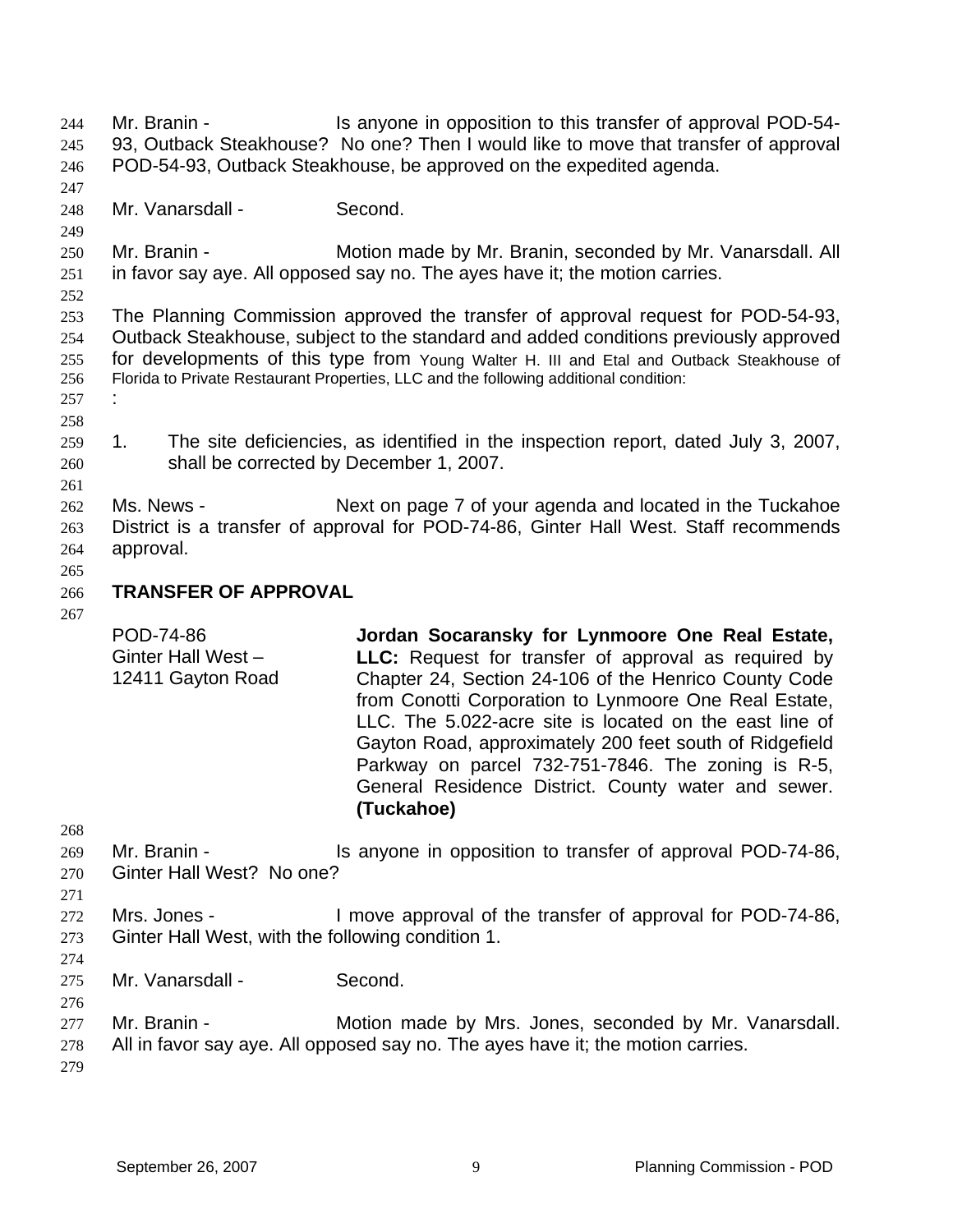The Planning Commission approved the transfer of approval for POD-74-86, Ginter Hall West, subject to the standard and added conditions previously approved for developments of this type from Conotti Corporation to Lynmoore One Real Estate, LLC and the following additional condition: 280 281 282 283

284

287

1. Site deficiencies, as identified in the inspection report, dated July 12, 2007 **August 7, 2007** shall be corrected by **October 31, 2007**. 285 286

288 289 290 Ms. News - Next on page 8 of your agenda, and located in the Fairfield District, is transfer of approval POD-129-88, Brook Run Shopping Center. Staff can recommend approval.

291

293

### 292 **TRANSFER OF APPROVAL**

POD-129-88 Brook Run Shopping Center Request for a partial transfer of approval as required by **Sacks Law Group, P.C. for Cedar-Brook Run, LLC:**  Chapter 24, Section 24-106 of the Henrico County Code from Brook Run Associates, LLC to Cedar-Brook Run, LLC. The 19.6-acre portion of the 20.114-acre site is located on the west line of Brook Road (U.S. Route 1) north of Brook Run Drive (private) at 5640 -5750 Brook Road on part of parcel 784-747-5128. The zoning is B-3C, Business District. County water and sewer. **(Fairfield)**

294

297

301

- 295
- 296 Mr. Branin - The Is anyone in opposition to the transfer of approval POD-129-88, Brook Run Shopping Center? No one? Mr. Archer?
- 298 299 300 Mr. Archer - Mr. Chairman, I move approval of transfer of approval POD-129-88, Brook Run Shopping Center, subject to the new owners being compliant with the conditions of the original approval and staff's recommendation.
- 302 Mr. Vanarsdall - Second.
- 304 305 Mr. Branin - **Motion made by Mr. Archer, seconded by Mr. Vanarsdall. All** in favor say aye. All opposed say no. The ayes have it; the motion carries.
- 306
- 307 308 309 310 The Planning Commission approved the transfer of approval for POD-129-88, Brook Run Shopping Center, subject to the standard and added conditions previously approved for developments of this type from Brook Run Associates, LLC to Cedar-Brook Run, LLC.
- 311 312 313 Ms. News - The Mext on page 11 of your agenda, and located in the Brookland District, is a landscape and lighting plan, LP/POD-15-97 for McDonald's at Staples Mill Road. Staff can recommend approval.
- 314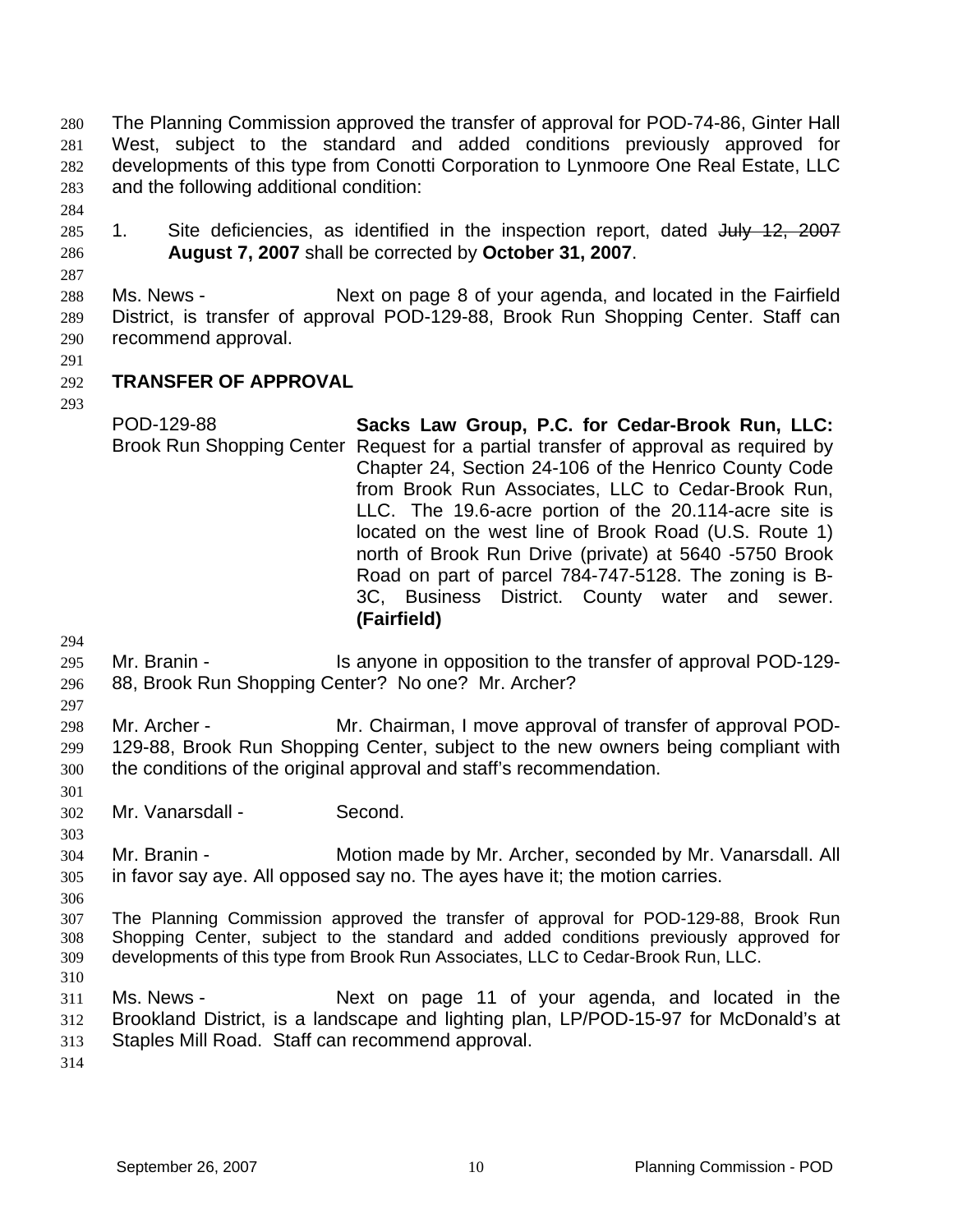# 315 **LANDSCAPE & LIGHTING PLAN**

316

|                                 | LP/POD-15-07<br>McDonald's @ Staples Mill<br>Road and Bremner<br><b>Boulevard</b> | Carter Design for Franchise Realty Interstate<br><b>Corporation:</b> Request for approval of a landscape and<br>lighting plan, as required by Chapter 24, Sections 24-106<br>and 24-106.2 of the Henrico County Code. The 1.19-acre<br>site is located at the southeast corner of the intersection<br>of Staples Mill Road (U.S. Route 33) and Bremner<br>Boulevard on parcel 772-750-9430. The zoning is B-2,<br><b>Business District. (Brookland)</b>                                               |
|---------------------------------|-----------------------------------------------------------------------------------|-------------------------------------------------------------------------------------------------------------------------------------------------------------------------------------------------------------------------------------------------------------------------------------------------------------------------------------------------------------------------------------------------------------------------------------------------------------------------------------------------------|
| 317<br>318<br>319<br>320        | Mr. Branin -<br>LP/POD-15-07, McDonald's? No one?                                 | Is anyone in opposition to the landscape and lighting plan                                                                                                                                                                                                                                                                                                                                                                                                                                            |
| 321<br>322<br>323               | Mr. Vanarsdall -                                                                  | I move for approval of LP/POD-15-07, McDonald's, with<br>annotations on the plans, and standard conditions for landscape and lighting plans.                                                                                                                                                                                                                                                                                                                                                          |
| 324                             | Mrs. Jones -                                                                      | Second.                                                                                                                                                                                                                                                                                                                                                                                                                                                                                               |
| 325<br>326<br>327               | Mr. Branin -                                                                      | Motion made by Mr. Vanarsdall, seconded by Mrs. Jones. All<br>in favor say aye. All opposed say no. The ayes have it; the motion carries.                                                                                                                                                                                                                                                                                                                                                             |
| 328<br>329<br>330<br>331<br>332 | and lighting plans.                                                               | The Planning Commission approved the landscape and lighting plan for LP/POD-15-07,<br>McDonald's, subject to the standard conditions attached to these minutes for landscape                                                                                                                                                                                                                                                                                                                          |
| 333<br>334<br>335               | Ms. News -<br>Pump Station. Staff recommends approval.                            | The next item is on page 12 of your agenda, and located in<br>the Three Chopt District. This is a landscape and lighting plan, LP/POD-31-06, Short                                                                                                                                                                                                                                                                                                                                                    |
| 336<br>337                      | <b>LANDSCAPE &amp; LIGHTING PLAN</b>                                              |                                                                                                                                                                                                                                                                                                                                                                                                                                                                                                       |
| 338                             | LP/POD-31-06<br>Short Pump Station -<br>W. Broad Street                           | <b>Higgins &amp; Gerstenmaier for Short Pump Station, LLC:</b><br>Request for approval of a landscape and lighting plan, as<br>required by Chapter 24, Sections 24-106 and 24-106.2 of<br>the Henrico County Code. The 11.70-acre site is located<br>at the southeast corner of W. Broad Street (U.S. Route<br>250) and John Rolfe Parkway (future) on parcel 741-761-<br>3418. The zoning is B-2C, Business District (Conditional)<br>and WBSO, West Broad Street Overlay District. (Three<br>Chopt) |
| 339<br>340<br>341               | Mr. Branin -                                                                      | Is anyone in opposition to LP/POD-31-06, Short Pump<br>Station? No one? Then I would like to move that LP/POD-31-06 Short Pump Station,                                                                                                                                                                                                                                                                                                                                                               |

342 343 Station? No one? Then I would like to move that LP/POD-31-06 Short Pump Station, be approved on the expedited agenda with annotations on the plans and standard conditions for landscaping and lighting plans.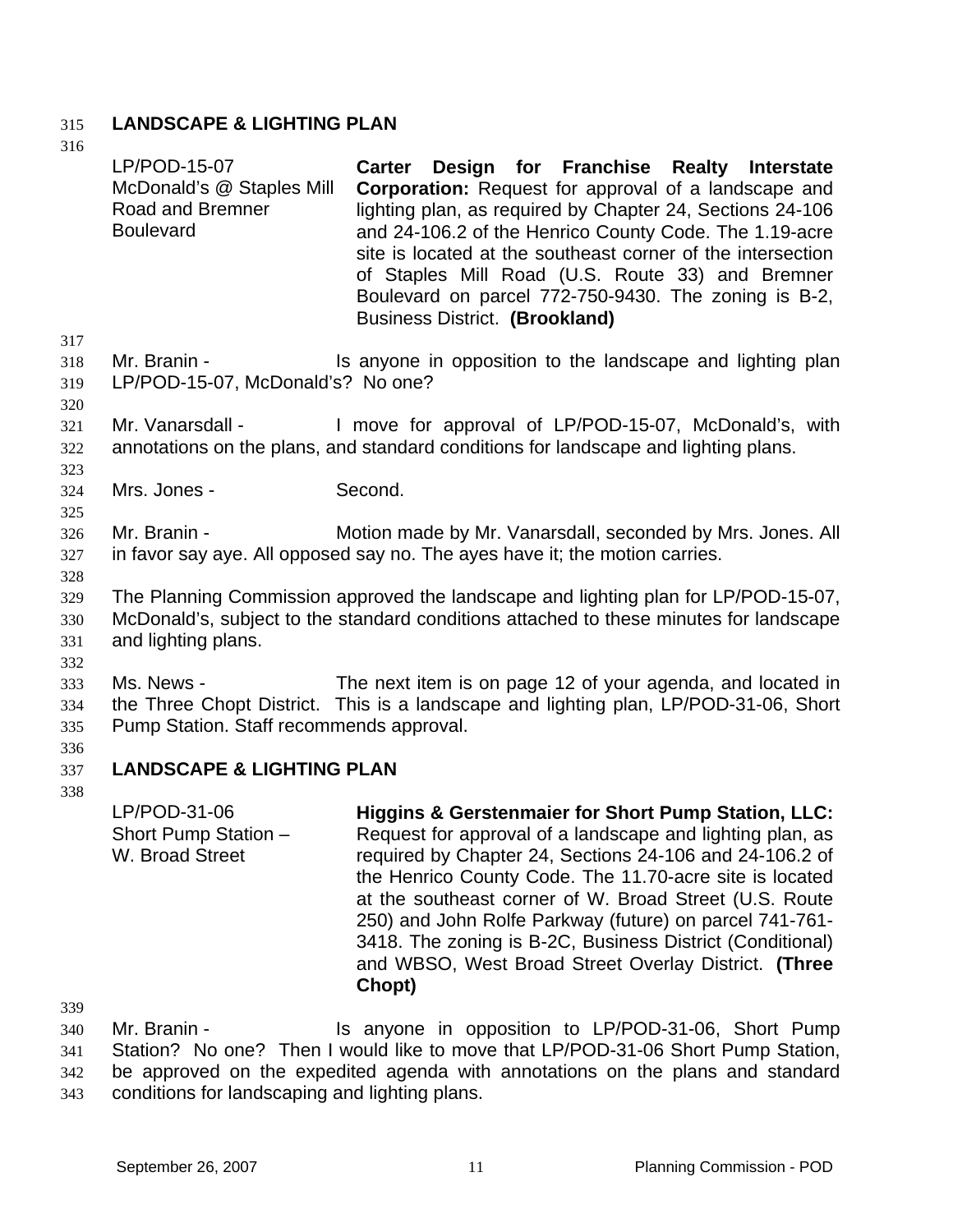344 Mrs. Jones - Second. 345 346 347 348 349 350 351 352 353 354 355 356 357 358 359 360 361 362 363 364 365 366 367 368 369 370 371 372 373 374 375 376 377 378 379 380 Mr. Branin - Motion made by Mr. Branin, seconded by Mrs. Jones. All in favor say aye. All opposed say no. The ayes have it; the motion carries. The Planning Commission approved the landscape and lighting plan for LP/POD-31-06, Short Pump Station, subject to the standard conditions attached to these minutes for landscape and lighting plans. Ms. News - Next on page 14 of your agenda, and located in the Fairfield District, is a landscape plan, LP/POD-59-05, Brown Distributing Facility. Staff recommends approval. **LANDSCAPE PLAN**  LP/POD-59-05 Brown Distributing Facility **William Barnes for Brown Distributing Company, Inc.**  Request for approval of a landscape plan, as required by Chapter 24, Sections 24-106 and 24-106.2 of the Henrico County Code. The 18.79-acre site is located along the western line of Villa Park Drive, approximately 2,500 feet southwest of the intersection of Villa Park Drive and Parham Road on parcels 781-754-0930 and 781-753- 5583. The zoning is O/S-2C, Office District (Conditional). **(Fairfield)** Mr. Branin - Is anyone in opposition to LP/POD-59-05, Brown Distributing Facility? No one? Mr. Archer - Mr. Chairman, I approval of LP/POD-59-05, Brown Distributing Facility, on the expedited agenda, subject to the annotations on the plans and standard conditions for landscape plans. Mr. Vanarsdall - Second. Mr. Branin - **Motion made by Mr. Archer, seconded by Mr. Vanarsdall. All** in favor say aye. All opposed say no. The ayes have it; the motion carries. The Planning Commission approved the landscape plan for LP/POD-59-05, Brown Distributing Facility, subject to the standard conditions attached to these minutes for landscape plans. Ms. News - The next item is on page 15 of your agenda and located in the Brookland District. This is a landscape and lighting plan for LP/POD-47-06. This is a CVS at Willow Lawn Center. There is an addendum item on page 1 of your addendum, which indicates that the landscape plan has been revised to revise the species for the proposed street trees, as well as add trees in some additional locations,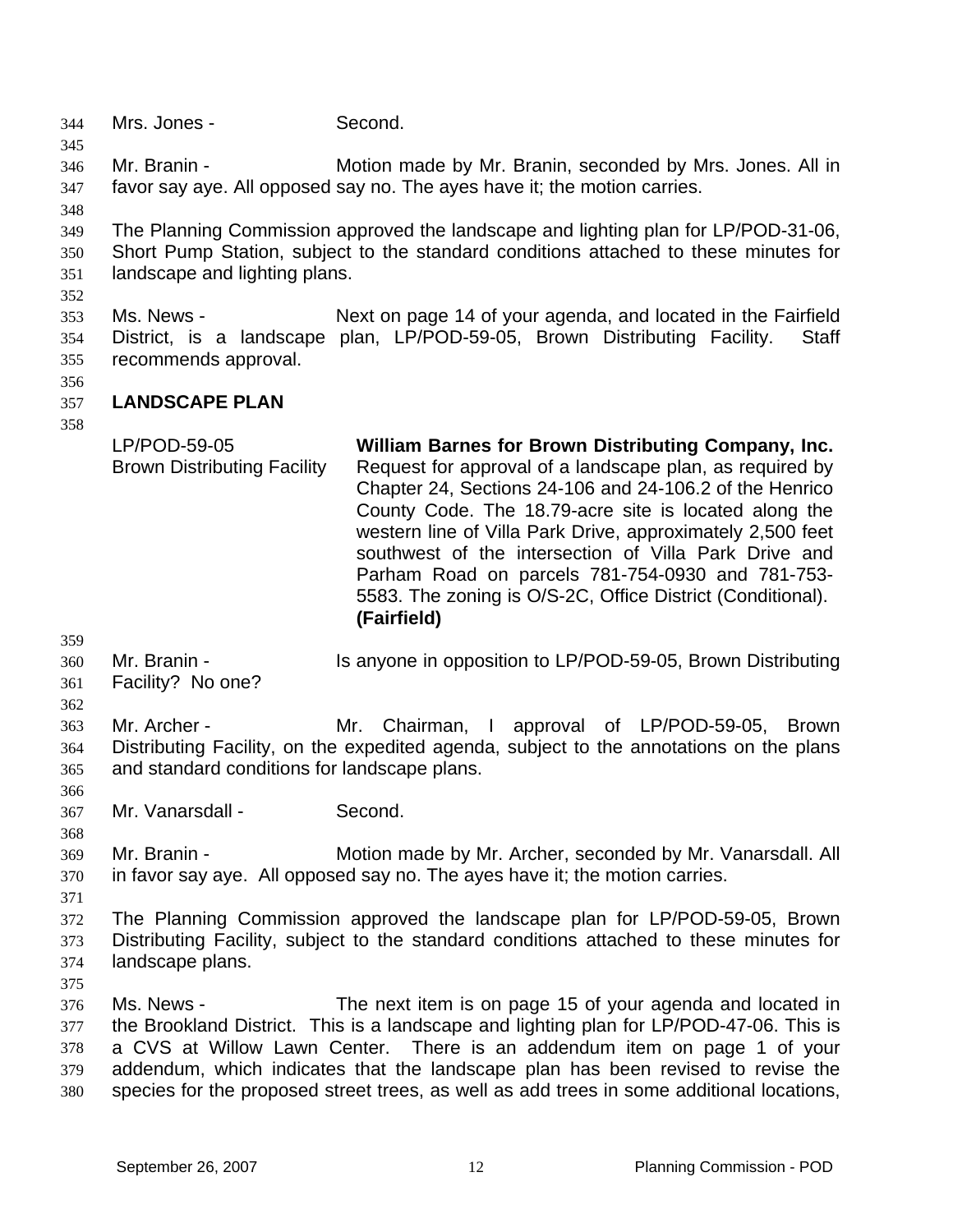and add more of a continuous low evergreen hedge around portions of the parking lot. Staff can recommend approval of the revised plan that's in your addendum. 381 382

383

#### 384 **LANDSCAPE & LIGHTING PLAN**

385

| LP/POD-47-06<br><b>CVS - Willow Lawn Center</b> | Kimley Horn for The Rebkee Company: Request for<br>approval of a landscape and lighting plan, as required by<br>Chapter 24, Sections 24-106 and 24-106.2 of the Henrico<br>County Code. The 3.44-acre site is located at the<br>northwest corner of the intersection of W. Broad Street<br>(U. S. Route 250) and Willow Lawn Drive on parcel 773- |
|-------------------------------------------------|---------------------------------------------------------------------------------------------------------------------------------------------------------------------------------------------------------------------------------------------------------------------------------------------------------------------------------------------------|
|                                                 |                                                                                                                                                                                                                                                                                                                                                   |
|                                                 | 737-3077. The zoning is B-2, Business District.                                                                                                                                                                                                                                                                                                   |
|                                                 | (Brookland)                                                                                                                                                                                                                                                                                                                                       |

386

389

393

395

387 Mr. Branin - Is anyone in opposition to LP/POD-47-06, CVS-Willow Lawn

388 Center? No one?

390 391 392 Mr. Vanarsdall - The Move LP/POD-47-06, CVS-Willow Lawn Center, be approved with annotations on the plans, standard conditions for landscape and lighting plans, and the revised plan on the addendum.

394 Mr. Archer - Second.

396 397 Mr. Branin - **Motion by Mr. Vanarsdall, seconded by Mr. Archer. All in** favor say aye. All opposed say no. The ayes have it; the motion carries.

398

402

399 400 401 The Planning Commission approved the landscape and lighting plan for LP/POD-47-06, CVS-Willow Lawn Center, subject to the standard conditions attached to these minutes for landscape and lighting plans.

403 404 405 406 407 408 Ms. News - Next on page 25 of your agenda, and located in the Varina District, is POD-63-07, Varina Daycare. There is an addendum item on page 3 of your addendum, which indicates that staff has received revised architectural plans. These plans are included in your addendum packet and address staff's concerns about the building architecture. Also included is a plan addressing the provision of sidewalk and right-of-way dedication on Route 5. Staff can recommend approval.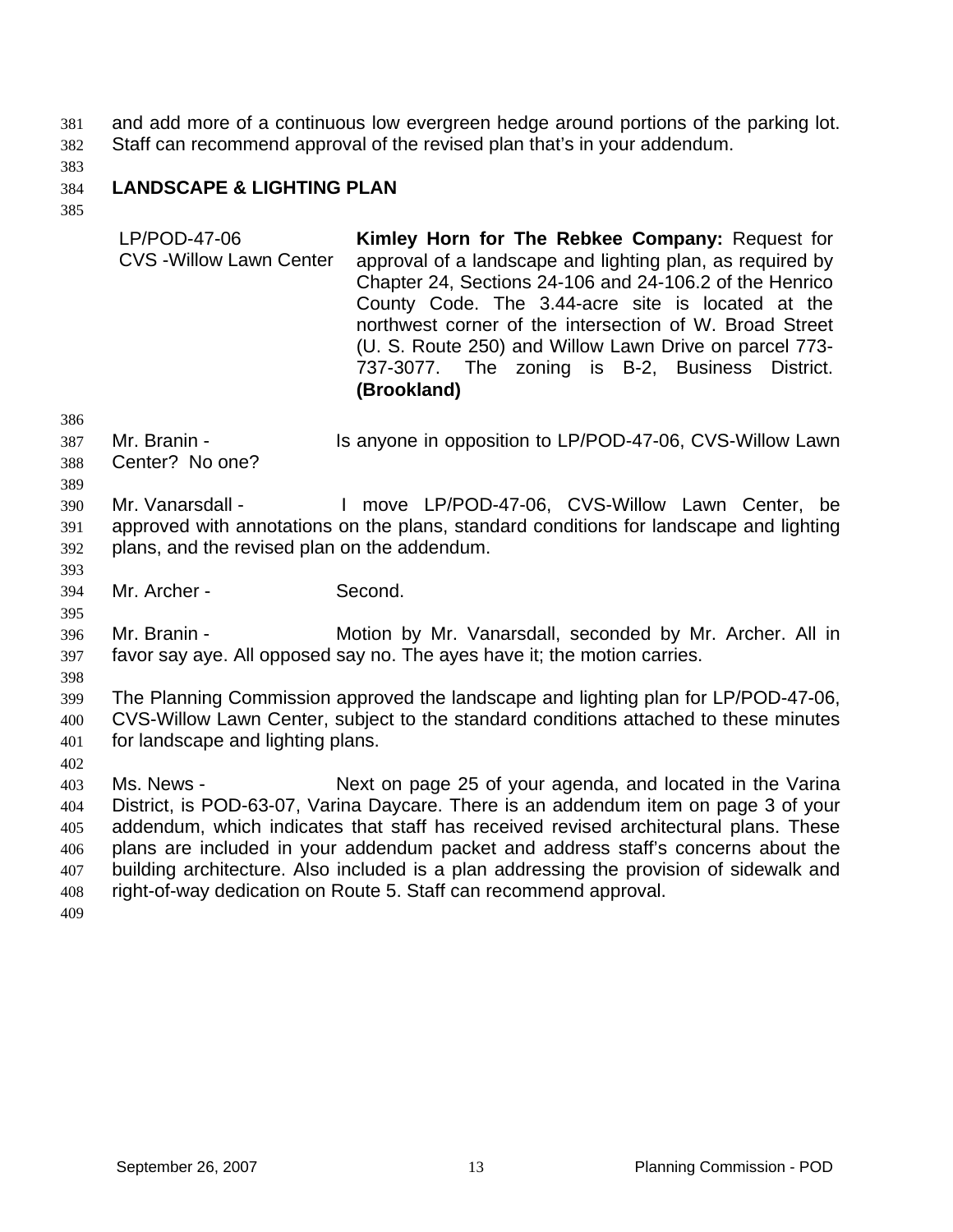## 410 **PLAN OF DEVELOPMENT**

| 411<br>412                      | POD-63-07<br>Road    | Varina Daycare - New<br><b>Market Road and Strath</b> | Balzer & Associates, Inc. for Bradley Limited #40<br>LLC: Request for approval of a plan of development as<br>required by Chapter 24, Section 24-106 of the Henrico<br>County Code, to construct a one-story, 7,700 square foot<br>daycare building. The 1.199-acre site is located on the<br>north line of New Market Road (State Route 5)<br>approximately 350 feet west of Strath Road on parcel<br>816-687-0470. The zoning is B-1, Business District.<br>County water and sewer. (Varina) |
|---------------------------------|----------------------|-------------------------------------------------------|------------------------------------------------------------------------------------------------------------------------------------------------------------------------------------------------------------------------------------------------------------------------------------------------------------------------------------------------------------------------------------------------------------------------------------------------------------------------------------------------|
| 413<br>414<br>415               | Mr. Branin -<br>one? |                                                       | Is anyone in opposition to POD-63-07, Varina Daycare? No                                                                                                                                                                                                                                                                                                                                                                                                                                       |
| 416<br>417<br>418<br>419        |                      | Mr. Vanarsdall -<br>conditions 24 through 37.         | I move POD-63-07, Varina Daycare, be approved with<br>annotations on the plans, standard conditions for developments of this type, and the                                                                                                                                                                                                                                                                                                                                                     |
| 420<br>421<br>422<br>423<br>424 | Mr. Silber -         |                                                       | Before the Commission acts on this, I understand there was<br>someone here that had some concerns with this POD that spoke to the Commissioner<br>earlier, and had suggested that this might come off of the expedited agenda. If their<br>concern has been addressed, the Commission can take action now.                                                                                                                                                                                     |
| 425<br>426<br>427               | Ms. Berndt -         | home. They are very happy.                            | Their concerns have been addressed and they have gone                                                                                                                                                                                                                                                                                                                                                                                                                                          |
| 428<br>429                      | Mr. Silber -         |                                                       | Okay.                                                                                                                                                                                                                                                                                                                                                                                                                                                                                          |
| 430<br>431<br>432               | thank you.           | Mr. Vanarsdall -                                      | Thank you for making them happy. Whatever you told them,                                                                                                                                                                                                                                                                                                                                                                                                                                       |
| 433<br>434                      | Mr. Branin -         |                                                       | Okay. Can I get a second for Mr. Vanarsdall's motion?                                                                                                                                                                                                                                                                                                                                                                                                                                          |
| 435<br>436                      | Mr. Archer -         |                                                       | Second.                                                                                                                                                                                                                                                                                                                                                                                                                                                                                        |
| 437<br>438<br>439               | Mr. Branin -         |                                                       | Motion made by Mr. Vanarsdall, seconded by Mr. Archer. All<br>in favor say aye. All opposed say no. The ayes have it; the motion carries.                                                                                                                                                                                                                                                                                                                                                      |
| 440<br>441<br>442               |                      |                                                       | The Planning Commission approved POD-63-07, Varina Daycare, subject to the<br>annotations on the plans, the standard conditions attached to these minutes for<br>developments of this type, and the following additional conditions:                                                                                                                                                                                                                                                           |
| 443<br>444<br>445<br>446        | 24.                  |                                                       | The right-of-way for widening of New Market Road (State Route 5) as shown on<br>approved plans shall be dedicated to the County prior to any occupancy permits<br>being issued. The right-of-way dedication plat and any other required information                                                                                                                                                                                                                                            |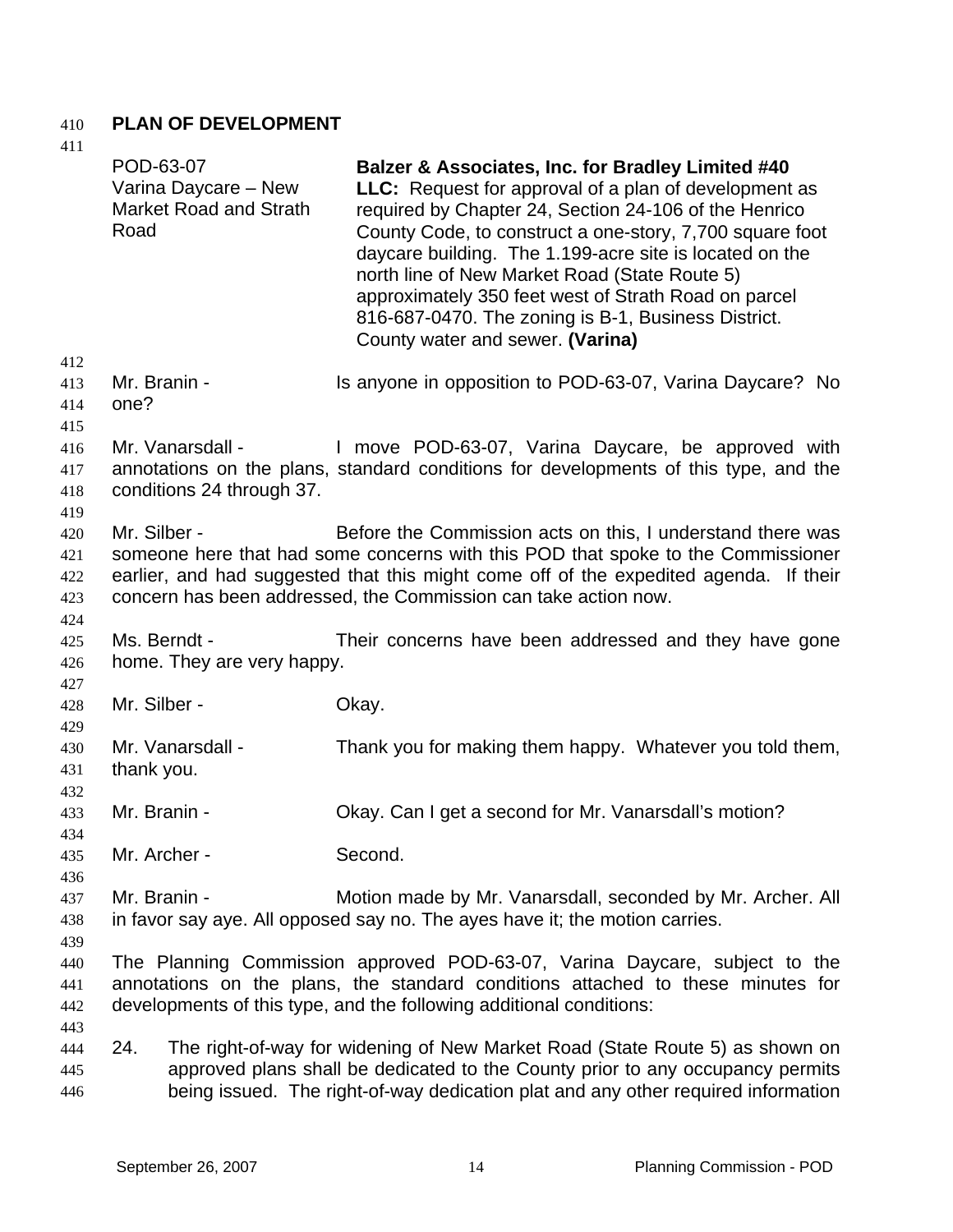shall be submitted to the County Real Property Agent at least sixty (60) days prior to requesting occupancy permits. 447 448

- 449 450 451 452 453 25. The easements for drainage and utilities as shown on approved plans shall be granted to the County in a form acceptable to the County Attorney prior to any occupancy permits being issued. The easement plats and any other required information shall be submitted to the County Real Property Agent at least sixty (60) days prior to requesting occupancy permits.
- 454 455 26. The entrances and drainage facilities on New Market Road (State Route 5) shall be approved by the Virginia Department of Transportation and the County.
- 456 457 458 459 27. A notice of completion form, certifying that the requirements of the Virginia Department of Transportation entrances permit have been completed, shall be submitted to the Department of Planning prior to any occupancy permits being issued.
- 460 461 28. The developer shall provide fire hydrants as required by the Department of Public Utilities and Division of Fire.
- 462 463 29. A concrete sidewalk meeting County standards shall be provided along New Market Road (State Route 5).
- 464 30. Outside storage shall not be permitted.
- 465 466 467 468 31. The certification of building permits, occupancy permits and change of occupancy permits for individual units shall be based on the number of parking spaces required for the proposed uses and the amount of parking available according to approved plans.
- 469 470 471 32. Any necessary off-site drainage and/or water and sewer easements must be obtained in a form acceptable to the County Attorney prior to final approval of the construction plans.
- 472 473 474 33. Deviations from County standards for pavement, curb or curb and gutter design shall be approved by the County Engineer prior to final approval of the construction plans by the Department of Public Works.
- 475 476 477 34. Insurance Services Office (ISO) calculations must be included with the plans and contracts and must be approved by the Department of Public Utilities prior to the issuance of a building permit.
- 478 479 480 481 35. Approval of the construction plans by the Department of Public Works does not establish the curb and gutter elevations along the Virginia Department of Transportation maintained right-of-way. The elevations will be set by the contractor and approved by the Virginia Department of Transportation.
- 482 483 484 485 486 36. The location of all existing and proposed utility and mechanical equipment (including HVAC units, electric meters, junction and accessory boxes, transformers, and generators) shall be identified on the landscape plans. All equipment shall be screened by such measures as determined appropriate by the Director of Planning or the Planning Commission at the time of plan approval.
- 487 488 37. Except for junction boxes, meters, and existing overhead utility lines, and for technical or environmental reasons, all utility lines shall be underground.
- 489 490 491 Ms. News - The next item is on page 31 of your agenda and located in the Fairfield District. This POD-58-07, Dillyn Place. Staff recommends approval.
- 492 **PLAN OF DEVELOPMENT**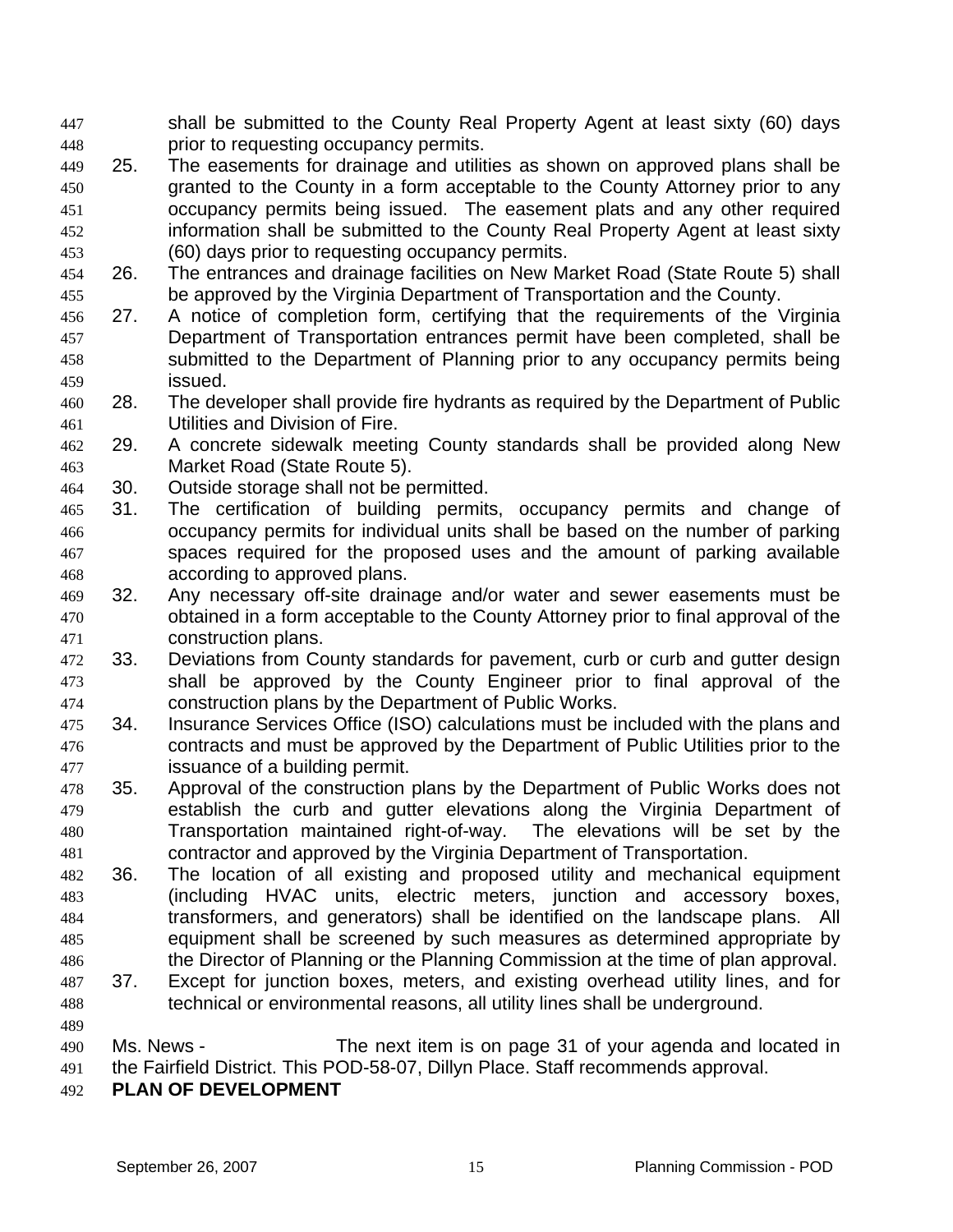| 493                      | POD-58-07            |                                                         | Bay Design Group, P.C. for Edgar T. Hicks, III and                                                                                                                                                                                                                                                                                                                                                                                                                                                                                  |
|--------------------------|----------------------|---------------------------------------------------------|-------------------------------------------------------------------------------------------------------------------------------------------------------------------------------------------------------------------------------------------------------------------------------------------------------------------------------------------------------------------------------------------------------------------------------------------------------------------------------------------------------------------------------------|
| 494                      | <b>Dillyn Place</b>  |                                                         | Barrington Investment, Ltd.: Request for approval of a<br>plan of development as required by Chapter 24, Section<br>24-106 of the Henrico County Code, to construct 54, zero<br>lot line single-family residential homes. The 19.98-acre<br>site is located on the west line of Barrington Road,<br>approximately 450 feet south of the intersection of Dill<br>Road and Barrington Road, on part of parcel 799-732-<br>4991. The zoning is R-5AC, General Residence District<br>(Conditional). County water and sewer. (Fairfield) |
| 495<br>496<br>497        | Mr. Branin -<br>one? |                                                         | Is anyone in opposition to POD-58-07, Dillyn Place?<br>No                                                                                                                                                                                                                                                                                                                                                                                                                                                                           |
| 498<br>499<br>500<br>501 |                      | Mr. Vanarsdall -<br>following conditions 24 through 39. | move POD-58-07, Dillyn Place, be approved with<br>$\mathbf{L}$<br>annotations on the plans, standard conditions for developments of this type, and the                                                                                                                                                                                                                                                                                                                                                                              |
| 502                      | Mr. Archer -         |                                                         | I second.                                                                                                                                                                                                                                                                                                                                                                                                                                                                                                                           |
| 503<br>504<br>505<br>506 | Mr. Branin -         |                                                         | Motion made by Mr. Vanarsdall, seconded by Mr. Archer. All<br>in favor say aye. All opposed say no. The ayes have it; the motion carries.                                                                                                                                                                                                                                                                                                                                                                                           |
| 507<br>508<br>509        |                      |                                                         | The Planning Commission approved POD-58-07, Dillyn Place, subject to the<br>annotations on the plans, the standard conditions attached to these minutes for<br>developments of this type, and the following additional conditions:                                                                                                                                                                                                                                                                                                  |
| 510<br>511               | 24.                  | are issued.                                             | The subdivision plat for Dillyn Place shall be recorded before any building permits                                                                                                                                                                                                                                                                                                                                                                                                                                                 |
| 512<br>513<br>514<br>515 | 25.                  |                                                         | The easements for drainage and utilities as shown on approved plans shall be<br>granted to the County in a form acceptable to the County Attorney prior to any<br>occupancy permits being issued. The easement plats and any other required                                                                                                                                                                                                                                                                                         |
| 516<br>517               |                      |                                                         | information shall be submitted to the County Real Property Agent at least sixty<br>(60) days prior to requesting occupancy permits.                                                                                                                                                                                                                                                                                                                                                                                                 |
| 518<br>519<br>520<br>521 | 26.                  |                                                         | The limits and elevations of the 100-year frequency flood shall be conspicuously<br>noted on the plan "Limits of 100 Year Floodplain." In addition, the delineated<br>100-year floodplain must be labeled "Variable Width Drainage and Utility<br>Easement." The easement shall be granted to the County prior to the issuance of                                                                                                                                                                                                   |
| 522<br>523<br>524        | 27.                  | any occupancy permits.                                  | The developer shall provide fire hydrants as required by the Department of Public<br>Utilities and Division of Fire.28. Outside storage shall not be permitted.                                                                                                                                                                                                                                                                                                                                                                     |
| 525<br>526               |                      | this approval.                                          | 29 28. The proffers approved as a part of zoning case C-65C-06 shall be incorporated in                                                                                                                                                                                                                                                                                                                                                                                                                                             |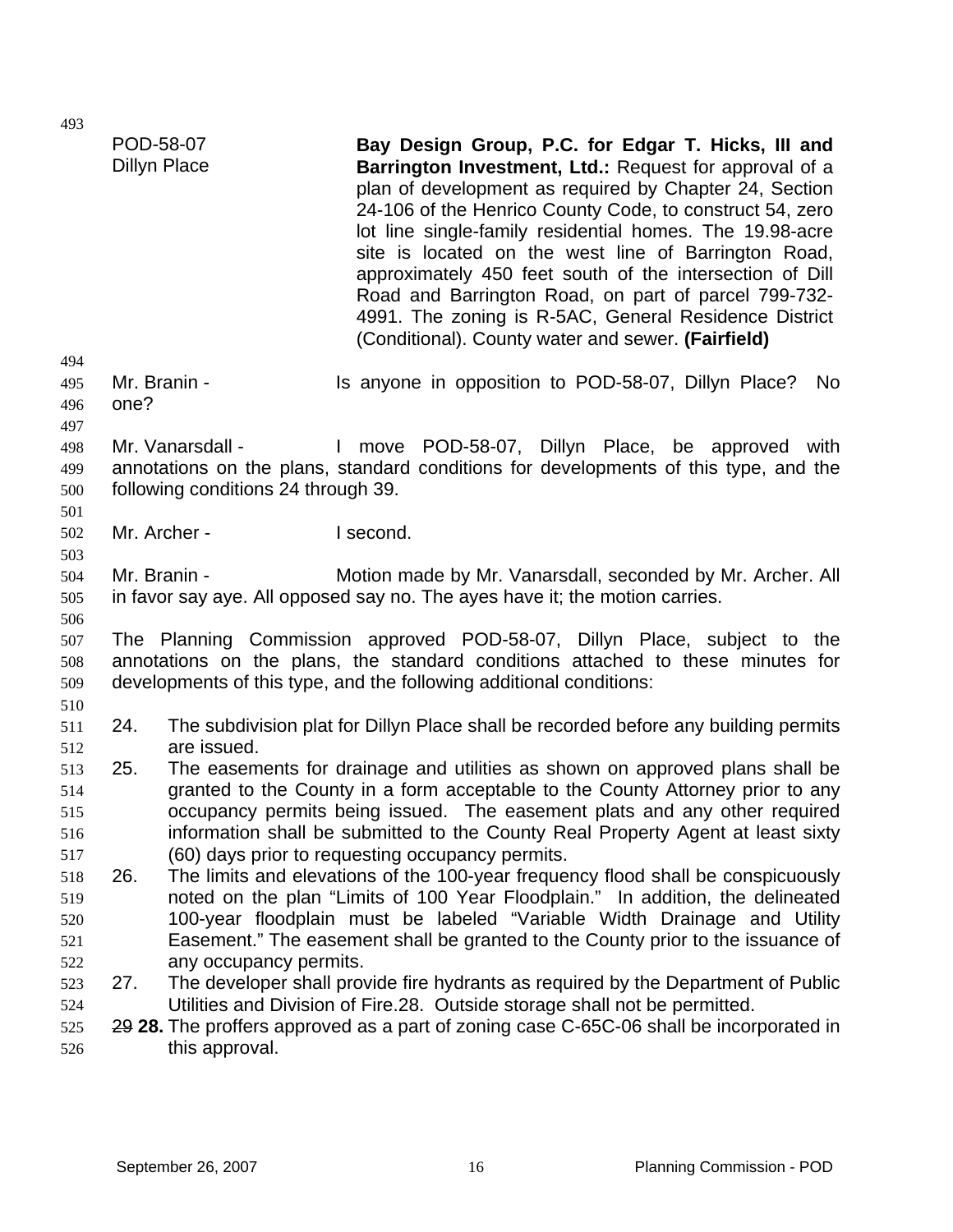- 29. Any necessary off-site drainage and/or water and sewer easements must be obtained in a form acceptable to the County Attorney prior to final approval of the construction plans. 527 528 529
- 530 531 532 30. Deviations from County standards for pavement, curb or curb and gutter design shall be approved by the County Engineer prior to final approval of the construction plans by the Department of Public Works.
- 533 534 31. Storm water retention, based on the 50-10 concept, shall be incorporated into the drainage plans.
- 535 536 537 32. Approval of the construction plans by the Department of Public Works does not establish the curb and gutter elevations along the Henrico County maintained right-of-way. The elevations will be set by Henrico County.
- 538 539 540 33. Prior to issuance of a certificate of occupancy for any building in this development, the engineer of record shall certify that the site has been graded in accordance with the approved grading plans.
- 541 542 543 544 545 546 547 548 549 34. A note in bold lettering shall be provided on the erosion control plan indicating that sediment basins or traps located within buildable areas or building pads shall be reclaimed with engineered fill. All materials shall be deposited and compacted in accordance with the applicable sections of the state building code and geotechnical guidelines established by the engineer. An engineer's report certifying the suitability of the fill materials and its compaction shall be submitted for review and approval by the Director of Planning and Director of Public Works and the Building Official prior to the issuance of any building permit(s) on the affected sites.
- 550 551 35. Roof edge ornamental features that extend over the zero lot line, and which are permitted by Section 24-95(i)(1), must be authorized in the covenants.
- 552 553 36. Eight-foot easements for construction, drainage, and maintenance access for abutting lots shall be provided and shown on the POD plans.
- 554 555 556 557 558 559 37. Building permit request for individual dwellings shall each include two (2) copies of a layout plan sheet as approved with the plan of development. The developer may utilize alternate building types providing that each may be located within the building footprint shown on the approved plan. Any deviation in building footprint or infrastructure shall require submission and approval of an administrative site plan.
- 560 561 562 38. Windows on the zero lot line side of the dwelling can only be approved with an exception granted by the Building Official and the Director of Planning during the building permit application process.
- 564 565 566 567 568 569 570 Ms. News - Next on page 33 of your agenda is POD-53-07 (POD-51-97 Revised), Home Depot at Brookhollow. This is the second half of the project we were speaking of earlier for an outdoor display area for the garden center expansion. There is an addendum item on page 4, which clarifies that staff is recommending approval of the outdoor display area in front of the store only. The garden center expansion and outdoor storage areas at the rear of the store were deferred previously. The plan in your addendum packet depicts the outdoor display area in the front.
- 571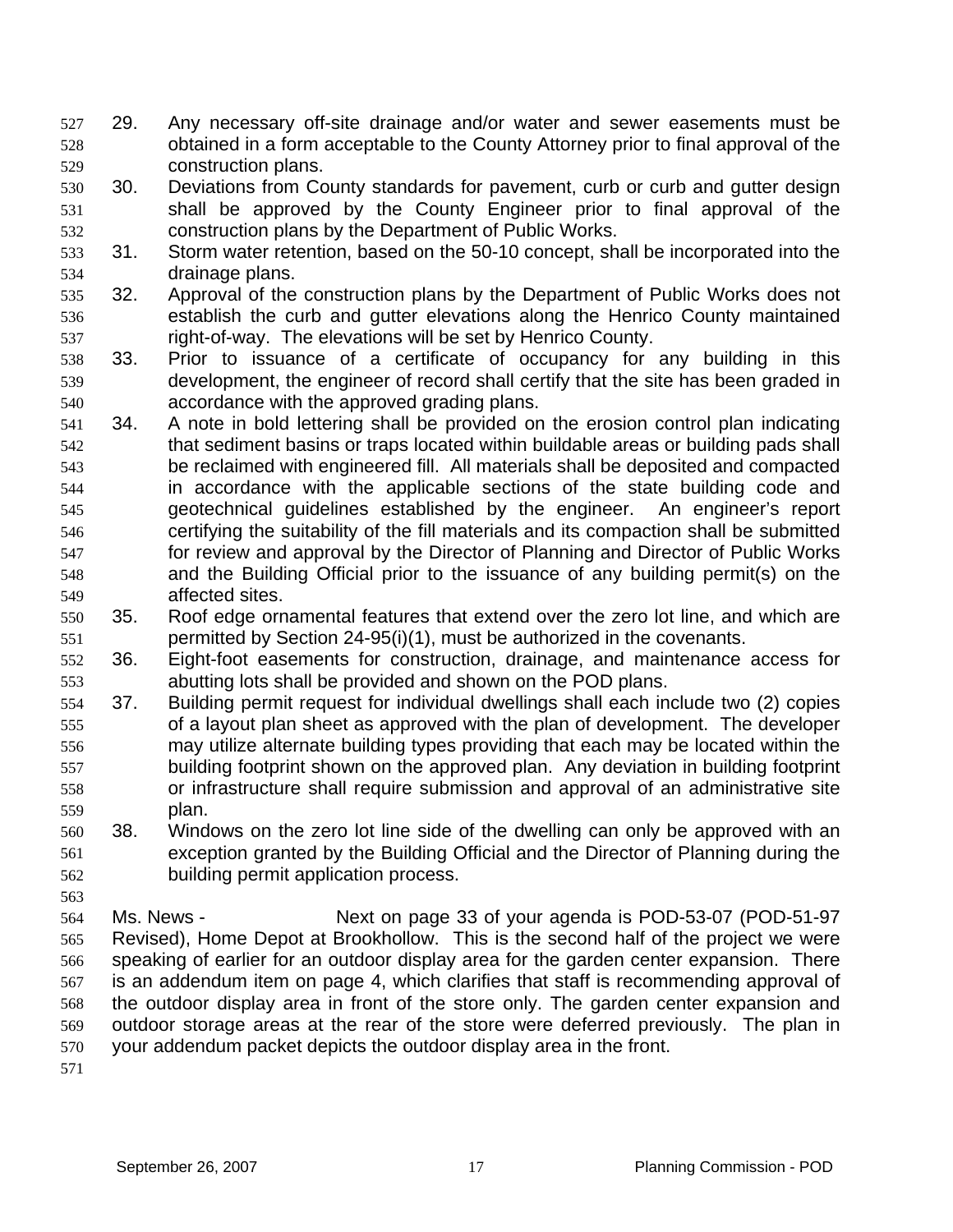## 572 **PLAN OF DEVELOPMENT**

573

| POD-53-07<br>Home Depot @<br><b>Brookhollow Garden Center</b><br>$Expansion -$<br>W. Broad Street and I-64<br>(POD-51-97 Revised) | McKinney & Company for Home Depot USA Inc.:<br>Request for approval of a plan of development, as<br>required by Chapter 24, Section 24-106 of the Henrico<br>County Code, to construct 6,372 square feet of outdoor<br>garden center display areas for an existing building. The<br>7.95-acre site is located at 11260 W. Broad Street on<br>parcel 742-762-4307 in the Brookhollow Shopping<br>Center. The zoning is M-1C, Light Industrial District |
|-----------------------------------------------------------------------------------------------------------------------------------|-------------------------------------------------------------------------------------------------------------------------------------------------------------------------------------------------------------------------------------------------------------------------------------------------------------------------------------------------------------------------------------------------------------------------------------------------------|
|                                                                                                                                   | (Conditional). County water and sewer. (Three Chopt)                                                                                                                                                                                                                                                                                                                                                                                                  |

574

575 576 577 578 579 Mr. Branin - Is anyone in opposition to the approval of POD-53-07, Home Depot @ Brookhollow – Garden Center Expansion (POD-51-97 Revised)? No one. Okay. Then I would like to move that this portion of POD-53-07, Home Depot @ Brookhollow – Garden Center Expansion (POD-51-97 Revised), be approved on the expedited agenda with the annotations on the plans, and the addendum stated.

580 581

582

Mr. Vanarsdall - Second.

583 584 Mr. Branin - **Motion made by Mr. Branin, seconded by Mr. Vanarsdall. All** in favor say aye. All opposed say no. The ayes have it; the motion carries.

585

586 587 588 589 590 The Planning Commission approved the outdoor display area only for POD-53-07, Home Depot @ Brookhollow – Garden Center Expansion (POD-51-97 Revised), subject to the annotations on the plans and the standard conditions attached to these minutes for developments of this type, and the following additional conditions:

- 591 37. There shall be no outdoor storage in moveable storage containers.
- 592 593 594 38. If the County observes violations of limits of outdoor display areas or relocations of planters, staff will require that the applicant file a revised plan for approval by the Planning Commission.

596 597 598 599 Ms. News - Next on page 34 of your agenda, and located in the Fairfield District, is POD-59-07, Dominion Fiber Technologies. There is an addendum item on page 4 of your addendum, which adds condition 11b relating to the approval of the lighting plan that is included with the POD. Staff recommends approval.

600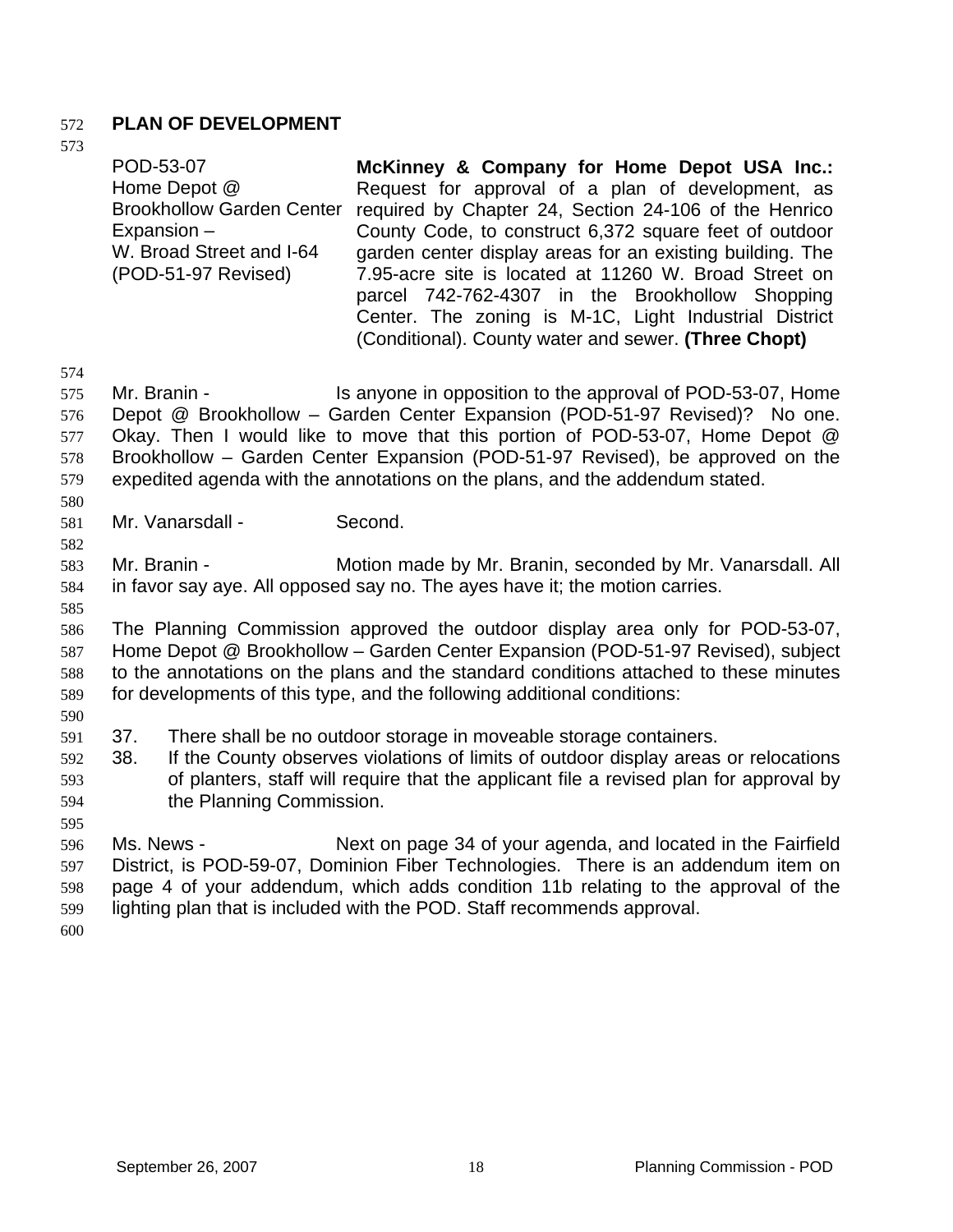# 601 **PLAN OF DEVELOPMENT & LIGHTING PLAN**

| 602                             |              |                                                                                          |                                                                                                                                                                                                                                                                                                                                                                                                                                                                                                                                                                                 |
|---------------------------------|--------------|------------------------------------------------------------------------------------------|---------------------------------------------------------------------------------------------------------------------------------------------------------------------------------------------------------------------------------------------------------------------------------------------------------------------------------------------------------------------------------------------------------------------------------------------------------------------------------------------------------------------------------------------------------------------------------|
|                                 | POD-59-07    | <b>Dominion Fiber</b><br>Technologies-<br>E. Laburnum Avenue and<br><b>Vawter Avenue</b> | Hulcher & Associates for E. G. Bowles, Jr.: Request<br>for approval of a plan of development and lighting plan as<br>required by Chapter 24, Section 24-106 of the Henrico<br>County Code, to construct a one-story, 30,000 square<br>foot manufacturing and warehouse building. The 5.966-<br>acre site is part of the overall site of 34.6 acres located<br>on the west line of Vawter Avenue approximately 2,000<br>feet north of Laburnum Avenue on part of parcel 799-<br>741-3832. The zoning is M-2, General Industrial District.<br>County water and sewer. (Fairfield) |
| 603<br>604<br>605<br>606        |              | Mr. Branin -<br>Technologies? No one.                                                    | Is anyone in opposition to POD-59-07, Dominion Fiber                                                                                                                                                                                                                                                                                                                                                                                                                                                                                                                            |
| 607<br>608<br>609<br>610<br>611 | Mr. Archer - | the addendum.                                                                            | Mr. Chairman, I move approval of POD-59-07, Dominion<br>Fiber Technologies, subject to the annotations on the plans, standard conditions for<br>developments of this type, the additional conditions 24 through 34, and 11b as noted on                                                                                                                                                                                                                                                                                                                                         |
| 612                             | Mrs. Jones - |                                                                                          | Second.                                                                                                                                                                                                                                                                                                                                                                                                                                                                                                                                                                         |
| 613<br>614<br>615               | Mr. Branin - |                                                                                          | Motion made by Mr. Archer, seconded by Mrs. Jones. All in<br>favor say aye. All opposed say no. The ayes have it; the motion carries.                                                                                                                                                                                                                                                                                                                                                                                                                                           |
| 616<br>617<br>618<br>619        |              |                                                                                          | The Planning Commission approved POD-59-07, Dominion Fiber Technologies, subject<br>to the annotations on the plans, the standard conditions attached to these minutes for<br>developments of this type, and the following additional conditions:                                                                                                                                                                                                                                                                                                                               |
| 620<br>621<br>622<br>623<br>624 |              |                                                                                          | 11B. Prior to the approval of an electrical permit application and installation of the site<br>lighting equipment, a plan including light spread and intensity diagrams, and fixture<br>specifications and mounting heights details shall be revised as annotated on the<br>staff plan and included with the construction plans for final signature.                                                                                                                                                                                                                            |
| 625<br>626<br>627<br>628        | 24.          |                                                                                          | The easements for drainage and utilities as shown on approved plans shall be<br>granted to the County in a form acceptable to the County Attorney prior to any<br>occupancy permits being issued. The easement plats and any other required<br>information shall be submitted to the County Real Property Agent at least sixty                                                                                                                                                                                                                                                  |
| 629<br>630<br>631<br>632<br>633 | 25.          |                                                                                          | (60) days prior to requesting occupancy permits.<br>The limits and elevations of the 100-year frequency flood shall be conspicuously<br>noted on the plan "Limits of 100 Year Floodplain." In addition, the delineated<br>100-year floodplain must be labeled "Variable Width Drainage and Utility<br>Easement." The easement shall be granted to the County prior to the issuance of                                                                                                                                                                                           |
| 634<br>635<br>636               | 26.          | any occupancy permits.<br>Utilities and Division of Fire.                                | The developer shall provide fire hydrants as required by the Department of Public                                                                                                                                                                                                                                                                                                                                                                                                                                                                                               |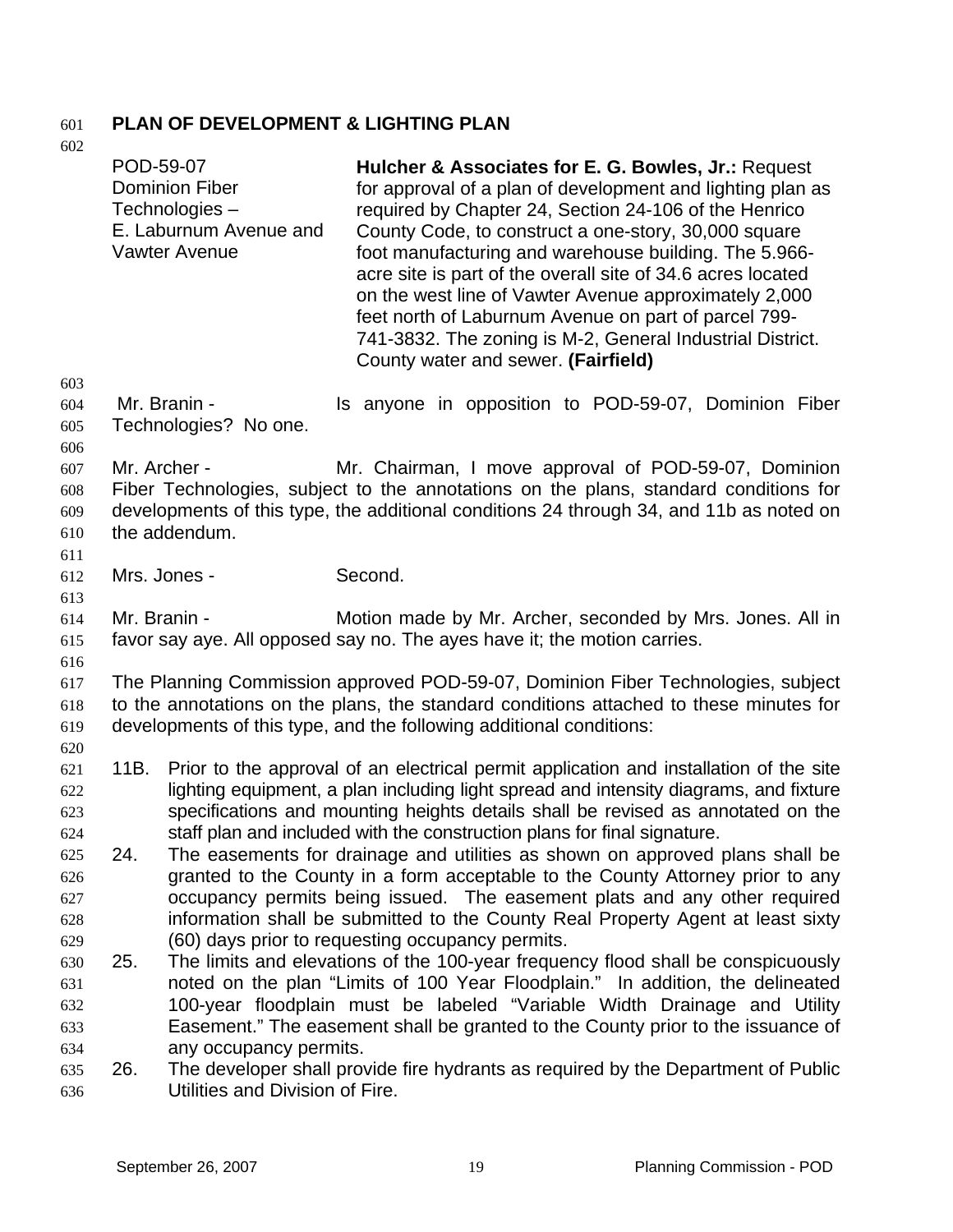- 637 27. All repair work shall be conducted entirely within the enclosed building.
- 638 28. Outside storage shall not be permitted.
- 639 640 641 29. Any necessary off-site drainage and/or water and sewer easements must be obtained in a form acceptable to the County Attorney prior to final approval of the construction plans.
- 642 643 644 30. Deviations from County standards for pavement, curb or curb and gutter design shall be approved by the County Engineer prior to final approval of the construction plans by the Department of Public Works.
- 645 646 31. The loading areas shall be subject to the requirements of Chapter 24, Section 24-97(b) of the Henrico County Code.
- 647 648 649 32. Insurance Services Office (ISO) calculations must be included with the plans and contracts and must be approved by the Department of Public Utilities prior to the issuance of a building permit.
- 650 651 652 33. Approval of the construction plans by the Department of Public Works does not establish the curb and gutter elevations along the Henrico County maintained right-of-way. The elevations will be set by Henrico County.
- 653 654 655 656 657 34. The location of all existing and proposed utility and mechanical equipment (including HVAC units, electric meters, junction and accessory boxes, transformers, and generators) shall be identified on the landscape plans. All equipment shall be screened by such measures as determined appropriate by the Director of Planning or the Planning Commission at the time of plan approval.
- 659 660 661 Ms. News - The next item is on page 42 of your agenda, and located in the Three Chopt District. This is SUB-49-07, Mason Park (September 2007 Plan). Staff can recommend approval.
- 662

658

#### 663 **SUBDIVISION**

664

SUB-49-07 Mason Park (September 2007 Plan) Shady Grove Road

**Centex Home for William D. and Betty C. Smart, Jr. and AES Consulting Engineers:** The 6.927-acre site proposed for a subdivision of 11 single-family homes is located on the north line of Shady Grove Road approximately 700 feet east of Pouncey Tract Road (State Route 271) on parcels 739-770-9147, 7142 and 5439. The zoning is R-2AC, One-Family Residence District (Conditional). County water and sewer. **(Three Chopt) 11 Lots**

665

666 667 668 669 670 671 Mr. Branin - The Supposition to SUB-49-07, Mason Park (September 2007 Plan)? No one? Then I would like to move that SUB-49-07, Mason Park (September 2007 Plan), be approved subject to annotations on the plan, standard conditions for subdivisions served by public utilities, and the following conditions 12 through 17.

- 672 Mrs. Jones - Second.
- 673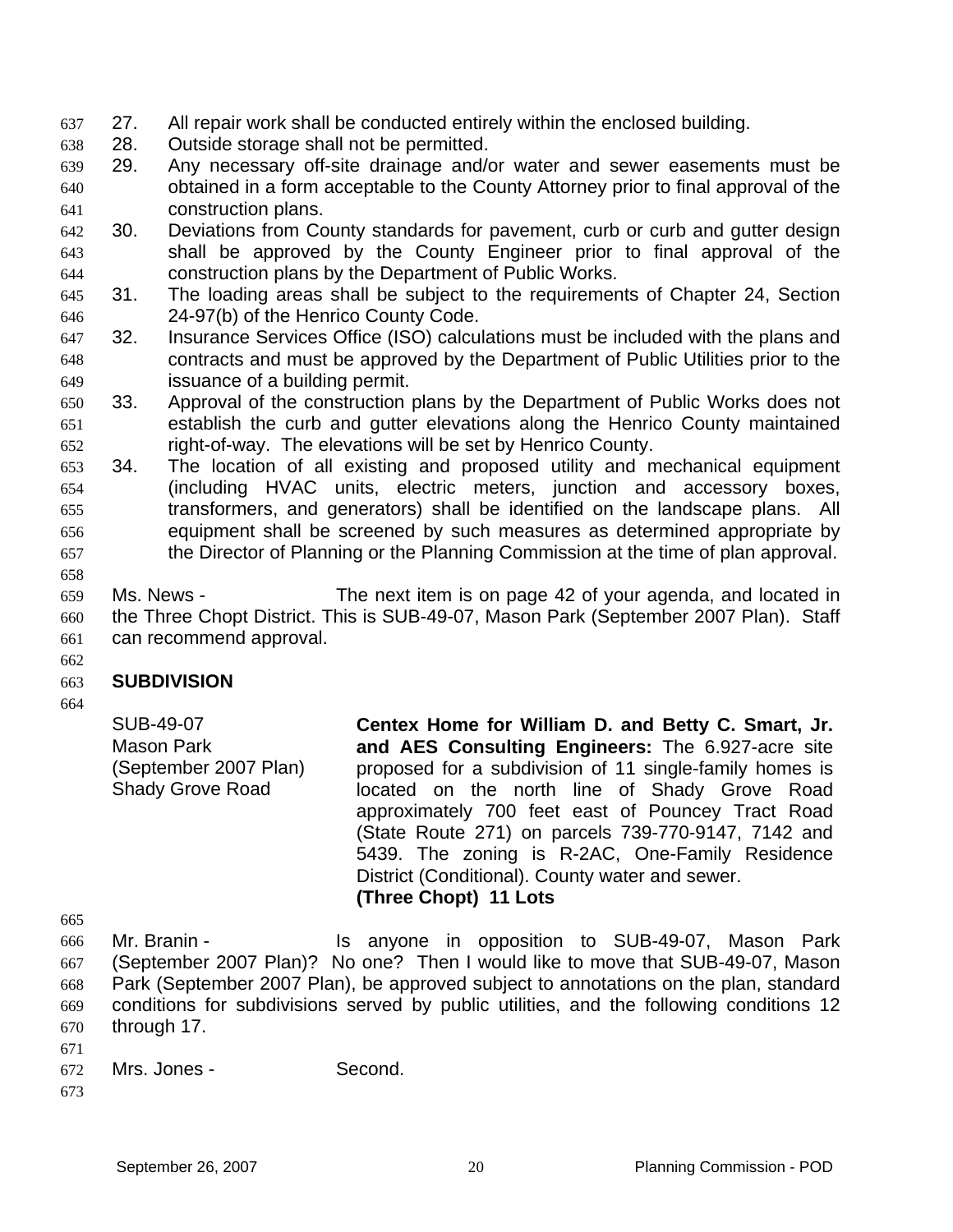Mr. Branin - Motion made by Mr. Branin, seconded by Mrs. Jones. All in favor say aye. All opposed say no. The ayes have it; the motion carries. 674 675

676

677 678 679 680 The Planning Commission granted conditional approval to SUB-49-07, Mason Park (September 2007 Plan), subject to the standard conditions attached to these minutes for subdivisions served by public utilities, the annotations on the plans, and the following additional conditions:

- 681
- 682 683 684 685 12. The detailed plant list and specifications for the landscaping to be provided within the 25-foot-wide planting strip easement along Shady Grove Road shall be submitted to the Department of Planning for review and approval prior to recordation of the plat.
- 686 687 13. A County standard sidewalk shall be constructed along the north side of Shady Grove Road.
- 688 689 14. Any necessary offsite drainage easements must be obtained prior to approval of the construction plan by the Department of Public Works.
- 690 691 15. The proffers approved as a part of zoning case C-18C-07 shall be incorporated in this approval.
- 692 693 694 695 696 16. Prior to requesting the final approval, a draft of the covenants and deed restrictions for the maintenance of the common area by a homeowners association shall be submitted to the Department of Planning for review. Such covenants and restrictions shall be in a form and substance satisfactory to the County Attorney and shall be recorded prior to recordation of the subdivision plat.
- 697 698 699 700 701 702 703 704 705 17. Any future building lot containing a BMP, sediment basin or trap and located within the buildable area for a principal structure or accessory structure, may be developed with engineered fill. All material shall be deposited and compacted in accordance with the Virginia Uniform Statewide Building Code and geotechnical guidelines established by a professional engineer. A detailed engineering report shall be submitted for the review and approval by the Building Official prior to the issuance of a building permit on the affected lot. A copy of the report and recommendations shall be furnished to the Directors of Planning and Public Works.
- 706

707 708 709 710 711 Ms. News - The final item is on page 43 of your agenda, and is located in the Varina District. The is SUB-54-07, Midview Manor (September 2007 Plan). There is an addendum item on page 5 of the addendum, which indicates that the wording of condition #15 has been revised so that the landscape area along Midview Road is a landscape strip instead of an easement.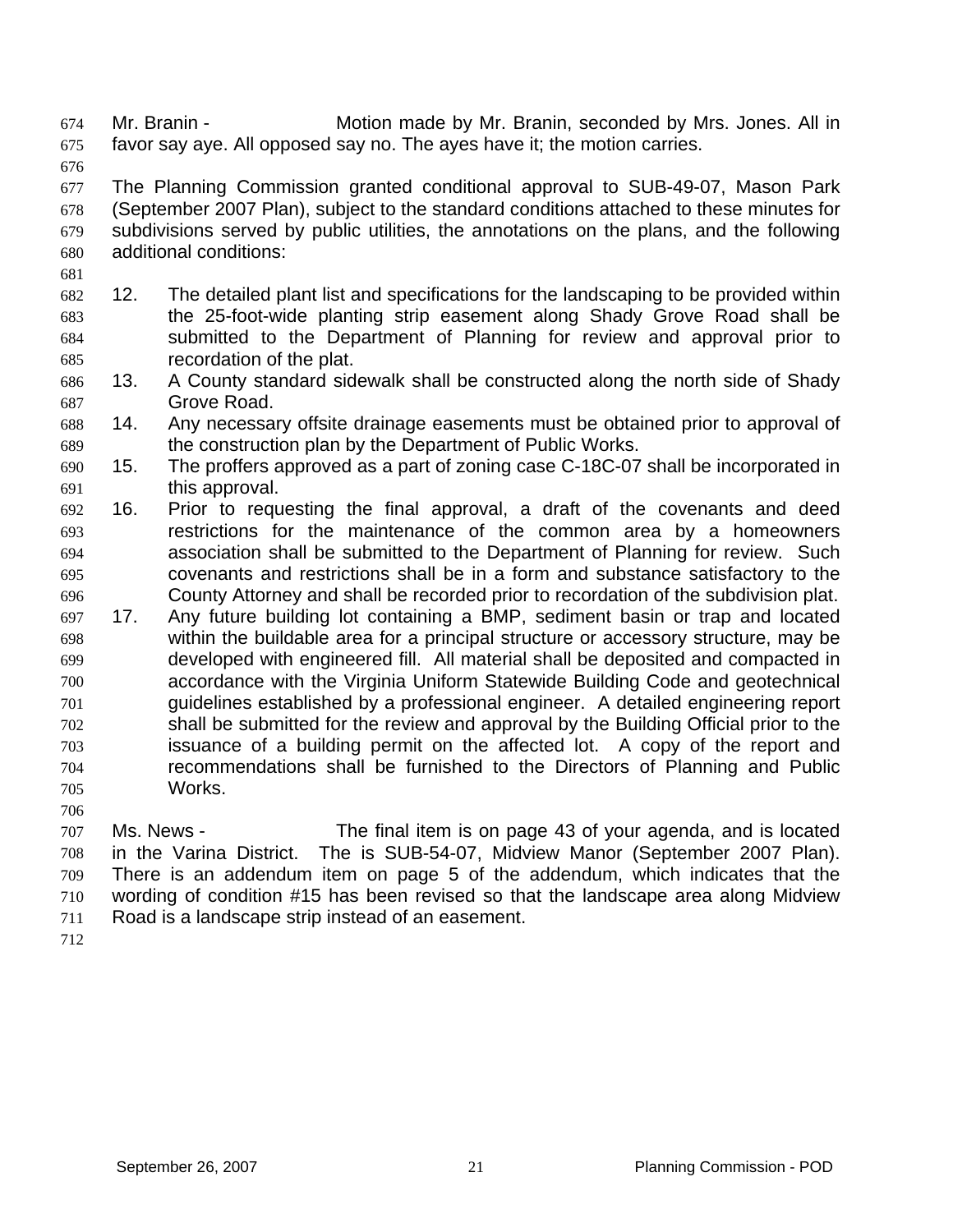## 713 **SUBDIVISION**

| 714        |                  |                                                                      |                                                                                                                                                                                                                                                                                                                                                                             |
|------------|------------------|----------------------------------------------------------------------|-----------------------------------------------------------------------------------------------------------------------------------------------------------------------------------------------------------------------------------------------------------------------------------------------------------------------------------------------------------------------------|
|            | <b>SUB-54-07</b> | <b>Midview Manor</b><br>(September 2007 Plan)<br><b>Midview Road</b> | Foster & Miller, P.C. for WWLP Development, LLC:<br>The 3.660-acre site proposed for a subdivision of 5<br>single-family homes is located on the north line of<br>Midview Road approximately 4,125 feet east of New<br>Market Road on parcel 807-702-3149. The zoning is R-<br>2AC, One-Family Residence District (Conditional).<br>County water and sewer. (Varina) 5 Lots |
| 715        |                  |                                                                      |                                                                                                                                                                                                                                                                                                                                                                             |
| 716        | Mr. Branin -     |                                                                      | Is anyone in opposition to SUB-54-07, Midview Manor                                                                                                                                                                                                                                                                                                                         |
| 717        |                  | (September 2007 Plan)? No one?                                       |                                                                                                                                                                                                                                                                                                                                                                             |
| 718        |                  |                                                                      |                                                                                                                                                                                                                                                                                                                                                                             |
| 719        |                  | Mr. Vanarsdall -                                                     | I move SUB-54-07, Midview Manor (September 2007 Plan),                                                                                                                                                                                                                                                                                                                      |
| 720<br>721 |                  |                                                                      | be approved with annotations on the plans, the standard conditions for subdivisions<br>served by public utilities, and the following conditions 12, 13, 14, and 16, and then 15                                                                                                                                                                                             |
| 722        |                  | will be revised on the addendum.                                     |                                                                                                                                                                                                                                                                                                                                                                             |
| 723        |                  |                                                                      |                                                                                                                                                                                                                                                                                                                                                                             |
| 724        |                  | Mrs. Jones -                                                         | Second.                                                                                                                                                                                                                                                                                                                                                                     |
| 725        |                  |                                                                      |                                                                                                                                                                                                                                                                                                                                                                             |
| 726        | Mr. Branin -     |                                                                      | Motion made by Mr. Vanarsdall, seconded by Mrs. Jones. All                                                                                                                                                                                                                                                                                                                  |
| 727        |                  |                                                                      | in favor say aye. All opposed say no. The ayes have it; the motion carries.                                                                                                                                                                                                                                                                                                 |
| 728        |                  |                                                                      |                                                                                                                                                                                                                                                                                                                                                                             |
| 729        |                  |                                                                      | The Planning Commission granted conditional approval to SUB-54-07, Midview Manor                                                                                                                                                                                                                                                                                            |
| 730        |                  |                                                                      | (September 2007 Plan), subject to the standard conditions attached to these minutes for                                                                                                                                                                                                                                                                                     |
| 731        |                  |                                                                      | subdivisions served by public utilities, the annotations on the plans, and the following                                                                                                                                                                                                                                                                                    |
| 732        |                  | additional conditions:                                               |                                                                                                                                                                                                                                                                                                                                                                             |
| 733        |                  |                                                                      |                                                                                                                                                                                                                                                                                                                                                                             |
| 734        | 12.              |                                                                      | Each lot shall contain at least 13,500 square feet, exclusive of the flood plain                                                                                                                                                                                                                                                                                            |
| 735        |                  | areas.                                                               |                                                                                                                                                                                                                                                                                                                                                                             |
| 736        | 13.              |                                                                      | The proffers approved as a part of zoning case C-27C-07 shall be incorporated in                                                                                                                                                                                                                                                                                            |
| 737        |                  | this approval.                                                       |                                                                                                                                                                                                                                                                                                                                                                             |
| 738<br>739 | 14.              |                                                                      | Prior to requesting the final approval, a draft of the covenants and deed<br>restrictions for the maintenance of the common area by a homeowners                                                                                                                                                                                                                            |
| 740        |                  |                                                                      | association shall be submitted to the Department of Planning for review. Such                                                                                                                                                                                                                                                                                               |
| 741        |                  |                                                                      | covenants and restrictions shall be in a form and substance satisfactory to the                                                                                                                                                                                                                                                                                             |
| 742        |                  |                                                                      | County Attorney and shall be recorded prior to recordation of the subdivision plat.                                                                                                                                                                                                                                                                                         |
| 743        | 15.              |                                                                      | The detailed plant list and specifications for the landscaping to be provided within                                                                                                                                                                                                                                                                                        |
| 744        |                  |                                                                      | the 25-foot-wide planting-landscape strip easement along Midview Road shall be                                                                                                                                                                                                                                                                                              |
| 745        |                  |                                                                      | submitted to the Department of Planning for review and approval prior to                                                                                                                                                                                                                                                                                                    |
| 746        |                  | recordation of the plat.                                             |                                                                                                                                                                                                                                                                                                                                                                             |
| 747        | 16.              |                                                                      | Any future building lot containing a BMP, sediment basin or trap and located                                                                                                                                                                                                                                                                                                |
| 748        |                  |                                                                      | within the buildable area for a principal structure or accessory structure, may be                                                                                                                                                                                                                                                                                          |
| 749        |                  |                                                                      | developed with engineered fill. All material shall be deposited and compacted in                                                                                                                                                                                                                                                                                            |
| 750        |                  |                                                                      | accordance with the Virginia Uniform Statewide Building Code and geotechnical                                                                                                                                                                                                                                                                                               |
| 751        |                  |                                                                      | guidelines established by a professional engineer. A detailed engineering report                                                                                                                                                                                                                                                                                            |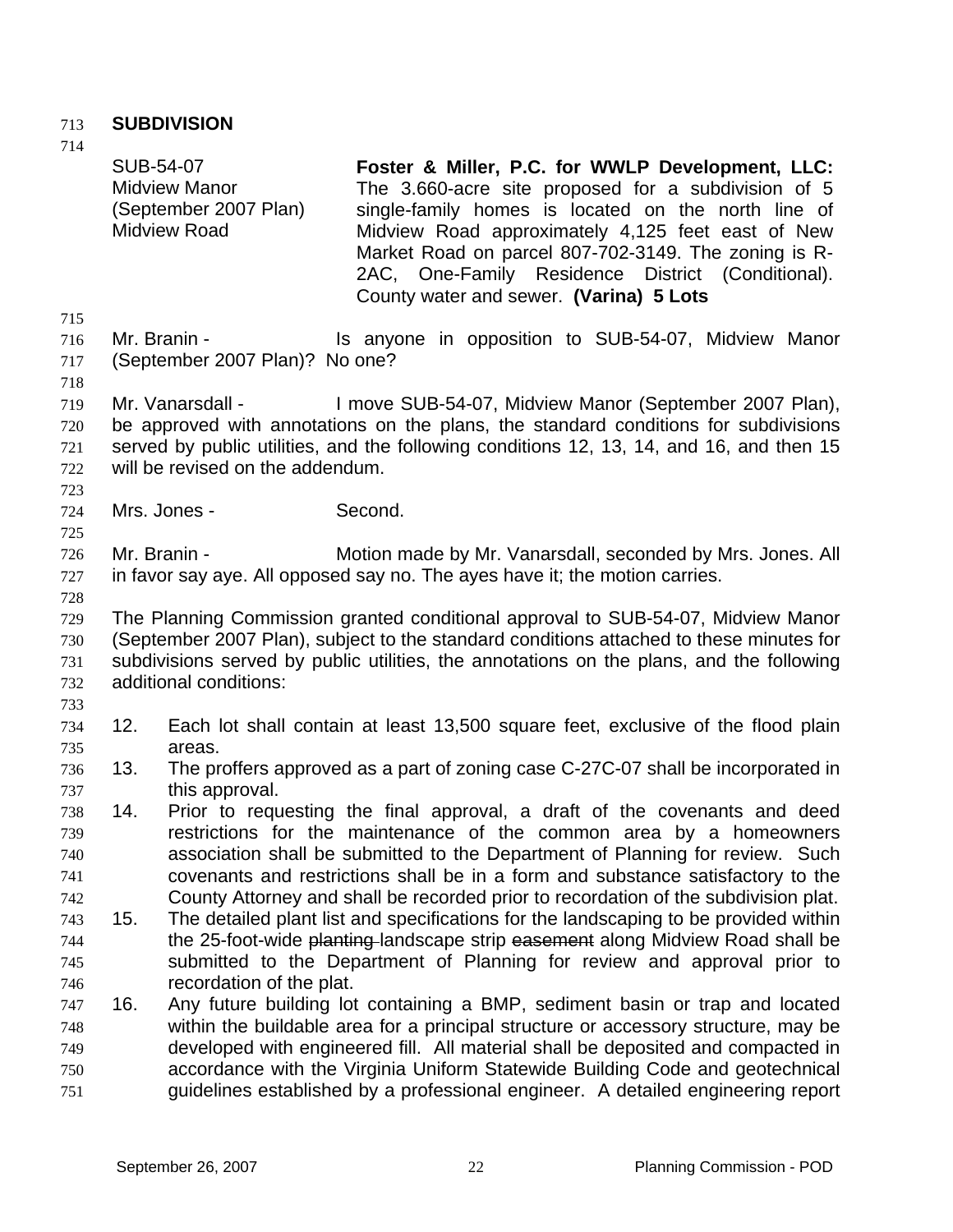shall be submitted for the review and approval by the Building Official prior to the issuance of a building permit on the affected lot. A copy of the report and recommendations shall be furnished to the Directors of Planning and Public Works. 752 753 754 755

- 757 Mr. Branin - Ms. News, I think we got our money's worth out of you today.
- 759 Ms. News - Think so.

760

756

758

761 762 763 764 765 766 767 768 769 Mr. Silber - The Yes sir, there were a lot of expedited items this morning. Moving on to the next item on the agenda, which would be consideration of extensions of conditional approval. These are subdivisions that were previously approved by the Planning Commission for conditional approval and now they're up for possible extension of those approvals. As you can see on your agenda, there are a number of items that do require your approval, that can be administratively extended, but at the top of the page, you can see that there are two subdivisions that do require Planning Commission's consideration, one being Newstead Landing (September 2002 Plan), and the second being Trivett Woods. With that, I'll let Ms. Goggin present these.

770

#### 771 **SUBDIVISION EXTENSIONS OF CONDITIONAL APPROVAL:**

#### 772 **FOR PLANNING COMMISSION APPROVAL**

773

| <b>Subdivision</b>      | Original | Remaining | <b>Previous</b>   | <b>Magisterial</b> | Year(s)         |
|-------------------------|----------|-----------|-------------------|--------------------|-----------------|
|                         | No. of   | Lots      | <b>Extensions</b> | <b>District</b>    | <b>Extended</b> |
|                         | Lots     |           |                   |                    | Recom-          |
|                         |          |           |                   |                    | mended          |
| <b>Newstead Landing</b> | 30       | 17        | 4                 | Varina             | 09/24/08        |
| (Sept. 2002 Plan)       |          |           |                   |                    |                 |
| <b>Trivett Woods</b>    | 8        | 8         | 4                 | <b>Fairfield</b>   | 09/24/08        |
| (May 2002 Plan)         |          |           |                   |                    | 03/26/08        |

## 774

## 775

## **FOR INFORMATIONAL PURPOSES ONLY**

| <b>Subdivision</b>                               | Original<br>No. of<br>Lots | Remaining<br>Lots | <b>Previous</b><br><b>Extension</b><br>s | <b>Magisterial</b><br><b>District</b> | Year(s)<br><b>Extended</b><br>Recom-<br>mended |
|--------------------------------------------------|----------------------------|-------------------|------------------------------------------|---------------------------------------|------------------------------------------------|
| <b>Britton Oaks, Sec. 1</b><br>(Sept. 2004 Plan) | 26                         | 26                | $\mathbf{2}$                             | Varina                                | 09/24/08                                       |
| <b>Gill Dale Forest</b><br>(Sept. 2004 Plan)     | 34                         | 34                | $\mathbf{2}$                             | Varina                                | 09/24/08                                       |
| <b>Greenwood Manor</b><br>(Sept. 2006 Plan)      | 8                          | 8                 | 0                                        | <b>Fairfield</b>                      | 09/24/08                                       |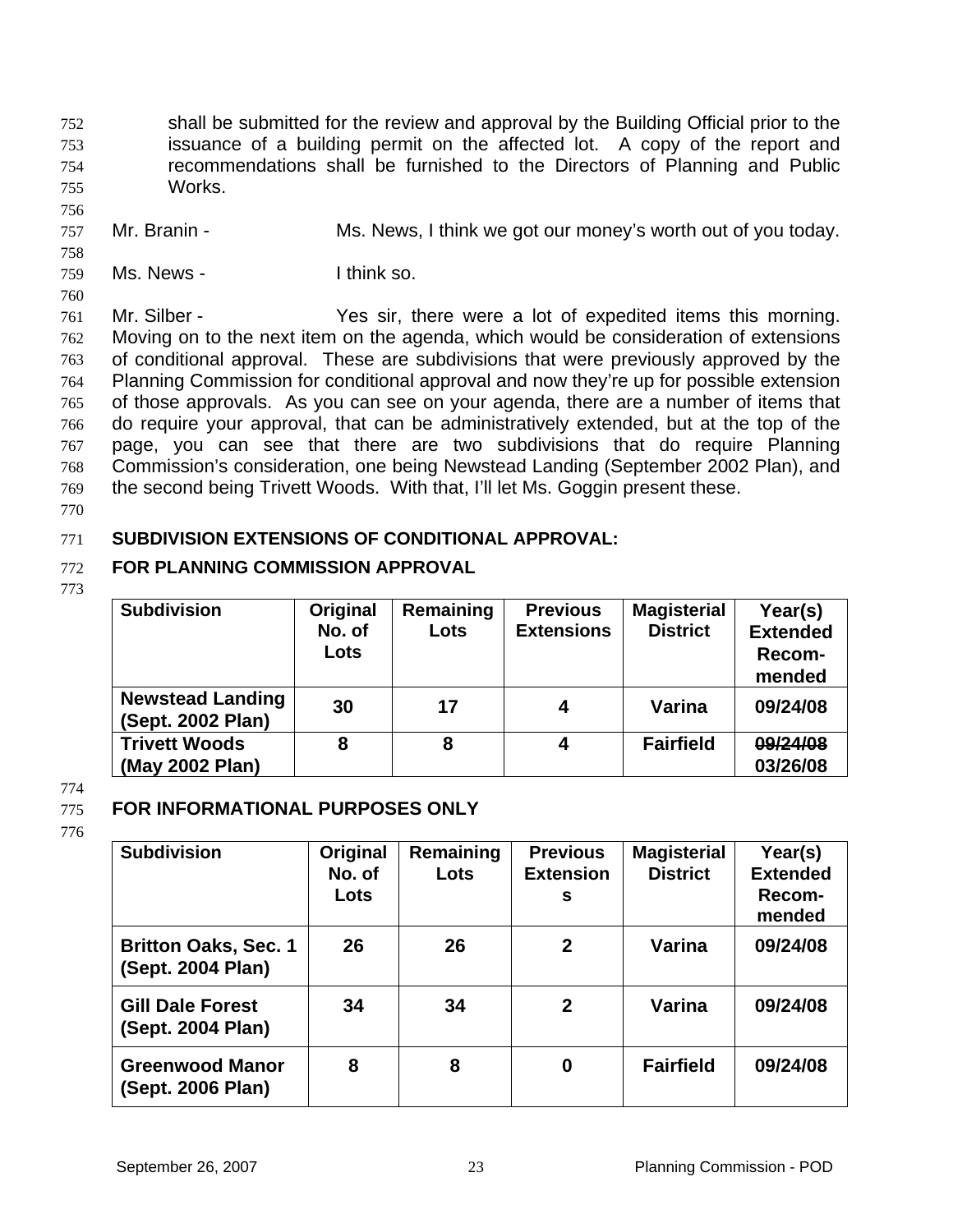|                                               | <b>Hidden Haven</b><br>(Sept. 2004 Plan)                                                                                                                                                                                                                                                                                                                                                                                                                                                       | 50               | 50             | $\boldsymbol{2}$                                               | Varina           | 09/24/08 |
|-----------------------------------------------|------------------------------------------------------------------------------------------------------------------------------------------------------------------------------------------------------------------------------------------------------------------------------------------------------------------------------------------------------------------------------------------------------------------------------------------------------------------------------------------------|------------------|----------------|----------------------------------------------------------------|------------------|----------|
|                                               | <b>Techpark</b><br>(Sept. 2005 Plan)                                                                                                                                                                                                                                                                                                                                                                                                                                                           | $\boldsymbol{0}$ | $\mathbf 0$    | 1                                                              | Varina           | 09/24/08 |
|                                               | <b>Woodman Terrace,</b><br>Sec.R<br>(Sept. 2006 Plan)                                                                                                                                                                                                                                                                                                                                                                                                                                          | $\overline{7}$   | $\overline{7}$ | $\boldsymbol{0}$                                               | <b>Fairfield</b> | 09/24/08 |
| 777<br>778<br>779<br>780<br>781<br>782        | Good morning. For the two subdivisions that the Planning<br>Ms. Goggin -<br>Commission needs to vote to extend, I have the applicant, developers or engineers here<br>to speak on them. The first one is Newstead Landing, and Randy Hooker from EDA,<br>who is the engineer for that project, is here to present his case for the extension.                                                                                                                                                  |                  |                |                                                                |                  |          |
| 783<br>784<br>785<br>786<br>787<br>788<br>789 | Randy Hooker from Engineering Design. The reason why<br>Mr. Hooker -<br>we're requesting this extension is this project's gone on for some time and there have<br>been some changes to the original layout and such. Phase I of the project has been<br>approved. The record plats will be sent in, in the near future, for approval. The road for<br>the subdivision is under construction as well. We're moving forward on this project. The<br>remaining lots are what we consider Phase 2. |                  |                |                                                                |                  |          |
| 790<br>791<br>792                             | Mr. Branin -<br>entertain a motion for the extension.                                                                                                                                                                                                                                                                                                                                                                                                                                          | Okay.            |                | Do we have any questions? None? Then I would                   |                  |          |
| 793<br>794<br>795                             | Mr. Vanarsdall -<br>24, 2008.                                                                                                                                                                                                                                                                                                                                                                                                                                                                  |                  |                | I move that Newstead Landing be extended to September          |                  |          |
| 796<br>797                                    | Mrs. Jones -                                                                                                                                                                                                                                                                                                                                                                                                                                                                                   | Second.          |                |                                                                |                  |          |
| 798<br>799<br>800                             | Mr. Branin -<br>in favor say aye. All opposed say no. The ayes have it; the motion carries.                                                                                                                                                                                                                                                                                                                                                                                                    |                  |                | Motion made by Mr. Vanarsdall, seconded by Mrs. Jones. All     |                  |          |
| 801<br>802<br>803                             | The Planning Commission approved the extension of conditional approval of Newstead<br>Landing.                                                                                                                                                                                                                                                                                                                                                                                                 |                  |                |                                                                |                  |          |
| 804<br>805<br>806<br>807                      | Ms. Goggin -<br>its sixth extension. The owner, Mr. Grovicks, is here to present his request for the<br>extension to the Commission.                                                                                                                                                                                                                                                                                                                                                           |                  |                | The second case in front of you is Trivett Woods. This will be |                  |          |
| 808<br>809<br>810<br>811<br>812               | Mr. Grovicks -<br>process of moving out of it. It's going to take a little while. But we have a developer that<br>wants to develop that property. I have a proposal that needs massaging; a better deal,<br>in other words. But if it can be done, we'll make the deal because we're in the process<br>of moving out of the area. I would like to ask for a 12-month extension because it                                                                                                      |                  |                | I'm not a developer; I own the property, and we're in the      |                  |          |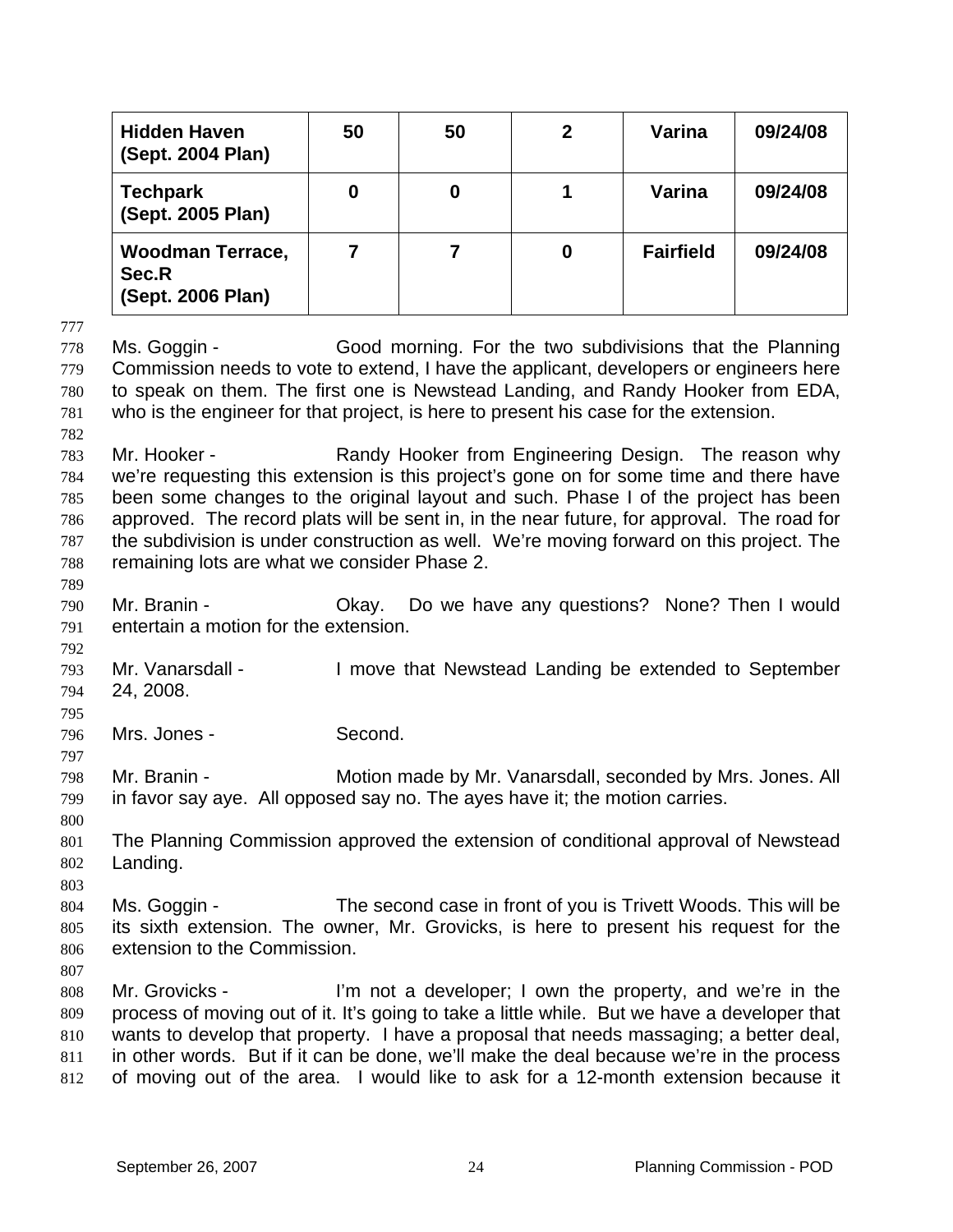makes sense because I think in the spring, we'll probably do some moving. Right now, we're just negotiating for the property to be sold. 813 814 815 816 817 818 819 820 821 822 823 824 825 826 827 828 829 830 831 832 833 834 835 836 837 838 839 840 841 842 843 844 845 846 847 848 849 850 851 852 853 854 855 856 857 858 Mr. Branin - Sir, before we can even consider granting it, you just have to state your name for the record. Mr. Grovicks - Fxcuse me? Mr. Branin - State your name for the record. Crawlis Grovicks. Mr. Branin - Thank you. Okay. Anybody have any questions for Mr. Grovicks? Mr. Archer - Yes. Mr. Grovicks, in view of the fact that we've extended this five times previously, it's hard to recommend going another year. You don't think you could tie this down any faster that that? Mr. Grovicks - I'll tell you what. It wasn't really initially my idea to start with. It was recommended that the property be done that way, and I accepted the recommendation. It's turned out that recommendation is going to be a pretty good recommendation, but we just weren't ready to move on that thing five years ago. It was just the thing to do because we obtained a little small portion of a property that-that gives us road frontage to a subdivision, which we could tie into by that plan. It made sense to me at the time, but I wasn't ready to move or anything like that. It was recommended to us by the person who sold us the property and that's all I did. Right now, we're serious about doing it. Mr. Archer - Serious enough to go maybe six months instead of a year? Mr. Grovicks - It just makes me more comfortable; that's all. It doesn't matter. If six months is what you want, we can either get it done or drop it. Mr. Archer - I feel if we sent six months instead of a year, it would at least give everybody a little bit more incentive to move a little fast and a little more steadfast. Mr. Grovicks - That's true, too. I'm just doing it for my comfort. Mr. Archer - I understand. Okay. Is that agreeable with you, then? Mr. Grovicks - Yes. Mr. Archer - Okay. Then I will move for approval for the extension for six months until the date of the meeting that occurs in March of 2008. Mr. Silber - That meeting would be March 26.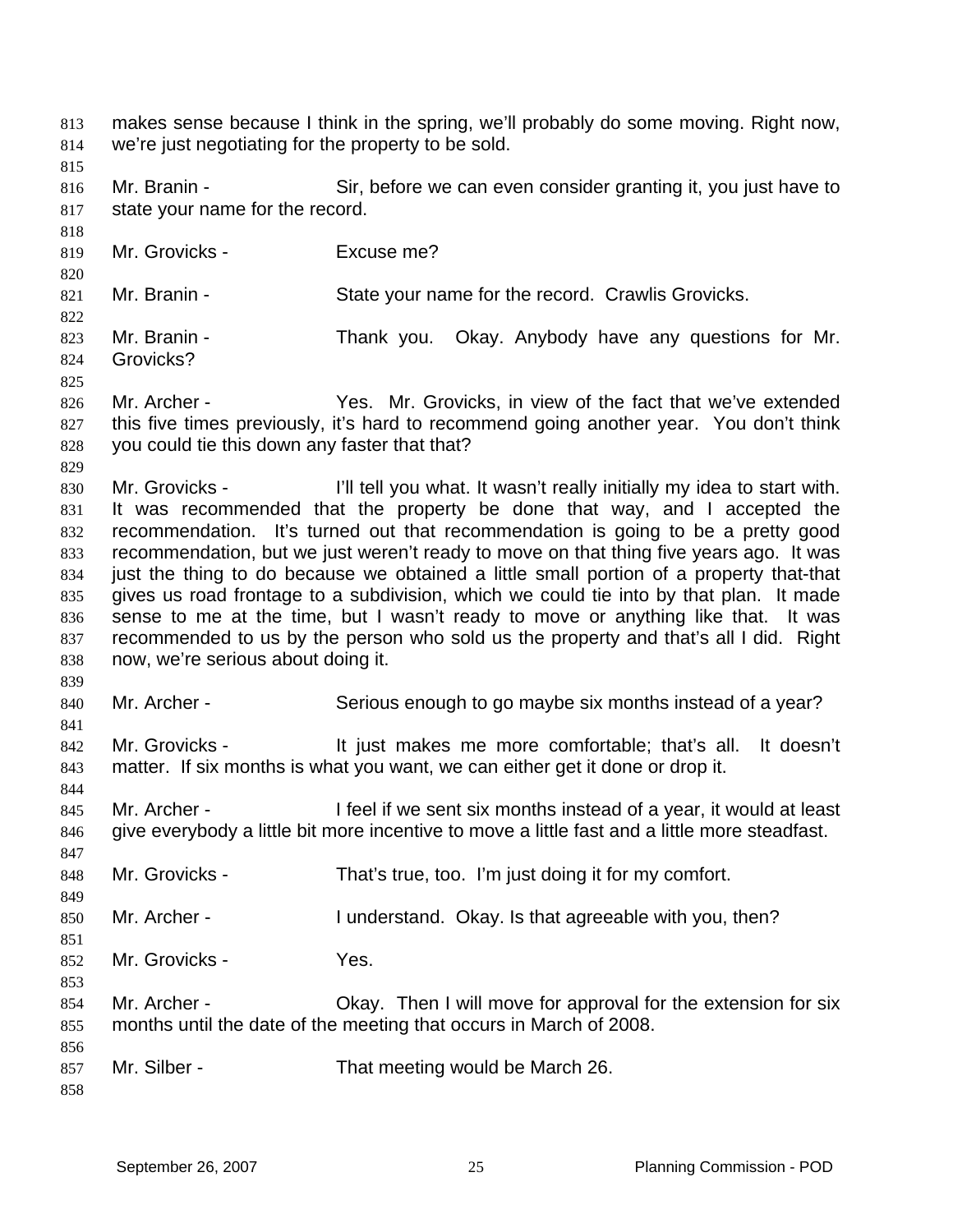| 859                                   | Mr. Archer -                                                                | March 26, 2008.                                                                                                                                                                                                                                                                                                                                                                                                                                                                                 |  |  |
|---------------------------------------|-----------------------------------------------------------------------------|-------------------------------------------------------------------------------------------------------------------------------------------------------------------------------------------------------------------------------------------------------------------------------------------------------------------------------------------------------------------------------------------------------------------------------------------------------------------------------------------------|--|--|
| 860<br>861<br>862                     | Mrs. Jones -                                                                | Second.                                                                                                                                                                                                                                                                                                                                                                                                                                                                                         |  |  |
| 863<br>864<br>865                     | Mr. Branin -                                                                | That motion was made by Mr. Archer, seconded by Mrs.<br>Jones. All in favor in aye. All opposed say no. The ayes have it; the motion carries.                                                                                                                                                                                                                                                                                                                                                   |  |  |
| 866<br>867<br>868                     | Trivett Woods.                                                              | The Planning Commission approved the 6-month extension of conditional approval of                                                                                                                                                                                                                                                                                                                                                                                                               |  |  |
| 869<br>870<br>871                     | Ms. Goggin -<br>may have for the administrative extensions.                 | I would be happy to answer any questions the Commission                                                                                                                                                                                                                                                                                                                                                                                                                                         |  |  |
| 872<br>873<br>874                     | Mr. Branin -<br>Goggin?                                                     | Do any of the Commissions have any questions for Ms.                                                                                                                                                                                                                                                                                                                                                                                                                                            |  |  |
| 875<br>876                            | Mr. Vanarsdall -                                                            | I don't.                                                                                                                                                                                                                                                                                                                                                                                                                                                                                        |  |  |
| 877<br>878<br>879                     | Mr. Branin -<br>those.                                                      | None? Okay. I take it we don't have to do anything with                                                                                                                                                                                                                                                                                                                                                                                                                                         |  |  |
| 880<br>881<br>882                     | Mr. Silber -<br>administratively.                                           | No. Those are for your information; they will be handled                                                                                                                                                                                                                                                                                                                                                                                                                                        |  |  |
| 883<br>884                            | Mr. Branin -                                                                | Okay.                                                                                                                                                                                                                                                                                                                                                                                                                                                                                           |  |  |
| 885                                   | <b>TRANSFER OF APPROVAL</b>                                                 |                                                                                                                                                                                                                                                                                                                                                                                                                                                                                                 |  |  |
| 886                                   | POD-64-88<br>Sunoco - 4300 Nine Mile<br>Road<br>(formerly Citgo Quick Mart) | Travis E. Booth for Richmond Venture I, LLC: Request<br>for transfer of approval as required by Chapter 24,<br>Section 24-106 of the Henrico County Code from Triton,<br>Inc. to Richmond Venture I, LLC. The 1.831-acre site is<br>located on the north line of Nine Mile Road at the<br>northwest corner of the intersection of Nine Mile Road<br>(State Route 33) and E. Richmond Road on parcel 808-<br>722-9767. The zoning is B-3, Business District. County<br>water and sewer. (Varina) |  |  |
| 887<br>888<br>889                     | Mr. Branin -<br>Sunoco? No one?                                             | Is anyone in opposition to transfer of approval POD-64-88,                                                                                                                                                                                                                                                                                                                                                                                                                                      |  |  |
| 890<br>891<br>892<br>893<br>894<br>OC | Ms. Berndt -                                                                | The new owner accepts and agrees to be responsible for<br>continued compliance with the conditions of the original approval. The applicant has<br>corrected all site deficiencies as identified in the inspection reported dated July 12,<br>2007, with the exception of two shrubs that should be planted before September 30,<br>2007 Chauld the Commission act on this request staff resemmends enprovel with the                                                                            |  |  |

895 2007. Should the Commission act on this request, staff recommends approval with the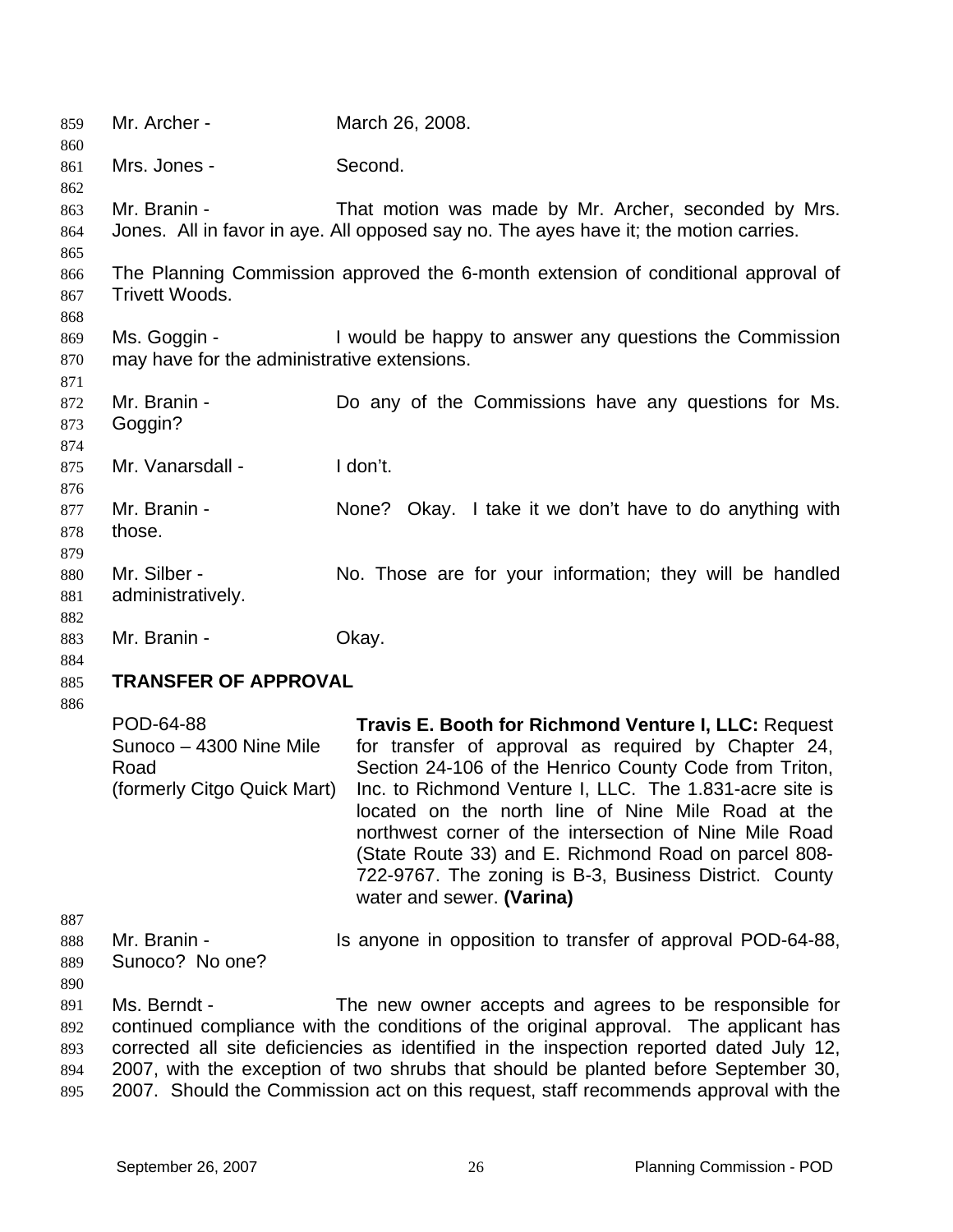- condition #1 on the agenda. The applicant's representative, Carlos Robledo, is here to answer any questions you may have of him, and I'm here to answer any questions the Commission may have of me. 896 897 898
- 900 901 902 Mr. Branin - Does anybody have any questions for Ms. Berndt? No one? Does anyone need to hear from the applicant? No? Mr. Vanarsdall, you've been waiting, dying to get this one done, so let's get it done.
- 904 905 Mr. Vanarsdall - I recommend approval of transfer of approval POD-64-88, Sunoco, with condition #1 on the agenda.
- 906 907

908

903

899

Mr. Archer - Second.

909 910 Mr. Branin - **Motion made by Mr. Vanarsdall, seconded by Mr. Archer. All** in favor say aye. All opposed say no. The ayes have it; the motion carries.

911

912 913 914 915 The Planning Commission approved the transfer of approval request POD-64-88, Sunoco, subject to the standard and added conditions previously approved for developments of this type, from Triton, Inc. to Richmond Venture I, LLC, and the following additional condition:

916

917 918 1. Site deficiencies, as identified in the inspection report, dated **July 12, 2007** shall be corrected by **September 30, 2007**.

919 920

# **PLAN OF DEVELOPMENT** *(Deferred from the July 25, 2007 Meeting)*

921 922

POD-44-07 Mt. Vernon Baptist Church Phase 3A and 3B - Nuckols a special exception as required by Chapter 24, Section Road and Twin Hickory Road (POD-33-01 and POD-24-95 Revised) **Youngblood, Tyler & Associates, P.C. for Trustees of Mount Vernon Baptist Church:** Request for approval of 24-95(a)(1) of the Henrico County Code, to construct a spire exceeding 100 feet in height. The special exception would authorize a spire to be placed on top of the sanctuary with an overall height of 185 feet. The 46.52 acre site is located on Nuckols Road, 390 feet south of Twin Hickory Road, on parcels 748-773-0602 and 748- 772-1536. The zoning is A-1, Agricultural District. County water and sewer. **(Three Chopt)** 

- 923
- 924 925 Mr. Branin - The Is anyone in opposition to POD-44-07, Mt. Vernon Baptist Church? No one. Good morning.
- 926

927 928 929 930 Mr. Ward - Good morning. This is a special exception request pertaining to the proposed steeple height. The applicant has revised the original proposal of 180 feet to 185 feet for the height of the steeple, whereas the Code permits a steeple of 100 feet in the A-1 zoning district without a special exception granted by the Planning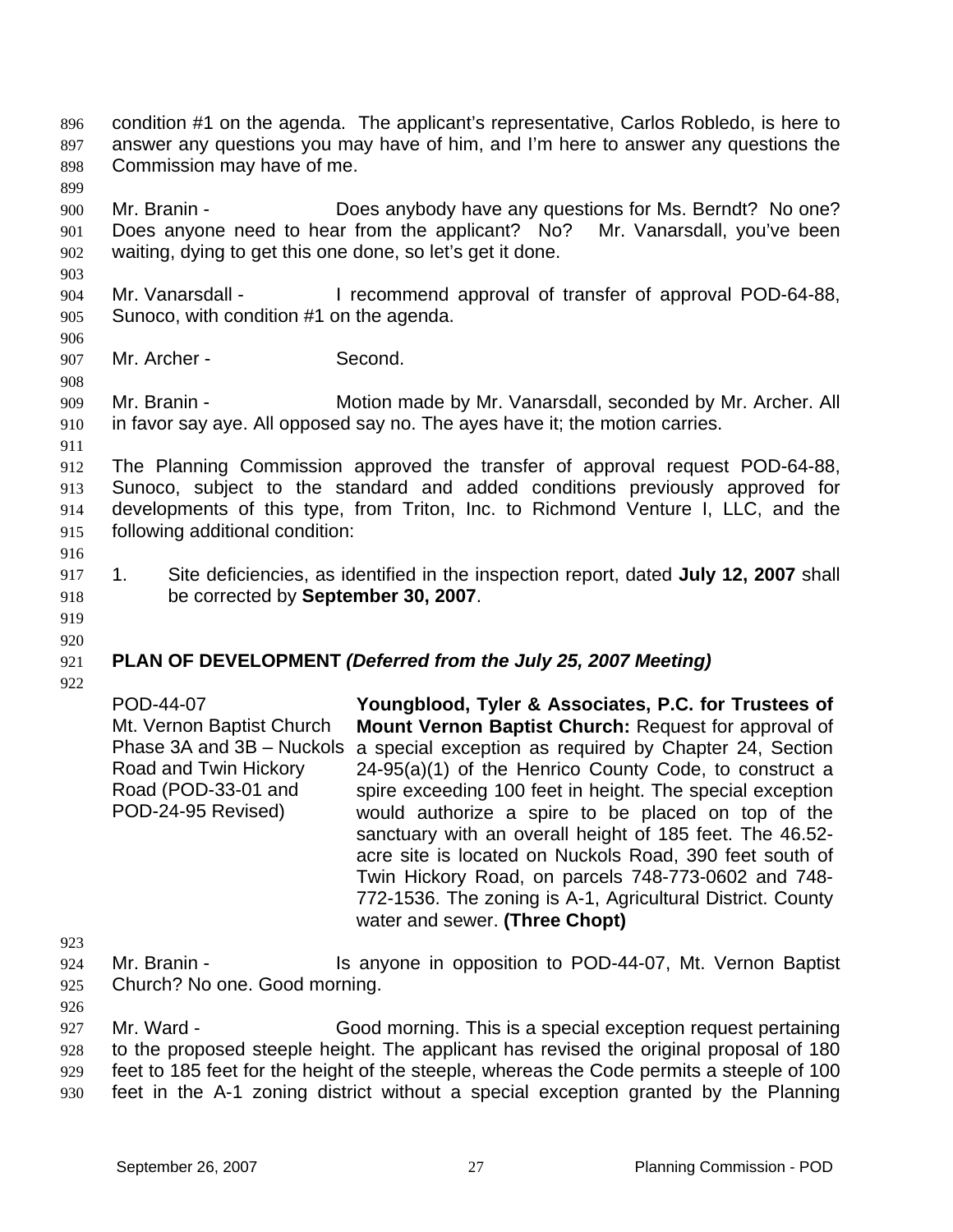Commission. The steeple is shown on revised elevations and the detail in regard to how it would be illuminated is shown as well. Additionally, a neighborhood meeting was held on August 28, 2007, and no opposition was presented at this time. As a normal procedure, staff makes no recommendations regarding special exceptions. The applicant and their representatives are here today to discuss the matter further, and I would also be happy to answer any questions you may have at this time. 931 932 933 934 935 936

938 939 Mr. Branin - Ckay. Does anybody have any questions for Mr. Ward? None? Would anyone like to hear from the applicant?

940 941

942

944

956

961

967

937

Mrs. Jones - I'd like to hear about the capability of the steeple for-

943 Mr. Branin - Cellular?

945 Mrs. Jones - Yes.

946 947 948 Mr. Branin - Would you like to hear that from Mr. Ward or from the applicant?

- 949 950 951 Mrs. Jones - That's your choice, Mr. Chairman. I'd just like to have this on record.
- 952 953 954 955 Mr. Branin - Okay. We would like to hear from the representative for the applicant. Is there one in the room? There are four of you; pick one. We don't care which one.

957 Mr. Vanarsdall - The steeple's so tall, it'll take four of you.

958 959 960 Mr. Byerly - Good morning. My name is Jim Byerly. I'm with [unintelligible] Architects. You had mentioned about the cellular?

962 Mrs. Jones - Yes. I can't see something like this without being farsighted.

963 964 965 966 Mr. Byerly - Yes. At this point, we're going to design the steeple where it could house up to four different cellular companies, and we've already spoken with AT&T for the willingness to go into the tower.

968 969 970 971 972 973 974 Mr. Branin - I know where Mrs. Jones is going with this because she and I had a discussion about this just yesterday. With the necessity of cellular towers for inhouse use nowadays, we are having, as a Commission, a heck of time getting cell towers put into neighborhoods. With this steeple, is just happens to be an ideal place to put a cellular tower so people won't see it or even know it's there. You guys in your design have provided for this capability in the steeple, but where are you going to put the actual electronics?

975 976 Mr. Byerly - Yes. The antenna parts will be inside the envelope of the steeple itself, so they're not visible. And then the electronic equipment for each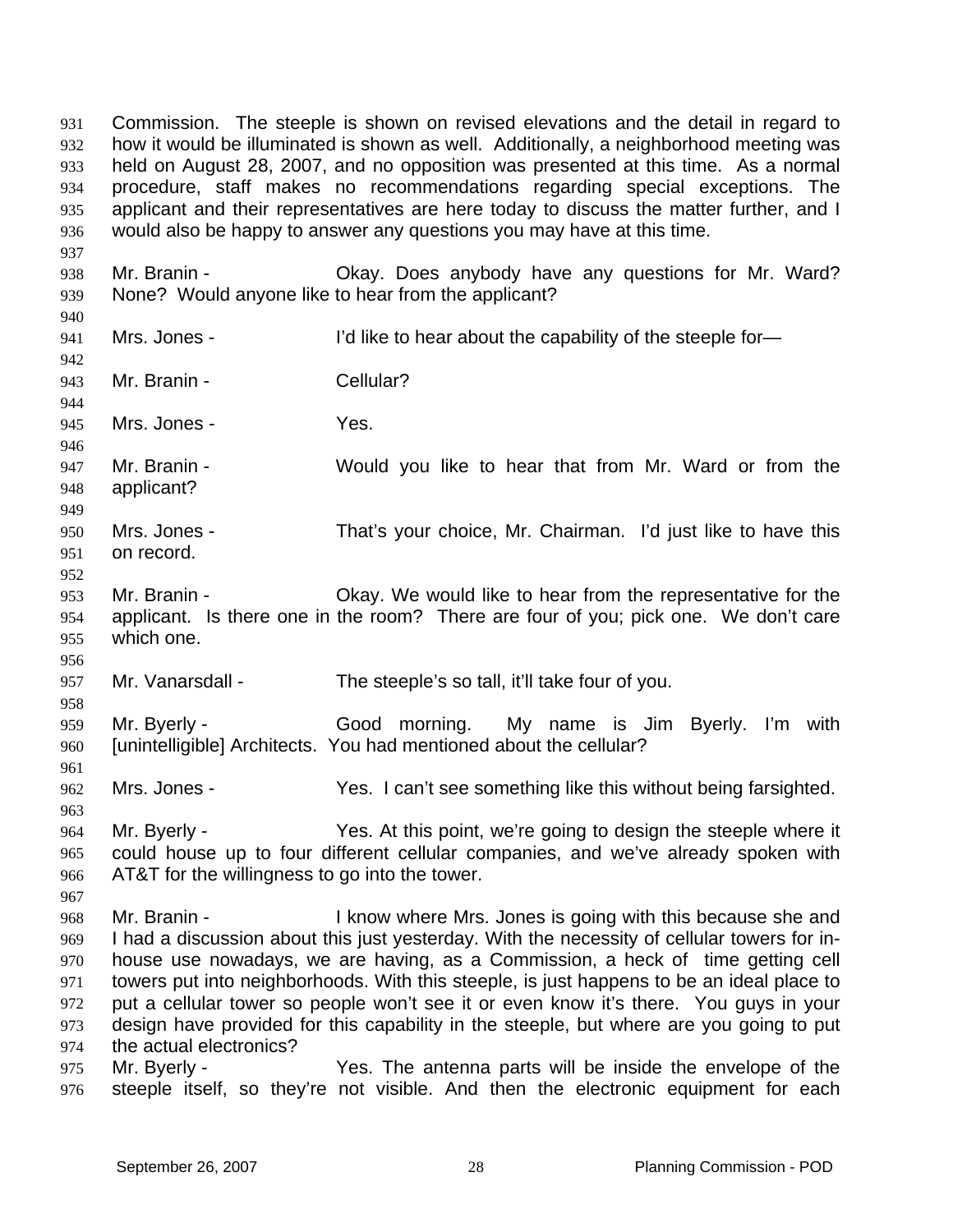company, which is probably about a 12 feet by 16 feet footprint, at this point is going to be on top of the roof, similar to rooftop units. Those would then all be subject to screening. 977 978 979

- 981 Mr. Branin - Ckay. So, you are putting into your design this ability.
- 983 Mr. Byerly - Right.
- 985 Mr. Branin - Structurally and—
- 987 Mr. Byerly - Four locations for them to put their equipment in.

989 990 Mrs. Jones - It sounds like not only is this being designed in, but the church is definitely planning to do this.

- 992 Mr. Byerly - Yes, that is the desire.
- 994 Mrs. Jones - Chay.

996 997 998 999 1000 Mr. Branin - They're all shaking their heads yes. Okay. Does anybody have any other questions? Thank you. All right. Well, then, I would like to move for approval of the special exception for POD-44-07, Mt. Vernon Baptist Church, the conditions approved by the Planning Commission for the project in the July 25, 2007 meeting, with conditions 24 through 32.

1002 Mr. Vanarsdall - Second.

1004 1005 Mr. Branin - **Motion made by Mr. Branin, seconded by Mr. Vanarsdall. All** in favor say aye. All opposed say no. The ayes have it; the motion carries.

1007 1008 1009 The Planning Commission approved the special exception for POD-44-07, Mt. Vernon Baptist Church, subject to the conditions approved previously for this project at its July 25, 2007 meeting.

1010

980

982

984

986

988

991

993

995

1001

1003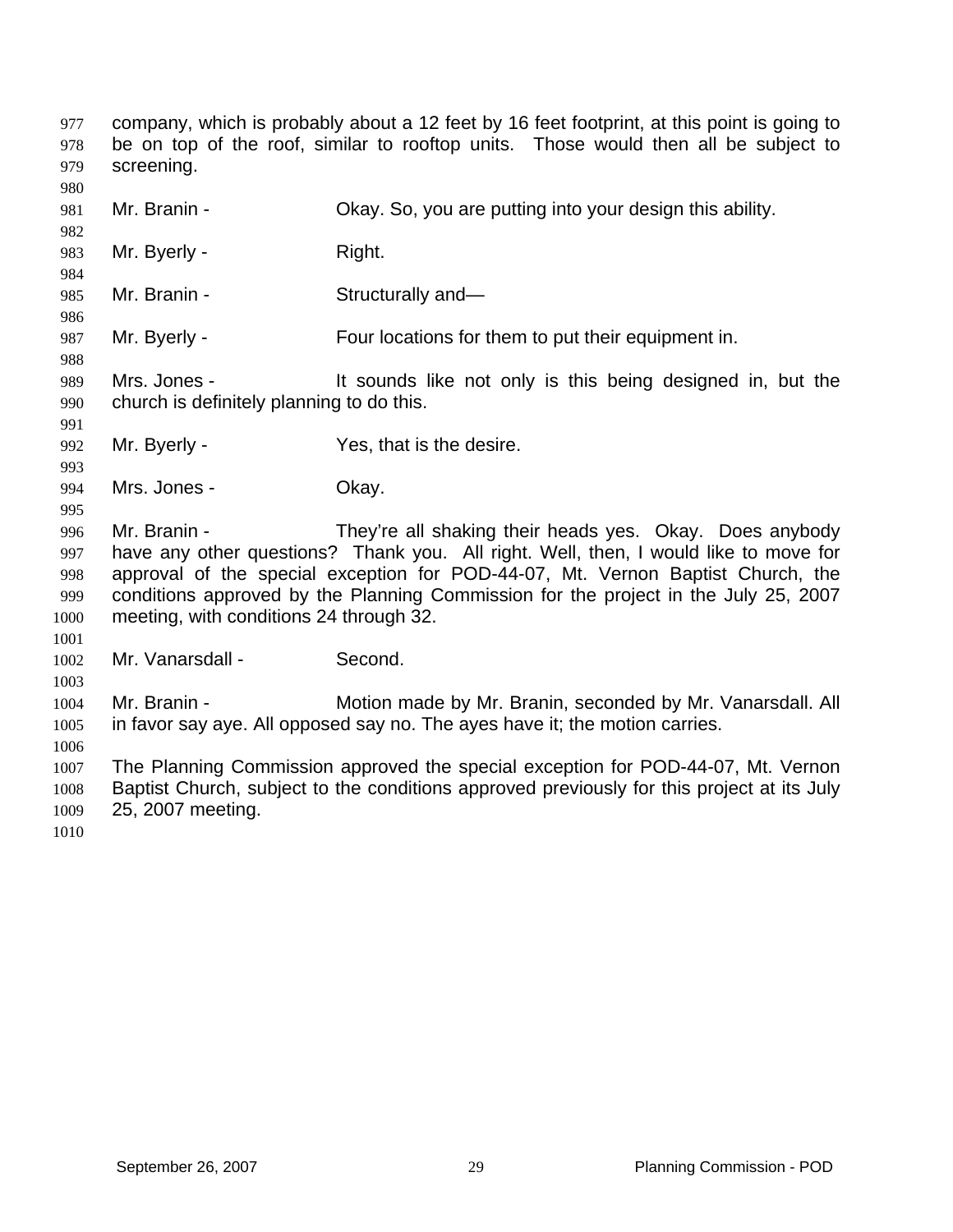## 1011 **PLAN OF DEVELOPMENT & ALTERNATIVE FENCE HEIGHT PLAN**

1012

| POD-38-07<br>John Rolfe Square -<br>11840 Church Road | Balzer & Associates, Inc. for Tascon-Pump, LLC:<br>Request for approval of a plan of development and<br>alternative fence height, as required by Chapter 24,<br>Sections 24-106 and 24-95(I)6 of the Henrico County<br>Code, to construct 40, semi detached single-family<br>residential homes on zero lot lines and to allow a<br>wall/fence exceeding 7 feet in height and rear and side<br>yards. The 10.825-acre site is located at Church and<br>Pump Roads on parcels 740-755-3511 and 739-755- |
|-------------------------------------------------------|-------------------------------------------------------------------------------------------------------------------------------------------------------------------------------------------------------------------------------------------------------------------------------------------------------------------------------------------------------------------------------------------------------------------------------------------------------------------------------------------------------|
|                                                       |                                                                                                                                                                                                                                                                                                                                                                                                                                                                                                       |
|                                                       | 9019. The zoning is R-5AC, General Residence District                                                                                                                                                                                                                                                                                                                                                                                                                                                 |
|                                                       | (Conditional). County water and sewer. (Tuckahoe)                                                                                                                                                                                                                                                                                                                                                                                                                                                     |

1013

1014 1015 Mr. Branin - Is anyone in opposition to POD-38-07, John Rolfe Square? No one? Ms. Goggin, hello again.

1016

1017 1018 1019 1020 1021 1022 1023 1024 1025 Ms. Goggin - Thello. Staff has received the alternative fence height plan, which was just handed out to you. Tascon Group, the developer, has worked closely with the County and the adjacent property owners throughout every step of the process from rezoning, conditional subdivision approval, to the POD in front of you today. At the time of conditional subdivision review, Tascon decided to build a clubhouse after feedback from focus groups. This was a new element added after citizen meetings prior to the rezoning. The developer sent this graphic, as well as this one to the adjacent property owners and the people that attended the neighborhood meetings. Staff was not contacted by any citizens concerning that change.

1026

1027 1028 1029 1030 1031 1032 1033 1034 The County Code limits the maximum fence height in residentially-zoned rear and side yards to seven feet, unless an alternative fence height is approved by the Planning Commission. The applicant has requested approval of an alternative fence height of eight feet in the rear and side yards of this proposed subdivision, especially along Pump Road, which would be a brick wall, and Church Road, which would be an eight-foot brick wall. Six-foot wrought iron style fence is proposed along the Laura Lea side of the subdivision, and brick columns and a wooden fence is proposed next to the Lake Lorraine subdivision.

1035

1036 1037 1038 1039 This request also includes 8- to 10-foot brick walls and wood fences between the individual lots, and at the rear of the internal lots. So, lots like this, one side of the grade will be 6 feet, the other side will be 8 feet. They're using internal retaining walls and putting the fence on top of those. They are not visible from the outside.

1040

1041 1042 1043 1044 A 13-foot brick façade retaining wall is proposed at the rear of lots 24 through 28, adjacent to Lake Lorraine subdivision. This graphic shows what the wall will look like, as a sectional view. It will be a 13-foot brick façade retaining wall. Here is Lake Lorraine, 25-foot planting strip, another retaining wall, and then the brick column and wood fence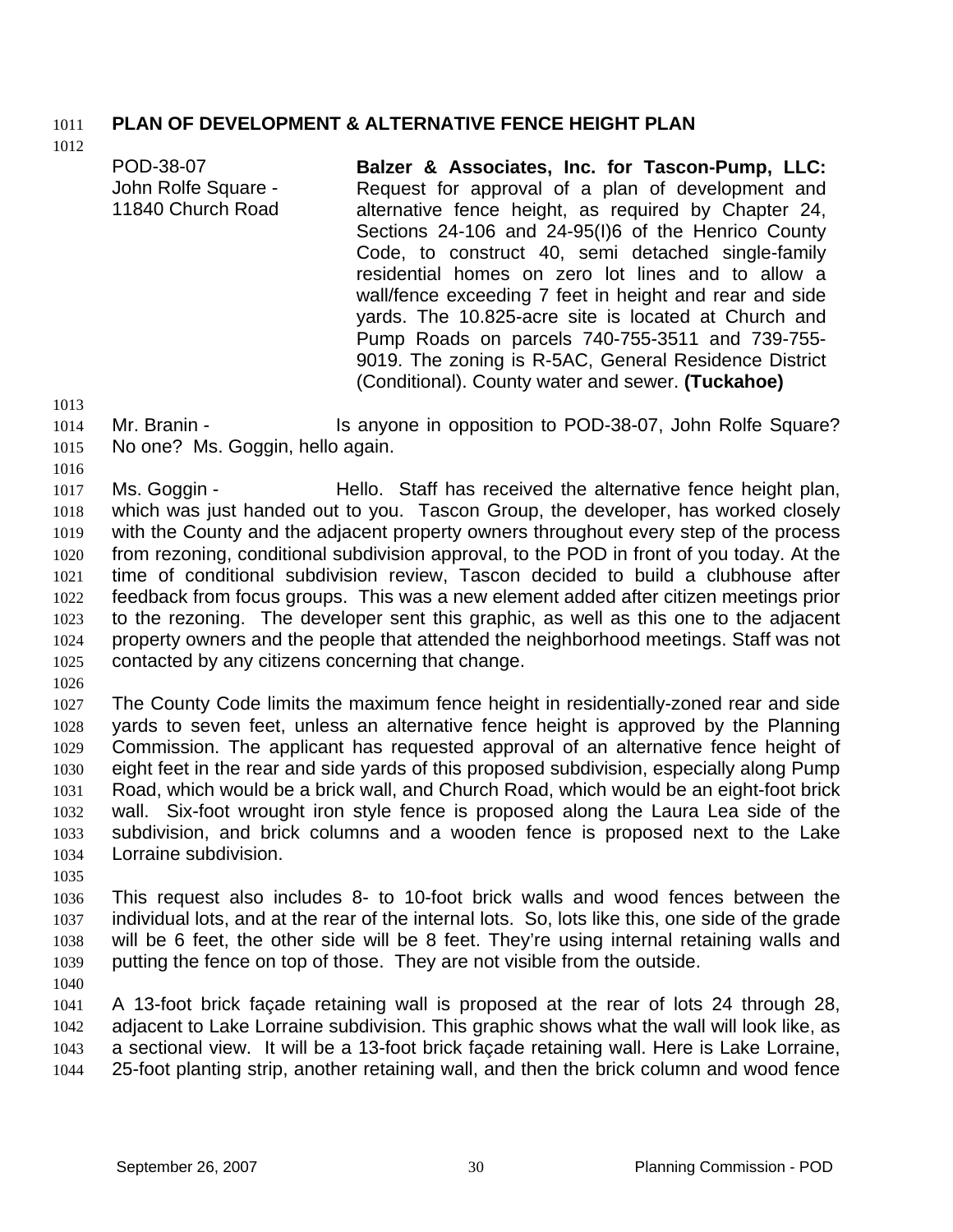1047 1048 1049 1050 1051 1052 1053 1054 1055 1056 1057 1058 1059 1060 1061 Here is a view of what the wall would look like from the Lake Lorraine subdivision if you were in a rear yard. So, you've got the retaining walls here. At its highest point, it would be 13 feet. Then you can see the landscaping. And then, like I said, there is another retaining wall back there, but it will be blocked with the landscaping, or screened with the landscaping. Staff was contacted by two citizens, Steve Brown, president of the Lake Lorraine Homeowners Association, as well as Dr. Katz, who is an adjacent property owner in Lake Lorraine, concerning the notice letters, as well as the wall heights. The graphics provided to staff by Tascon were then distributed to both citizens, who shared them with the rest of the HOA. Staff has not received any additional calls concerning this development. There is a deleted condition, as shown on page 1 in your handout addendum, requiring

specifically talking about is back here. This is where the 13-foot height would be.

along the rear property line that will connect to the proposed garages. The area I am

- 1062 1063 1064 the applicant to build a sidewalk along Church Road, but the condition is not necessary because the sidewalk will be installed by the County at time of Church and Pump Road realignment.
- 1066 1067 1068 1069 1070 Should the Planning Commission choose to approve the POD and alternative fence height, staff recommends approval subject to the annotations on the plan, additional conditions 24 through 38, with 29 deleted on the agenda, and conditions 9 and 11 amended. The Planning Commission can approve the alternative fence height within the same motion as the POD, should the Commission choose to do so.
- 1071

1075

1078

1065

1045 1046

1072 1073 1074 Wayne Fuller from Tascon, Randy Biltz from Higgins and Gerstenmaier are here, as well as Justin Fournier from Balzer, should the Commission have any questions for them. I would be happy to answer any questions the Commission may have of me.

1076 1077 Mrs. Jones - The Ms. Goggin, from Pump and Church, the walls that are visible, just to reiterate, the height of those will be eight.

1079 1080 1081 1082 Ms. Goggin - From the right-of-ways. They may be up to 10 feet on the inside of a lot that the homeowner might see. But it would not be seen from the general public.

| 1083<br>1084         | Mrs. Jones -<br>$Church-$ | So, it would be a consistent height throughout the Pump and |
|----------------------|---------------------------|-------------------------------------------------------------|
| 1085<br>1086<br>1087 | Ms. Goggin -              | Yes ma'am.                                                  |
| 1088<br>1089         | Mrs. Jones -              | That was it.                                                |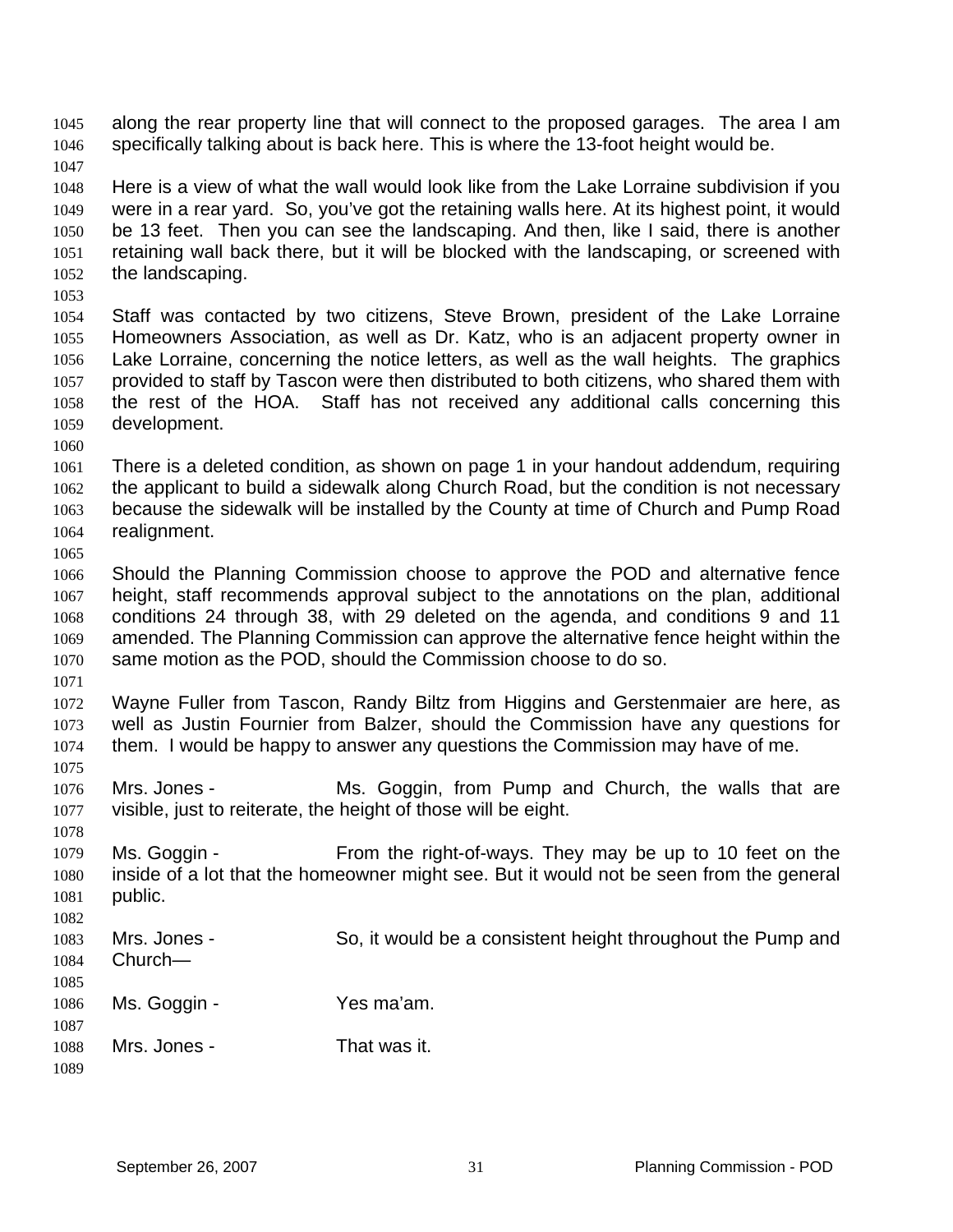Mr. Branin - Chay. Does anyone else have any questions for Ms. Goggin? Would you like to hear from the applicant? 1090 1091 1092 1093 1094 1095 1096 1097 1098 1099 1100 1101 1102 1103 1104 1105 1106 1107 1108 1109 1110 1111 1112 1113 1114 1115 1116 1117 1118 1119 1120 1121 1122 1123 1124 1125 1126 1127 1128 1129 1130 1131 1132 1133 1134 1135 Mrs. Jones - I have no questions for the applicant because we have talked prior to this meeting. Ms. Goggin and I have talked extensively, as this project has moved along. So, I don't have any additional questions for them at this time. Mr. Branin - And you feel Lake Lorraine's concerns have been met? Mrs. Jones - Lake Lorraine and Laura Lea. Both neighborhoods have been active in this and have been notified every step of the way. Mr. Branin - Ckay. Would you like to move forward? Mrs. Jones - Unless someone else has anything. Mr. Silber - The Superstandian I have one question. On the retaining wall in the back, are they going to be able to construct that wall without encroaching onto the lots to the rear? Ms. Goggin - I have been told that that is the case, that they are going to do a poured wall, probably, and brick veneer it, so they're able to work off of their site versus having to go on the adjacent properties. Mr. Silber - Chay, good. Mr. Turner - **[Off mike. ] I have a question.** Mr. Branin - Sir, if you have a question, I'm going to have to ask you to come up front and state your name for the record, sir. Mr. Turner - The My name is David Turner. I am one of the property owners right behind the project. The only question I have is on the retaining wall, what about the drainage on that? Mrs. Jones - I think you certainly have a valid question and I'm sure we can get the applicant to answer for you. Mr. Branin - Thank you, Mr. Turner. Can we have the applicant, or an applicant representative down, please? Mr. Fuller - Good morning. I'm Wayne Fuller. I'm the manager of site development for Tascon Group. I guess we're talking about the drainage from the top of the retaining wall. In with the drainage for the rest of the project, there is a line with a series of inlets on top of the retaining wall to take water from behind the wall so it doesn't flow over the wall, and put it into our system. So, there will be no net drainage off of our property onto any properties adjacent.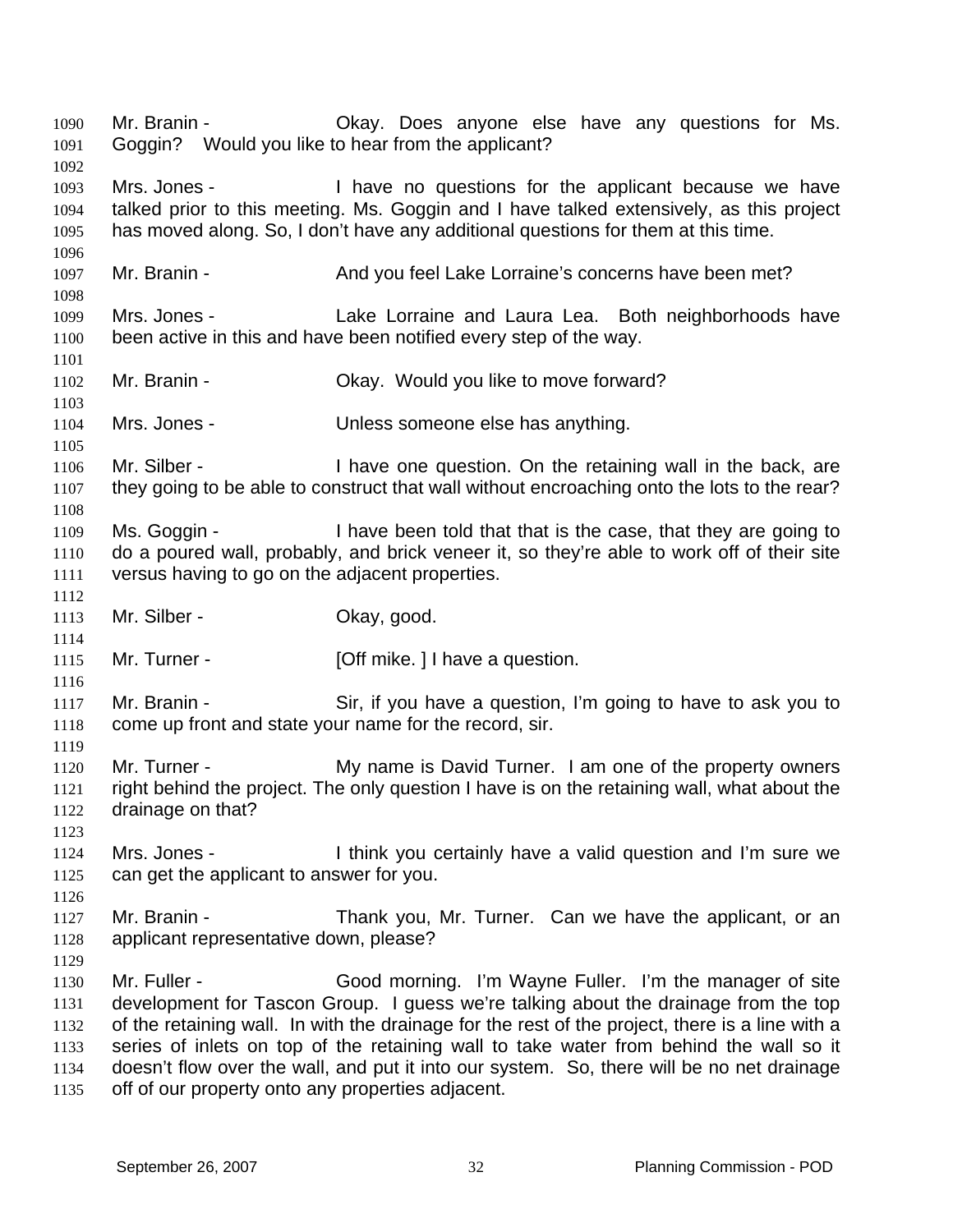1136 1137 1138 1139 1140 1141 1142 1143 1144 1145 1146 1147 1148 1149 1150 1151 1152 1153 1154 1155 1156 1157 1158 1159 1160 1161 1162 1163 1164 1165 1166 1167 1168 1169 1170 1171 1172 1173 1174 1175 1176 1177 1178 1179 1180 Mrs. Jones - Is that satisfactory? Mr. Turner - [Off mike.] Yes. Mrs. Jones - Ckay. While you're here, you might want to just mention the site challenges for this particular parcel which have led to what will be a very pleasing, I think, design, but it's definitely a difficult one to explain with all of the grade challenges. Mr. Fuller - Certainly. From an engineering standpoint, that particular area of the site is where all the drainage leaves our property. So, it is a low point on the site. To try to balance out desire to have minimal steps and minimal grades on driveways and sidewalks for our residents, we have come up with the wall. That's why we had it at that point. I might add at the 13-foot height, it's at that drainage swale in the bottom. We you can see, it tapers at to zero feet as it goes up the site. A lot of things have to be considered in that the retaining wall and the fence are all connected with the garages and the architecture. So, we have to kind of blend that in with our architecture to make it pleasing to our adjacent neighbors, as well as the residents of our site. Mrs. Jones - The drainage will be at that lower point. It will be connected. Mr. Fuller - **Correct.** There is an existing County drainage easement back there that has a conveyance that we're connecting to. Mrs. Jones - Mr. Turner, are you good? Okay. Thank you. Mr. Branin - Does anybody have any other questions for Ms. Goggin or the applicant? No one? Mrs. Jones - Christian Mrs. Jones - Okay. I want to thank Christina for all the work she's done on this and all the phone calls she's fielded from me saying, "Now how exactly is that going to work?" She's done a very nice job with this. Ms. Goggin - Thank you. Mrs. Jones - With that, I'd like to make a motion for both the alternate fence height and the POD at the same time. Mr. Secretary, is that all right? Mr. Silber - That would be fine, yes ma'am. Mrs. Jones - All right. Mr. Vanarsdall - Did you just make it?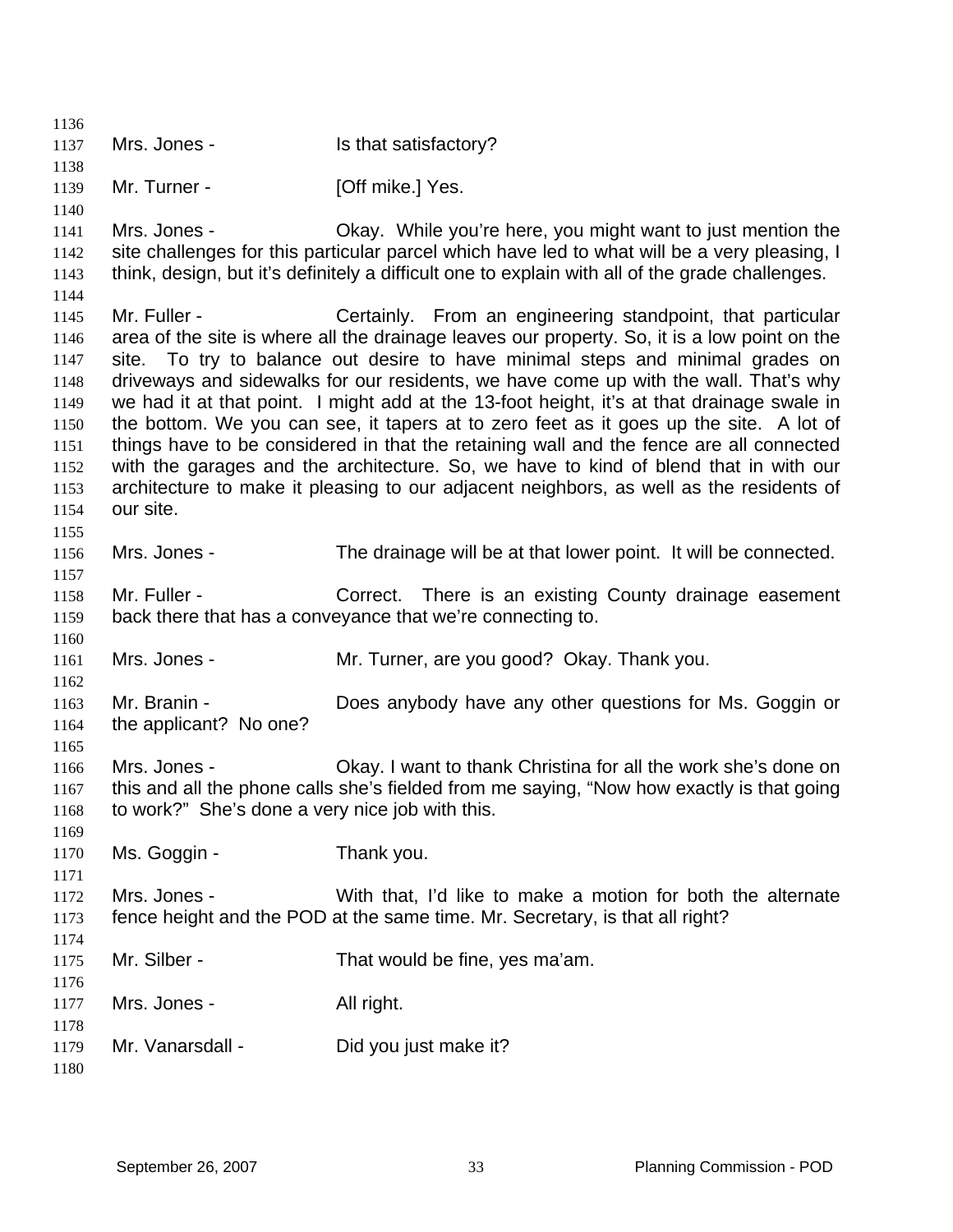Mrs. Jones - I'd like to move approval of POD-38-07, John Rolfe Square, with the alternative fence height plan, with conditions 9 and 11 amended, 24 through 28, 30 through 38, deleted condition #29 as referenced on the addendum on page 1, as well as standard conditions for developments of this type, and the annotations on the plans. 1181 1182 1183 1184 1185

- 1186
- 1187 Mr. Vanarsdall - Second.

1189 1190 Mr. Branin - **Motion by Mrs. Jones, seconded by Mr. Vanarsdall. All in** favor say aye. All opposed say no. The ayes have it; the motion carries.

1191

1188

1192 1193 1194 1195 The Planning Commission approved POD-38-07, John Rolfe Square, with the alternative fence plan, subject to the annotations on the plans, the standard conditions attached to these minutes for developments of this type, and the following additional conditions:

- 1196
- 1197 1198 1199 9 **AMENDED** - A detailed landscaping plan shall be submitted to the Department of Planning for review and Planning Commission approval prior to the issuance of any occupancy permits.
- 1200 1201 1202 1203 11. **AMENDED** - Prior to the installation of the site lighting equipment, a plan including depictions of light spread and intensity diagrams, and fixture and specifications and mounting height details shall be submitted for Department of Planning review and Planning Commission approval.
- 1204 1205 24. The subdivision plat for John Rolfe Square shall be recorded before any building permits are issued.
- 1206 1207 1208 1209 1210 25. The right-of-way for widening of Church Road and Pump Road as shown on approved plans shall be dedicated to the County prior to any occupancy permits being issued. The right-of-way dedication plat and any other required information shall be submitted to the County Real Property Agent at least sixty (60) days prior to requesting occupancy permits.
- 1211 1212 1213 1214 1215 26. The easements for drainage and utilities as shown on approved plans shall be granted to the County in a form acceptable to the County Attorney prior to any occupancy permits being issued. The easement plats and any other required information shall be submitted to the County Real Property Agent at least sixty (60) days prior to requesting occupancy permits.
- 1216 1217 27. The developer shall provide fire hydrants as required by the Department of Public Utilities and Division of Fire.
- 1218 1219 1220 28. Prior to issuance of a certificate of occupancy for any building in this development, the engineer of record shall certify that the site has been graded in accordance with the approved grading plans.
- 1221 29. A concrete sidewalk meeting County standards shall be provided along the east 1222 side of S. Church Road.
- 1223 1224 30. The proffers approved as a part of zoning case C-50C-06 shall be incorporated in this approval.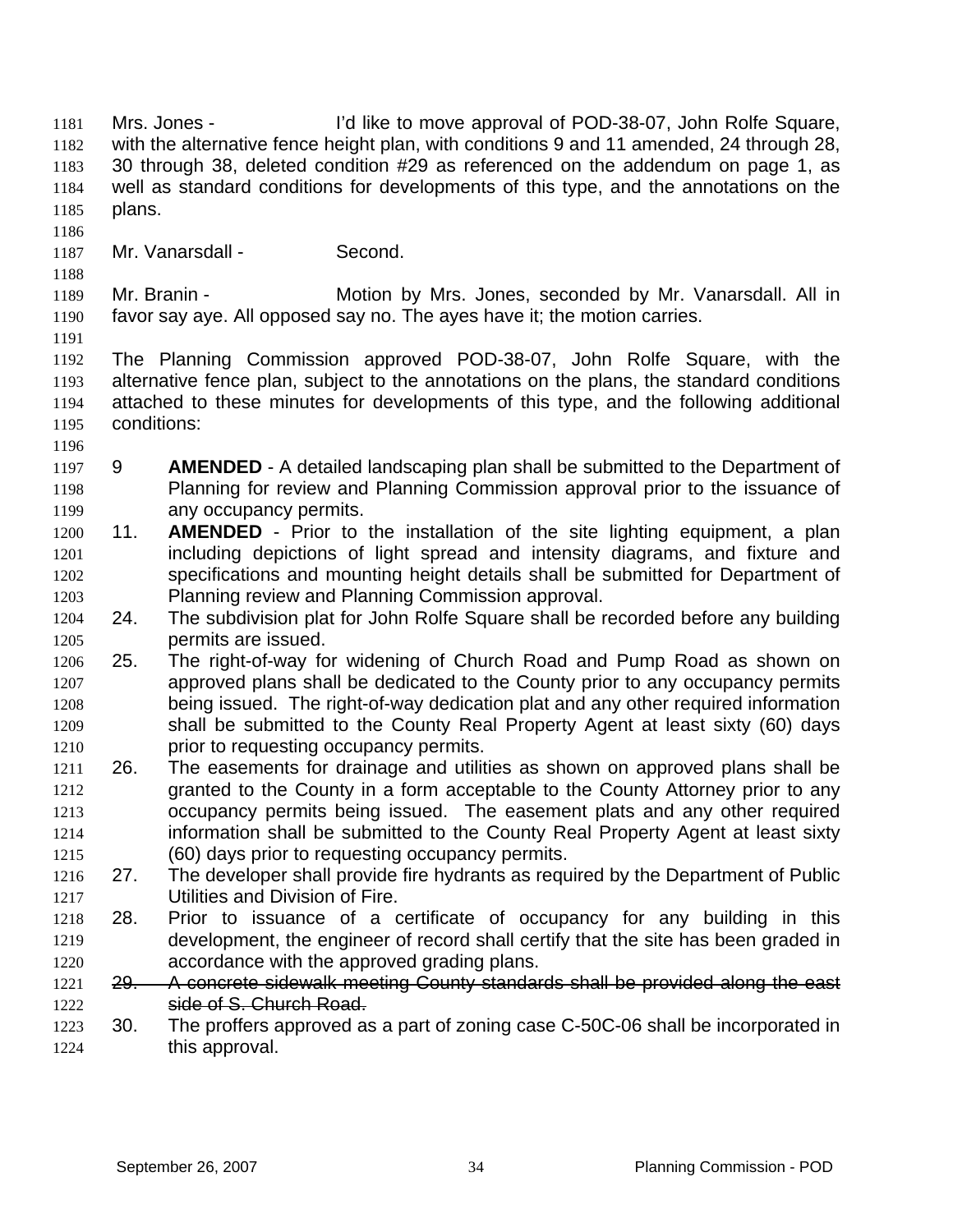- 31. Any necessary off-site drainage and/or water and sewer easements must be obtained in a form acceptable to the County Attorney prior to final approval of the construction plans. 1225 1226 1227
- 1228 1229 1230 1231 1232 1233 1234 1235 1236 32. The pavement shall be of an SM-2A type and shall be constructed in accordance with County standard and specifications. The developer shall post a defect bond for all pavement with the Department of Planning - the exact type, amount and implementation shall be determined by the Director of Planning, to protect the interest of the members of the Homeowners Association. The defect bond shall remain in effect for a period of three years from the date of the issuance of the final occupancy permit. Prior to the issuance of the last Certificate of Occupancy, a professional engineer must certify that the roads have been designed and constructed in accordance with County standards.
- 1237 1238 1239 33. Approval of the construction plans by the Department of Public Works does not establish the curb and gutter elevations along the Henrico County maintained right-of-way. The elevations will be set by Henrico County.
- 1240 1241 1242 1243 1244 1245 1246 1247 1248 34. A note in bold lettering shall be provided on the erosion control plan indicating that sediment basins or traps located within buildable areas or building pads shall be reclaimed with engineered fill. All materials shall be deposited and compacted in accordance with the applicable sections of the state building code and geotechnical guidelines established by the engineer. An engineer's report certifying the suitability of the fill materials and its compaction shall be submitted for review and approval by the Director of Planning and Director of Public Works and the Building Official prior to the issuance of any building permit(s) on the affected sites.
- 1249 1250 35. Roof edge ornamental features that extend over the zero lot line, and which are permitted by Section 24-95(i)(1), must be authorized in the covenants.
- 1251 1252 36. Eight-foot easements for construction, drainage, and maintenance access for abutting lots shall be provided and shown on the POD plans.
- 1253 1254 1255 1256 1257 1258 37. Building permit request for individual dwellings shall each include two (2) copies of a layout plan sheet as approved with the plan of development. The developer may utilize alternate building types providing that each may be located within the building footprint shown on the approved plan. Any deviation in building footprint or infrastructure shall require submission and approval of an administrative site plan.
- 1259 1260 1261 38. Windows on the zero lot line side of the dwelling can only be approved with an exception granted by the Building Official and the Director of Planning during the building permit application process.

# 1262

### 1263 **PLAN OF DEVELOPMENT & TRANSITIONAL BUFFER DEVIATION**

| POD-61-07                 | Balzer & Associates, Inc. for 1701 Byrd Avenue, LLC:     |
|---------------------------|----------------------------------------------------------|
| Faison School of Autism - | Request for approval of a plan of development and        |
| 1701 Byrd Avenue          | transitional buffer deviation as required by Chapter 24, |
|                           | Sections 24-106 and 24-106.2 of the Henrico County       |
|                           | Code, to renovate a three-story, 38,000 square foot      |
|                           | existing office building for use as a private school for |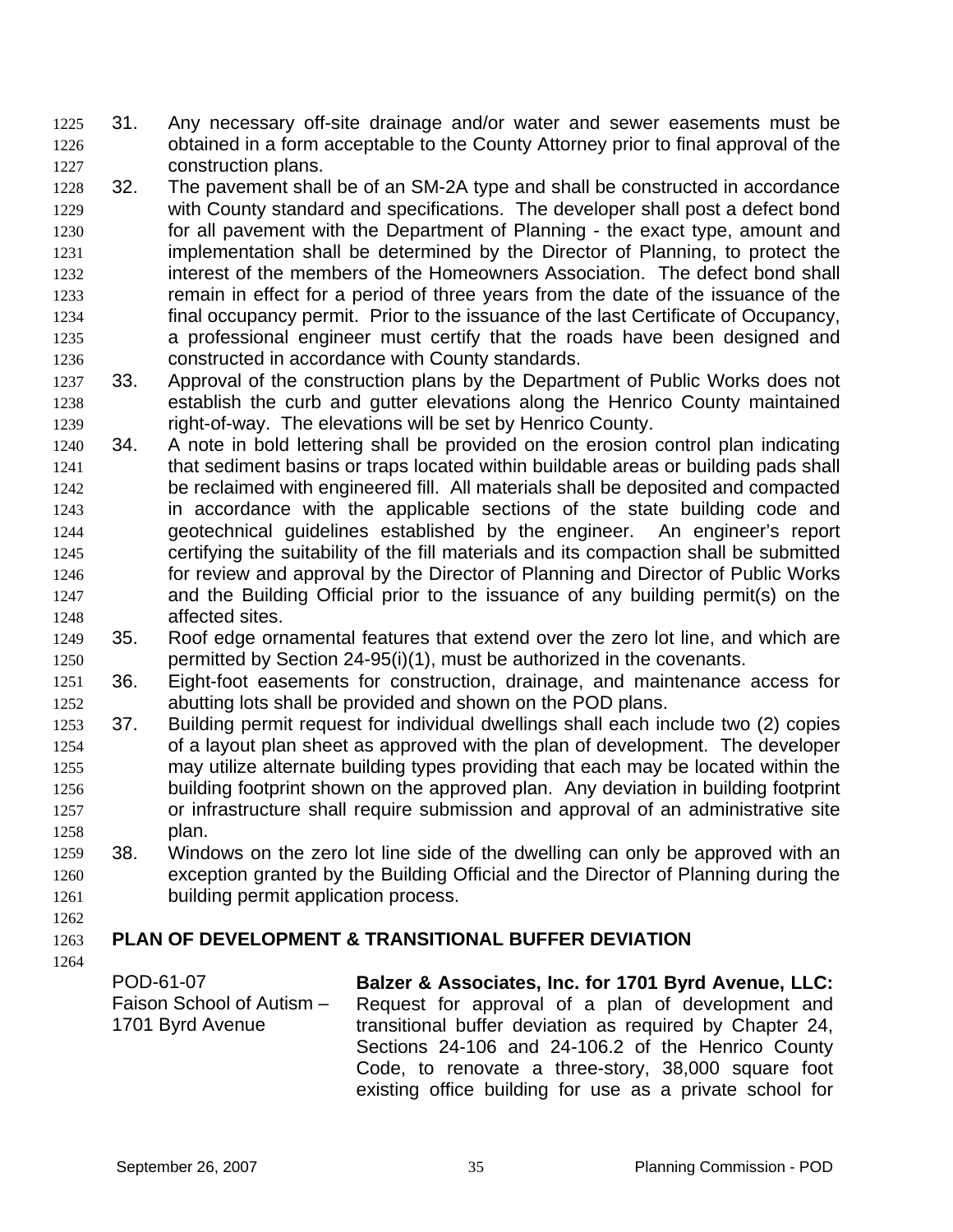special needs children and to add parking and drive aisles. The 2.769-acre site is located at the southwest corner of the intersection of Byrd Avenue and Markel Road on parcel 772-737-4775. The zoning is B-2, Business District. County water and sewer. **(Brookland)**

- 1266 1267 Mr. Branin - The Is anyone in opposition to POD-61-07, Faison School of Autism? No one. Good morning, how are you.
- 1269 Mr. Pambid - Doing fine, sir. How are you?
- 1270 1271 Mr. Branin - The U'm good, thank you.

1265

1268

- 1272 1273 1274 1275 1276 1277 1278 1279 1280 1281 1282 1283 1284 1285 1286 1287 Mr. Pambid - Good. Staff received a revised plan for this site. There was a concern with regards to some trees along Markel and Byrd Avenue. The revised plan saves the existing trees along Markel Road. Staff has also recommended that the engineer continue to evaluate the grading along Byrd Avenue to maximize tree preservation. There is a transitional buffer element and a transitional buffer deviation is required to accommodate the location of the existing building, as well as a driveway and some tree preservation. A transitional buffer 25 is required along that portion of the property, which is across the street from residences zoned R-3. The subject property is zoned B-2. Staff has no objection to this deviation request. Staff recommends approval, subject to the annotations on the staff plan and the conditions in the agenda. This concludes my presentation. I'd be happy to answer any questions that you might have. Engineer Aaron Breed with Balzer, architect Marcos Silvia with Baskervill, and Bruce Kay representing the Faison School are also here to answer any questions that you might have.
- 1288 Mr. Branin - Okay. Does anybody have any questions for Lee?
- 1290 Mr. Vanarsdall - I don't have any, Mr. Chairman.
- 1291 1292 1293 Mr. Branin - Ckay. Would you like to hear from the applicant, Mr. Vanarsdall?
- 1294 1295 Mr. Vanarsdall - I don't think so.
- 1297 Mr. Branin - No? Okay.
- 1298

1296

1289

1299 1300 1301 1302 1303 1304 1305 Mr. Vanarsdall - The reason is because we've been discussing this and I want to thank Lee and Jim Strauss for being in on this, and also Leslie News. I want to say up front that I don't know of anything that this building—this is an old Robert Shaw control building. I don't know of any use this could be any better for, including the neighborhood. I've talked to several people in the neighborhood just in passing and they are very excited about it. This is a school for autism. Mr. Alan Kirshner is the chairman and he couldn't be with us this morning. However, I would like to point out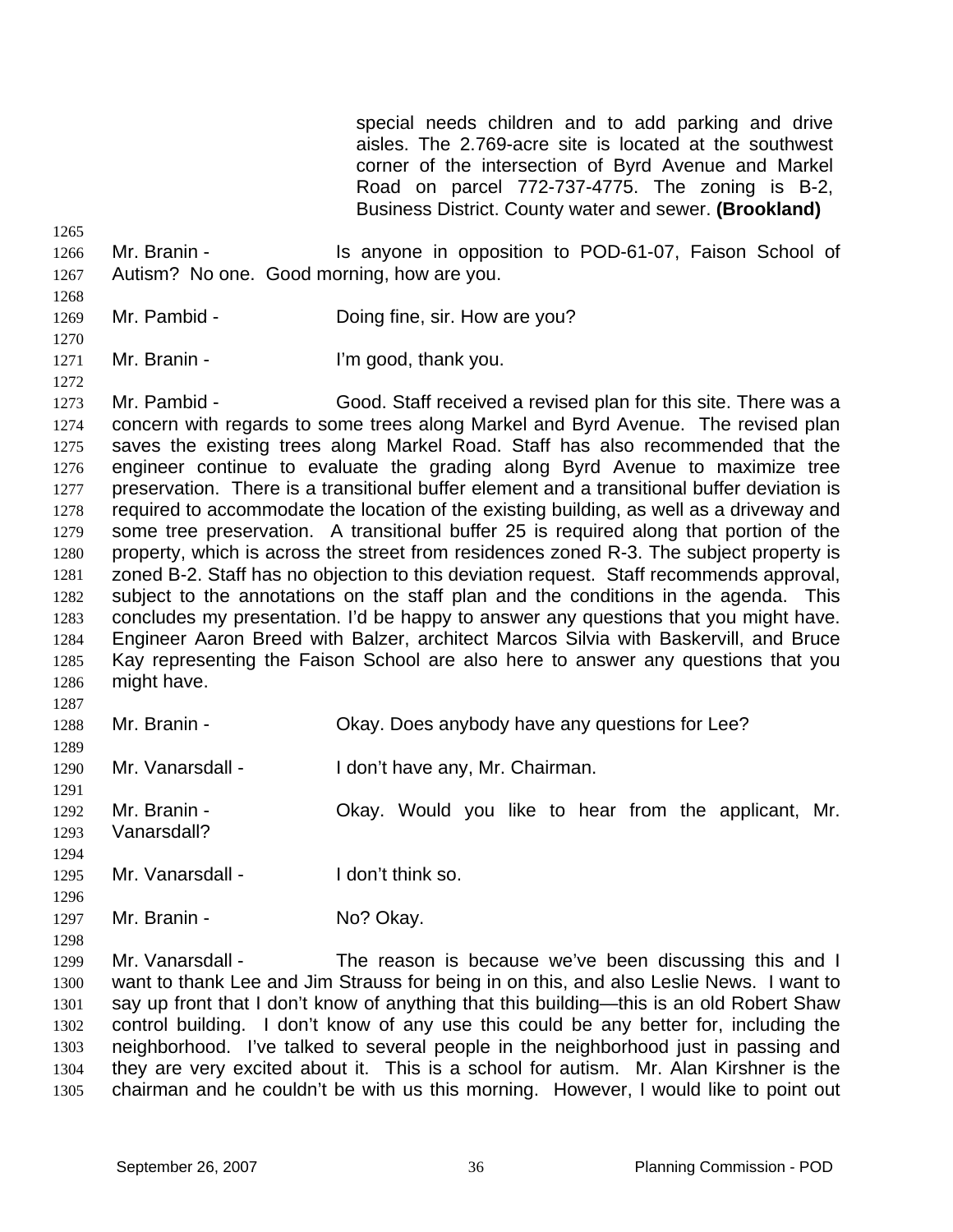that Bruce Kay, vice president of Markel and Michael Eaton from Markel, they've been most cooperative in saving as many trees over there as possible. This morning in the last hour, we had a problem with the fence. I mentioned that to Bruce Kay and he said if you want to change it to the wrought iron look, that's fine. He and all of them want this to be an upscale thing, which it certainly will be. 1306 1307 1308 1309 1310 1311 1312 1313 1314 1315 1316 1317 1318 1319 1320 1321 1322 1323 1324 1325 1326 1327 1328 1329 1330 1331 1332 1333 1334 1335 1336 1337 1338 1339 1340 1341 1342 1343 1344 1345 1346 1347 1348 1349 1350 1351 What Lee told us about staff recommending the engineer continue to evaluate the grading in order to maximize tree preservation, I asked him is this annotated. He said no. You kinda annotate it or we'll just take your word for it. A lot of this, as you've found out, is word-of-mouth. With that— Mr. Silber - Mr. Vanarsdall, I think probably it's been explained in the record that they will make an effort to do that, so I think that will suffice. Mr. Vanarsdall - Okay. Mr. Silber - The regard to the fencing, perhaps you're going to deal with that in your motion, but I will remind you that the plan shows the vinyl-coated chain link. If the applicant is willing to— Mr. Vanarsdall - I'm going to have that brought back [unintelligible] and we'll address it then. Mr. Silber - You'll address that when the landscape plan comes back. Mr. Vanarsdall - Yes. Mr. Silber - Ckay. Mr. Vanarsdall - I just ran it by Mr. Kay this morning, so it wouldn't be a shock to him. Mr. Silber - Chay. Mr. Vanarsdall - With that, I'm ready for a motion. Mr. Branin - Ckay. Mr. Vanarsdall - I make a motion that the transitional buffer deviation be approved. Mr. Archer - Second. Mr. Branin - **Motion made by Mr. Vanarsdall, seconded by Mr. Archer.** All in favor say aye. All opposed say no. The ayes have it; the motion carries.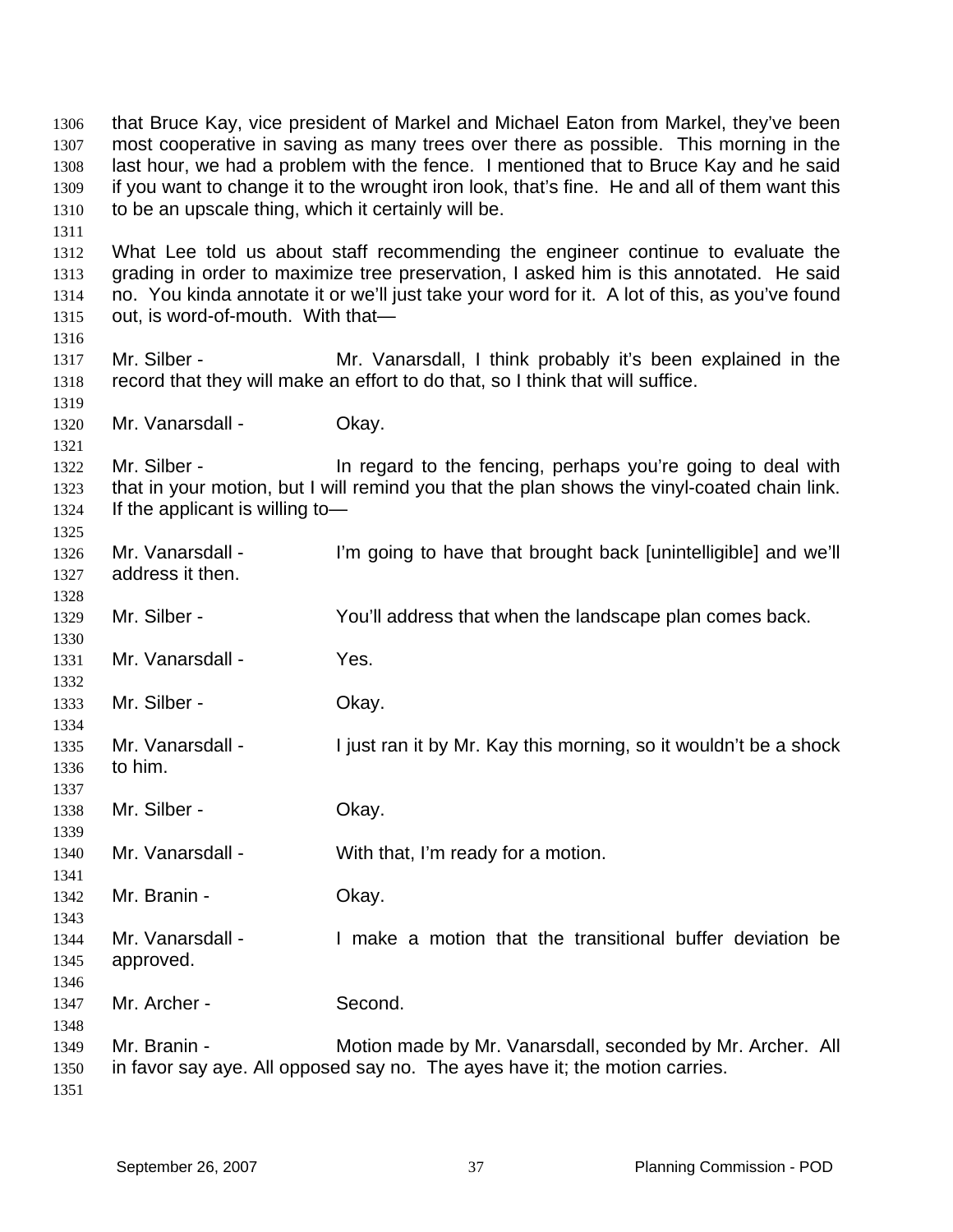Faison School of Autism. 1353 1354 1355 1356 1357 1358 1359 1360 1361 1362 1363 1364 1365 1366 1367 1368 1369 1370 1371 1372 1373 1374 1375 1376 1377 1378 1379 1380 1381 1382 1383 1384 1385 1386 1387 1388 1389 1390 1391 1392 1393 1394 1395 1396 1397 Mr. Vanarsdall - Now I move for approval of POD-61-07, Faison School of Autism, with the annotations on the plans, standard conditions for developments of this type, and additional conditions 24 through 35. Mr. Archer - Second. Mr. Branin - Motion made by-Mr. Vanarsdall - Ch, excuse me. Number 9 amended and number 11 amended. We'll address the wrought iron fence versus the chain link at that time. Mr. Branin - **CKAY.** Motion made by Mr. Vanarsdall, seconded by Mr. Archer. All in favor say aye. All opposed say no. The ayes have it; the motion carries. The Planning Commission approved POD-61-07, Faison School of Autism, subject to the annotations on the plans, the standard conditions attached to these minutes for development of this type, and the following additional conditions: 24. The easements for drainage and utilities as shown on approved plans shall be granted to the County in a form acceptable to the County Attorney prior to any occupancy permits being issued. The easement plats and any other required information shall be submitted to the County Real Property Agent at least sixty (60) days prior to requesting occupancy permits. 25. The developer shall provide fire hydrants as required by the Department of Public Utilities and Division of Fire. 26. Prior to issuance of a certificate of occupancy for any building in this development, the engineer of record shall certify that the site has been graded in accordance with the approved grading plans. 27. A concrete sidewalk meeting County standards shall be provided along Fitzhugh Avenue. 28. Outside storage shall not be permitted. 29. Prior to issuance of a building permit, the developer must furnish a letter from Dominion Virginia Power stating that this proposed development does not conflict with their facilities. 30. Any necessary off-site drainage and/or water and sewer easements must be obtained in a form acceptable to the County Attorney prior to final approval of the construction plans. 31. Deviations from County standards for pavement, curb or curb and gutter design shall be approved by the County Engineer prior to final approval of the construction plans by the Department of Public Works. 32. Insurance Services Office (ISO) calculations must be included with the plans and contracts and must be approved by the Department of Public Utilities prior to the issuance of a building permit.

The Planning Commission approved the transitional deviation buffer for POD-61-07,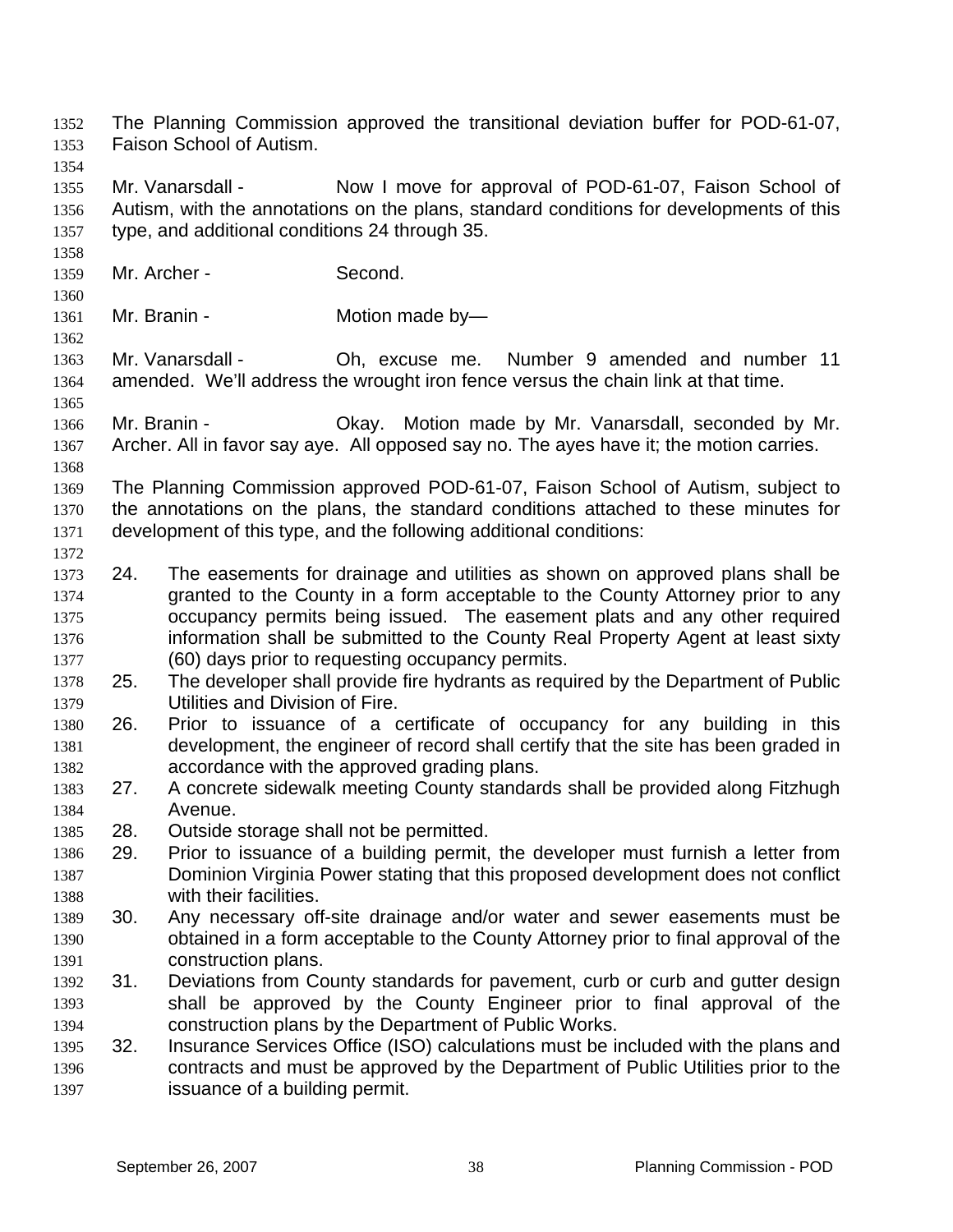- 33. Approval of the construction plans by the Department of Public Works does not establish the curb and gutter elevations along the Henrico County maintained right-of-way. The elevations will be set by Henrico County. 1398 1399 1400
- 1401 1402 34. The owners shall not begin clearing of the site until the following conditions have been met:
- 1403 1404 1405 1406 1407 a. The site engineer shall conspicuously illustrate on the plan of development or subdivision construction plan and the Erosion and Sediment Control Plan, the limits of the areas to be cleared and the methods of protecting the required buffer areas. The location of utility lines, drainage structures and easements shall be shown.
- 1408 1409 1410 1411 b. After the Erosion and Sediment Control Plan has been approved but prior to any clearing or grading operations of the site, the owner shall have the limits of clearing delineated with approved methods such as flagging, silt fencing or temporary fencing.
- 1412 1413 1414 1415 c. The site engineer shall certify in writing to the owner that the limits of clearing have been staked in accordance with the approved plans. A copy of this letter shall be sent to the Department of Planning and the Department of Public Works.
- 1416 1417 1418 1419 1420 d. The owner shall be responsible for the protection of the buffer areas and for replanting and/or supplemental planting and other necessary improvements to the buffer as may be appropriate or required to correct problems. The details shall be included on the landscape plans for approval.
- 1421 1422 1423 1424 1425 35. The location of all existing and proposed utility and mechanical equipment (including HVAC units, electric meters, junction and accessory boxes, transformers, and generators) shall be identified on the landscape plans. All equipment shall be screened by such measures as determined appropriate by the Director of Planning or the Planning Commission at the time of plan approval.
- 1427 Mr. Vanarsdall - Bruce, thank you all for coming.

1429 1430 1431 1432 1433 Mr. Branin - Mr. Secretary, before we go any further, there is one person in want to bring to the attention of the Commissions, that had made us a promise back in the beginning of the year that she would be working with us more diligently and coming as a source for questions in regards to public safety with our projects, and that's Kim Vann. Kim, thanks for showing up and working with us today.

1434

1426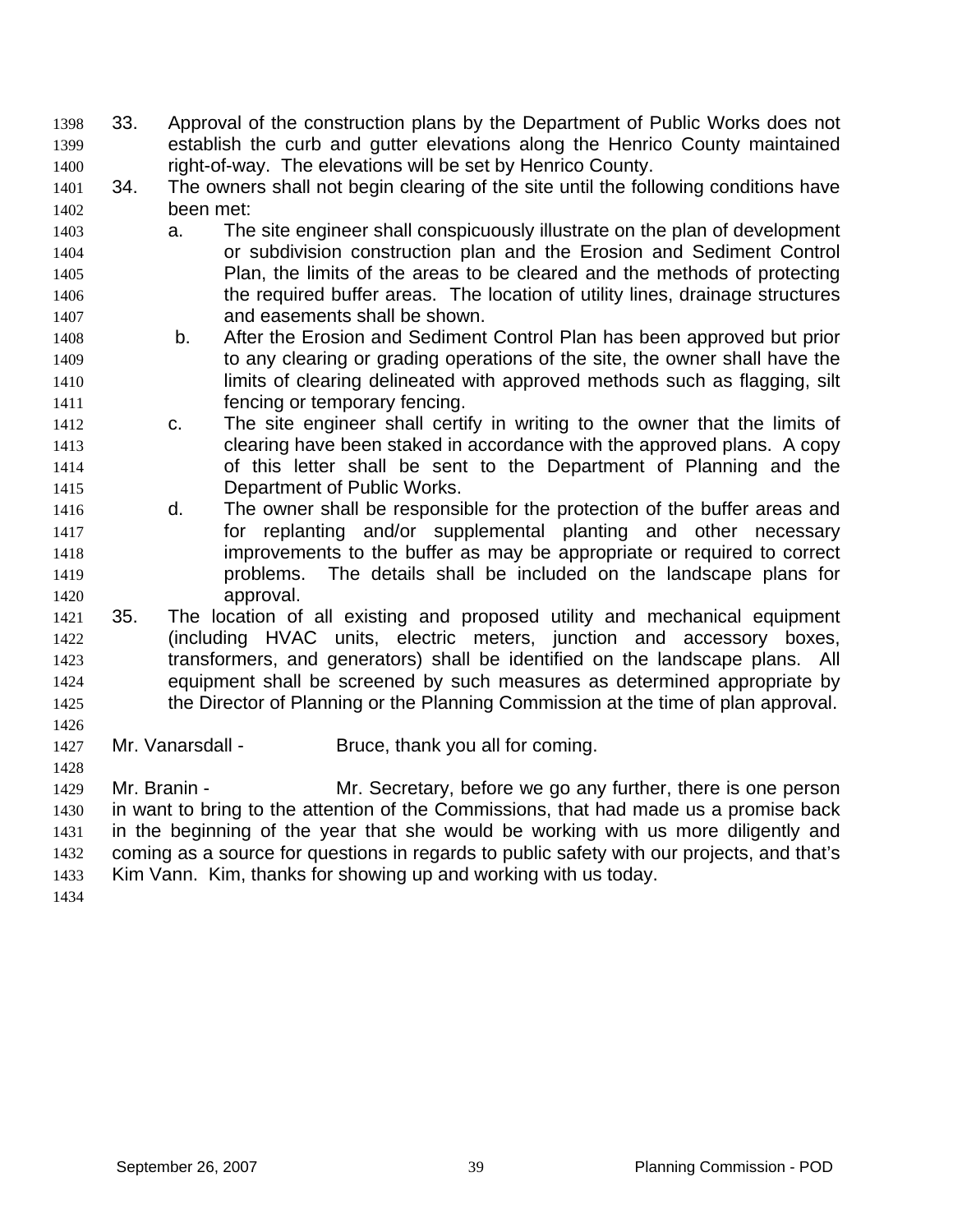## 1435 **PLAN OF DEVELOPMENT**

| 1436<br>1437                                 | POD-62-07<br>Bonefish Grill @ Westpark<br><b>Shopping Center</b>                                                                                                                                                                                                                                                                                                                                                                                                                             | Balzer & Associates, Inc. for McCormick Realty<br>Limited and OSI Restaurant Partners: Request for<br>approval of a plan of development as required by Chapter<br>24, Section 24-106 of the Henrico County Code, to<br>construct a one-story, 5,582 square foot restaurant in an<br>existing shopping center. The 1.16-acre site is located<br>on the south side of W. Broad Street (U.S. Route 250)<br>approximately 600 feet east of Gaskins Road (State<br>Route 157) in the Westpark Shopping Center on part of<br>parcel 753-758-3069. The zoning is B-3C, Business<br>District (Conditional). County water and sewer. (Three<br>Chopt) |  |  |
|----------------------------------------------|----------------------------------------------------------------------------------------------------------------------------------------------------------------------------------------------------------------------------------------------------------------------------------------------------------------------------------------------------------------------------------------------------------------------------------------------------------------------------------------------|----------------------------------------------------------------------------------------------------------------------------------------------------------------------------------------------------------------------------------------------------------------------------------------------------------------------------------------------------------------------------------------------------------------------------------------------------------------------------------------------------------------------------------------------------------------------------------------------------------------------------------------------|--|--|
| 1438<br>1439<br>1440                         | Mr. Branin -<br>one? Mr. Garrison.                                                                                                                                                                                                                                                                                                                                                                                                                                                           | Is anyone in opposition to POD-62-07, Bonefish Grill? No                                                                                                                                                                                                                                                                                                                                                                                                                                                                                                                                                                                     |  |  |
| 1441<br>1442<br>1443                         | Mr. Garrison -<br>morning.                                                                                                                                                                                                                                                                                                                                                                                                                                                                   | Mr. Chairman, Planning Commission Members, good                                                                                                                                                                                                                                                                                                                                                                                                                                                                                                                                                                                              |  |  |
| 1444<br>1445                                 | Mrs. Jones -                                                                                                                                                                                                                                                                                                                                                                                                                                                                                 | Good morning.                                                                                                                                                                                                                                                                                                                                                                                                                                                                                                                                                                                                                                |  |  |
| 1446<br>1447<br>1448<br>1449<br>1450<br>1451 | Mr. Garrison -<br>POD-62-07, Bonefish Grill, is requesting approval of an<br>approximately 5500-square-foot restaurant and a 6300-square-foot building for future<br>use. Just handed to you are the revised elevations that were submitted Monday. These<br>address staff's concerns regarding the amount of red brick per proffered condition. The<br>elevations show the service area and the screen wall, and the floor plans submitted<br>show dimensions and uses within the building. |                                                                                                                                                                                                                                                                                                                                                                                                                                                                                                                                                                                                                                              |  |  |
| 1452<br>1453<br>1454<br>1455<br>1456         |                                                                                                                                                                                                                                                                                                                                                                                                                                                                                              | A waiver of time limits will be required should the Commission act on this request. Staff<br>recommends approval subject to the annotations on the plans, the added conditions in<br>the agenda, and the standard conditions for developments of this type.<br><b>The</b><br>representative of the applicant is here to answer any questions you may have.                                                                                                                                                                                                                                                                                   |  |  |
| 1457<br>1458<br>1459                         | Mr. Branin -                                                                                                                                                                                                                                                                                                                                                                                                                                                                                 | Okay. Does anybody have any questions for Mr. Garrison?                                                                                                                                                                                                                                                                                                                                                                                                                                                                                                                                                                                      |  |  |
| 1460<br>1461<br>1462                         | Mr. Silber -                                                                                                                                                                                                                                                                                                                                                                                                                                                                                 | I have one question, Mr. Garrison. The plan shows the<br>restaurant, 5500-square-foot restaurant, and a future building.                                                                                                                                                                                                                                                                                                                                                                                                                                                                                                                     |  |  |
| 1463                                         | Mr. Garrison -                                                                                                                                                                                                                                                                                                                                                                                                                                                                               | Yes.                                                                                                                                                                                                                                                                                                                                                                                                                                                                                                                                                                                                                                         |  |  |
| 1464<br>1465<br>1466                         | Mr. Silber -<br>include a future building?                                                                                                                                                                                                                                                                                                                                                                                                                                                   | Is this approval today just for the restaurant, or does this                                                                                                                                                                                                                                                                                                                                                                                                                                                                                                                                                                                 |  |  |
| 1467<br>1468                                 | Mr. Garrison -                                                                                                                                                                                                                                                                                                                                                                                                                                                                               | I believe—Is the applicant here? I believe it's for the building.                                                                                                                                                                                                                                                                                                                                                                                                                                                                                                                                                                            |  |  |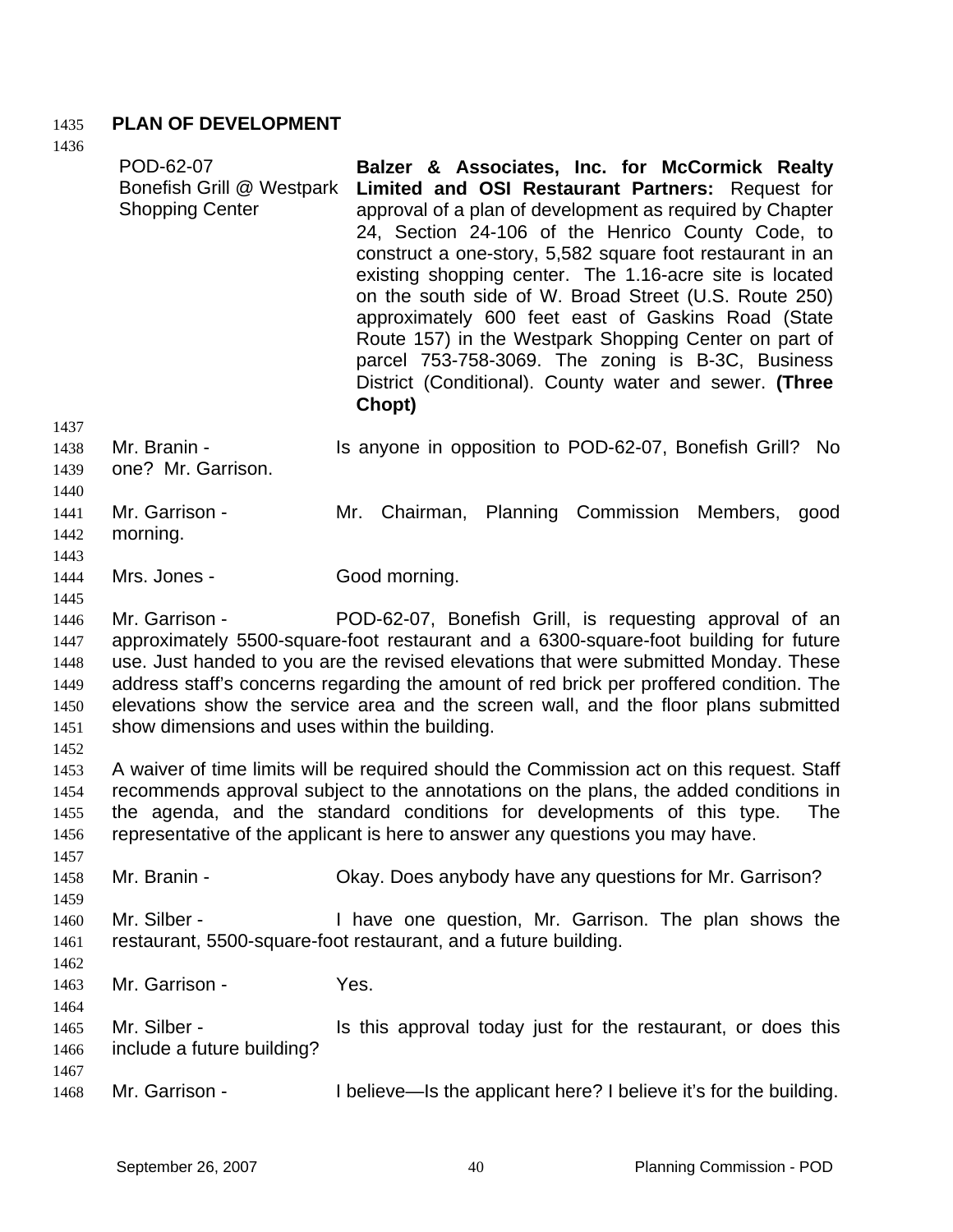1469 Mr. Garden - [Unintelligible.] 1470 1471 1472 1473 1474 1475 1476 1477 1478 1479 1480 1481 1482 1483 1484 1485 1486 1487 1488 1489 1490 1491 1492 1493 1494 1495 1496 1497 1498 1499 1500 1501 1502 1503 1504 1505 1506 1507 1508 1509 1510 1511 1512 1513 1514 Mr. Branin - Chay. Sir? Just—Could you please come down? And I'm going to make you repeat all that. So, if anyone else wants to stand up and talk, I'm going to make you come down and repeat all of it until we get your name for the record. Mr. Silber - Before you actually start, that was my understanding that it was just the restaurant that's listed in the caption. I just wanted to clarify that. So, if you could proceed. Mr. Garden - My name is Kevin Garden and I'm here from Bonefish Grill. Mr. Branin - **Hello, Kevin Garden, how are you?** Mr. Garden - Great. Mr. Branin - Now, what we're looking at today is strictly for Bonefish, not the secondary building, correct? And the reason for that is? Mr. Garden - We're going to be leasing our space here. The owner of the property is Kemco Realty, and they'll be responsible for leasing that space. Whoever they get to lease that space will have to come back in for approval of whatever use they're going to put there. Mr. Branin - Ckay. All right. While we have the applicant's representative here, does anybody have any other questions for him? Thank you. Mr. Secretary, do you have any other? Mr. Silber - No other questions. No sir. Mr. Branin - Then I would like to move to waive the time limits. Mr. Vanarsdall - Second. Mr. Branin - Motion made by Mr. Branin, seconded by Mr. Vanarsdall. All in favor say aye. All opposed say no. The ayes have it; the motion carries. Time limits are waived. The Planning Commission approved to waive the time limits. Mr. Branin - The State of I would like to move for approval of POD-62-07, Bonefish Grill, with annotations on the plans, standard conditions for developments of this type, and the following additional conditions 24 through 34, as well as the new elevations. Mr. Vanarsdall - Second.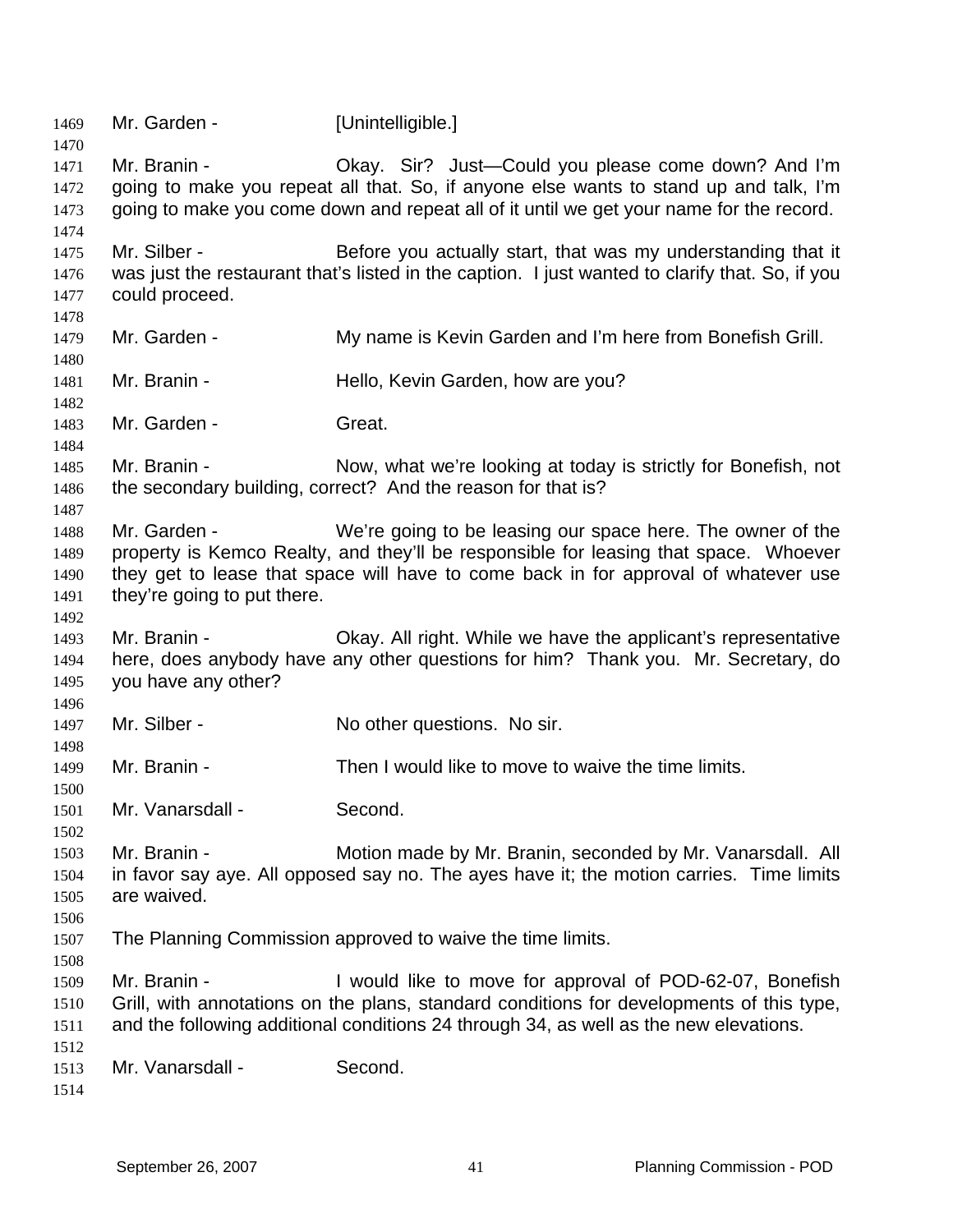- Mr. Branin Motion made by Mr. Branin, seconded by Mr. Vanarsdall. All in favor say aye. All opposed say no. The ayes have it; the motion carries. 1515 1516
- 1517 1518 1519 The Planning Commission approved POD-62-07, Bonefish Grill, subject to the annotations on the plans, the standard conditions attached to these minutes for developments of this type, and the following additional conditions:
- 1521 1522 1523 1524 1525 24. The easements for drainage and utilities as shown on approved plans shall be granted to the County in a form acceptable to the County Attorney prior to any occupancy permits being issued. The easement plats and any other required information shall be submitted to the County Real Property Agent at least sixty (60) days prior to requesting occupancy permits.
- 1526 1527 25. The developer shall provide fire hydrants as required by the Department of Public Utilities and Division of Fire.
- 1528 26. Outside storage shall not be permitted.
- 1529 1530 27. The proffers approved as a part of zoning cases C-77C-89 and C-11C-93 shall be incorporated in this approval.
- 1531 1532 1533 1534 1535 1536 28. The developer shall install an adequate restaurant ventilating and exhaust system to minimize smoke, odors, and grease vapors. The plans and specifications shall be included with the building permit application for review and approval. If, in the opinion of the County, the type system provided is not effective, the Commission retains the rights to review and direct the type of system to be used.
- 1537 1538 1539 29. Insurance Services Office (ISO) calculations must be included with the plans and contracts and must be approved by the Department of Public Utilities prior to the issuance of a building permit.
- 1540 1541 1542 30. Evidence of a joint ingress/egress and maintenance agreement must be submitted to the Department of Planning and approved prior to issuance of a certificate of occupancy for this development.
- 1543 1544 1545 1546 1547 31. The location of all existing and proposed utility and mechanical equipment (including HVAC units, electric meters, junction and accessory boxes, transformers, and generators) shall be identified on the landscape plans. All equipment shall be screened by such measures as determined appropriate by the Director of Planning or the Planning Commission at the time of plan approval.
- 1548 1549 32. Only retail business establishments permitted in a B-3 zone may be located in this center.
- 1550 1551 33. The ground area covered by all the buildings shall not exceed in the aggregate 25 percent of the total site area.
- 1552 1553 34. No merchandise shall be displayed or stored outside of the building(s) or on sidewalk(s).
- 1554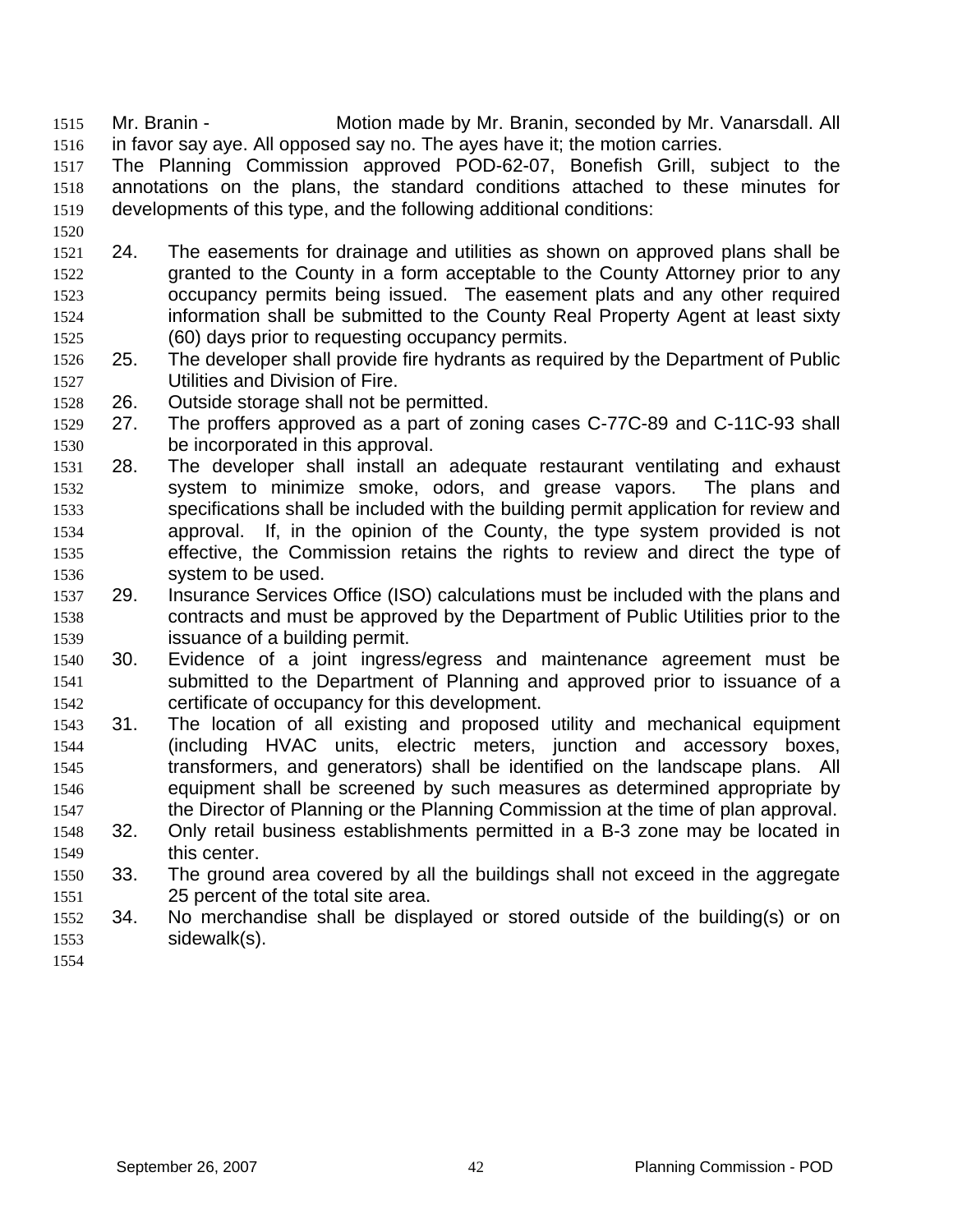## 1555 **PLAN OF DEVELOPMENT**

1556

POD-54-07 New Market Village, Sections 1 and 2 – Darbytown Road **Bay Design Group, P.C. for New Market Village Development Company:** Request for approval of a plan of development as required by Chapter 24, Section 24- 106 of the Henrico County Code, to construct 28, twostory, detached dwellings for sale with zero-lot lines and 47, two-story, townhouse units for sale. The 23.11-acre site is located on the south line of Darbytown Road, approximately 1200 feet west of S. Laburnum Avenue, on part of parcel 812-701-5756. The zoning is R-5AC, General Residence District (Conditional) and RTHC, Residential Townhouse District (Conditional). County water and sewer. **(Varina)**

1557

1560

1558 1559 Mr. Branin - Is anyone in opposition to POD-54-07, New Market Village, Sections 1 and 2? No one? Mr. Wilhite, good morning to you.

1561 1562 1563 1564 1565 1566 1567 1568 Mr. Wilhite - Good morning. Thank you, Mr. Chairman. You just received a revised site plan. The site plan removes lot 5A that was shown on the original. Lot 5A was not shown on the exhibit with the zoning case and it was not part of conditional approval of this subdivision. The remaining four lots in those areas were widened to fill the space where 5A was. In addition, additional right-of-way information along Darbytown was provided. Staff did have to make one annotation at the western edge of Darbytown Road's frontage for a little bit of additional right-of way. The applicant is agreeable to providing that.

1569

1570 1571 1572 1573 1574 1575 1576 1577 We did get the information we requested as far as the materials and the colors on the dwellings. Basically, there are four different types of basic elevations being used or basic model types being used for the zero lot line dwellings. One has been altered slightly from the zoning exhibits to provide a front-loading garage. One other one also is a little bit short of the 2,000 square feet finished floor area that was proffered. The applicant will be adjusting either the footprint or providing a morning room that's shown as optional on the architectural plans. The rest of the elevations provided are in substantial conformance with the zoning case.

1578

1581

- 1579 1580 Staff can recommend approval of the revised site plan with the conditions shown on your agenda.
- 1582 1583 Mr. Branin - Does anybody have any other questions for Mr. Wilhite? Mr. Wilhite, do the time limits need to be waived?

| 1584.<br>1585 | Mr. Wilhite - | No sir. We received the revised plan last week. |
|---------------|---------------|-------------------------------------------------|
| 1586          |               |                                                 |
| 1587          | Mr. Branin -  | Mr. Secretary, do you have any questions?       |
| 1588          |               |                                                 |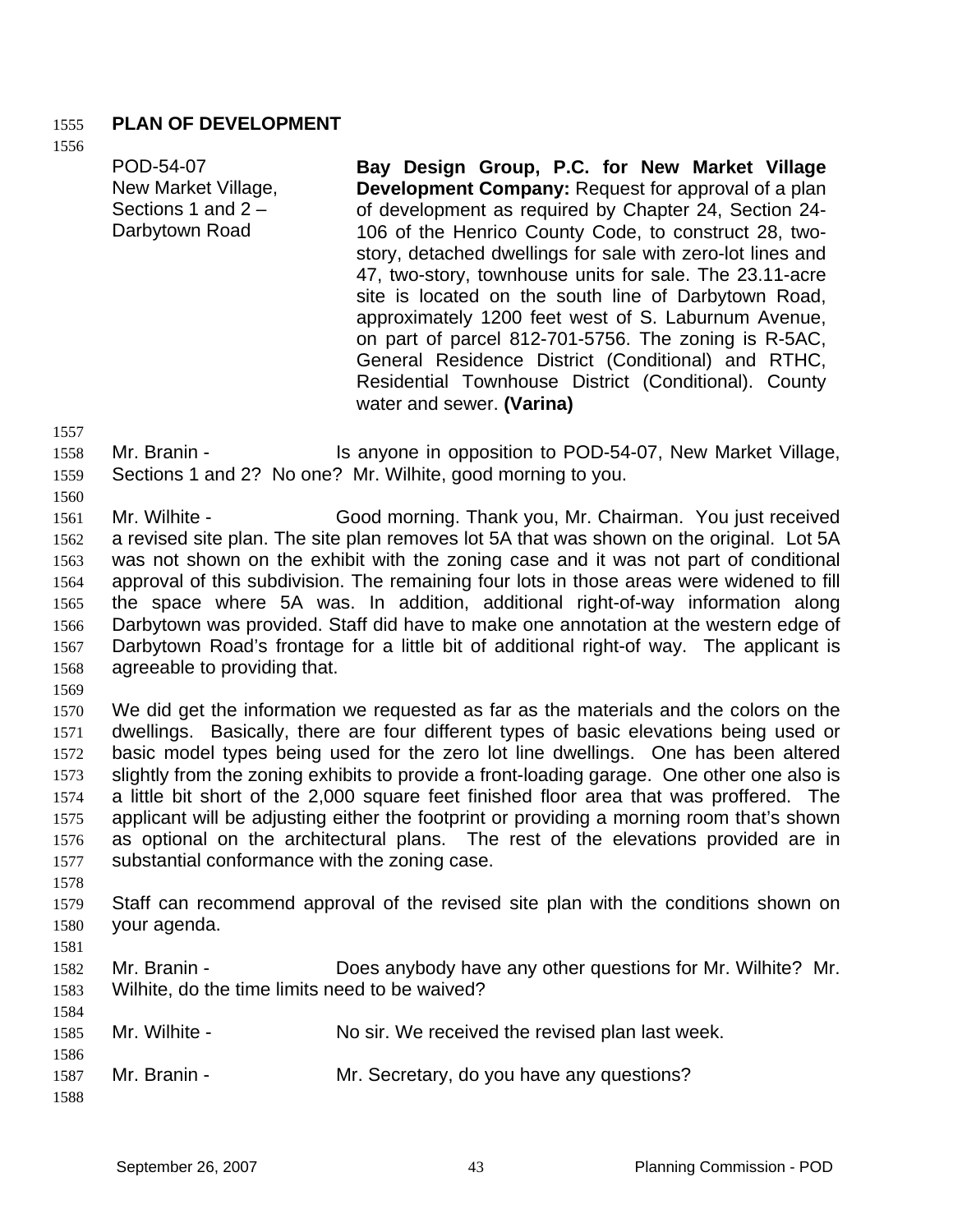| 1589<br>1590                                 | Mr. Silber - |                                                                                                                                                                                                                                                                                                                                                                                                           | No sir.                                                                                                                                                                                                                                                    |  |
|----------------------------------------------|--------------|-----------------------------------------------------------------------------------------------------------------------------------------------------------------------------------------------------------------------------------------------------------------------------------------------------------------------------------------------------------------------------------------------------------|------------------------------------------------------------------------------------------------------------------------------------------------------------------------------------------------------------------------------------------------------------|--|
| 1591                                         | Mr. Branin - |                                                                                                                                                                                                                                                                                                                                                                                                           | Do you need to hear from the applicant?                                                                                                                                                                                                                    |  |
| 1592<br>1593                                 | Mr. Silber - |                                                                                                                                                                                                                                                                                                                                                                                                           | No.                                                                                                                                                                                                                                                        |  |
| 1594<br>1595                                 | Mr. Branin - |                                                                                                                                                                                                                                                                                                                                                                                                           | Has Ray said this one is good to go? On this case, is Ray                                                                                                                                                                                                  |  |
| 1596                                         |              | good with this?                                                                                                                                                                                                                                                                                                                                                                                           |                                                                                                                                                                                                                                                            |  |
| 1597<br>1598<br>1599                         |              | Mr. Vanarsdall -                                                                                                                                                                                                                                                                                                                                                                                          | Yes.                                                                                                                                                                                                                                                       |  |
| 1600<br>1601                                 | Mr. Branin - |                                                                                                                                                                                                                                                                                                                                                                                                           | Okay. You want to take the motion?                                                                                                                                                                                                                         |  |
| 1602<br>1603<br>1604                         |              | Mr. Vanarsdall -                                                                                                                                                                                                                                                                                                                                                                                          | Okay. I move POD-54-07, New Market Village, Sections 1<br>and 2, be approved with annotations on the plans, standard conditions for development<br>of this type, and the following conditions 24 through 41.                                               |  |
| 1605<br>1606<br>1607                         | Mr. Archer - |                                                                                                                                                                                                                                                                                                                                                                                                           | Second.                                                                                                                                                                                                                                                    |  |
| 1608<br>1609                                 | Mr. Branin - |                                                                                                                                                                                                                                                                                                                                                                                                           | Motion made by Mr. Vanarsdall, seconded by Mr. Archer. All<br>in favor say aye. All opposed say no. The ayes have it; the motion carries.                                                                                                                  |  |
| 1610<br>1611<br>1612<br>1613                 |              |                                                                                                                                                                                                                                                                                                                                                                                                           | The Planning Commission approved POD-54-07, New Market Village, Sections 1 and 2,<br>subject to the annotations on the plans, the standard conditions attached to these<br>minutes for developments of this type, and the following additional conditions: |  |
| 1614<br>1615                                 | 24.          |                                                                                                                                                                                                                                                                                                                                                                                                           | The subdivision plat for New Market Village shall be recorded before any building                                                                                                                                                                          |  |
| 1616<br>1617<br>1618<br>1619<br>1620<br>1621 | 25.          | permits are issued.<br>The easements for drainage and utilities as shown on approved plans shall be<br>granted to the County in a form acceptable to the County Attorney prior to any<br>occupancy permits being issued. The easement plats and any other required<br>information shall be submitted to the County Real Property Agent at least sixty<br>(60) days prior to requesting occupancy permits. |                                                                                                                                                                                                                                                            |  |
| 1622<br>1623                                 | 26.          | Utilities and Division of Fire.                                                                                                                                                                                                                                                                                                                                                                           | The developer shall provide fire hydrants as required by the Department of Public                                                                                                                                                                          |  |
| 1624<br>1625                                 | 27.          |                                                                                                                                                                                                                                                                                                                                                                                                           | Prior to issuance of a certificate of occupancy for any building in this<br>development, the engineer of record shall certify that the site has been graded in                                                                                             |  |
| 1626<br>1627<br>1628                         | 28.          | this approval.                                                                                                                                                                                                                                                                                                                                                                                            | accordance with the approved grading plans.<br>The proffers approved as a part of zoning case C-79C-05 shall be incorporated in                                                                                                                            |  |
| 1629<br>1630                                 | 29.          |                                                                                                                                                                                                                                                                                                                                                                                                           | Any necessary off-site drainage and/or water and sewer easements must be<br>obtained in a form acceptable to the County Attorney prior to final approval of the                                                                                            |  |
| 1631<br>1632<br>1633                         | 30.          | construction plans.                                                                                                                                                                                                                                                                                                                                                                                       | Deviations from County standards for pavement, curb or curb and gutter design<br>shall be approved by the County Engineer prior to final approval of the                                                                                                   |  |
| 1634                                         |              |                                                                                                                                                                                                                                                                                                                                                                                                           | construction plans by the Department of Public Works.                                                                                                                                                                                                      |  |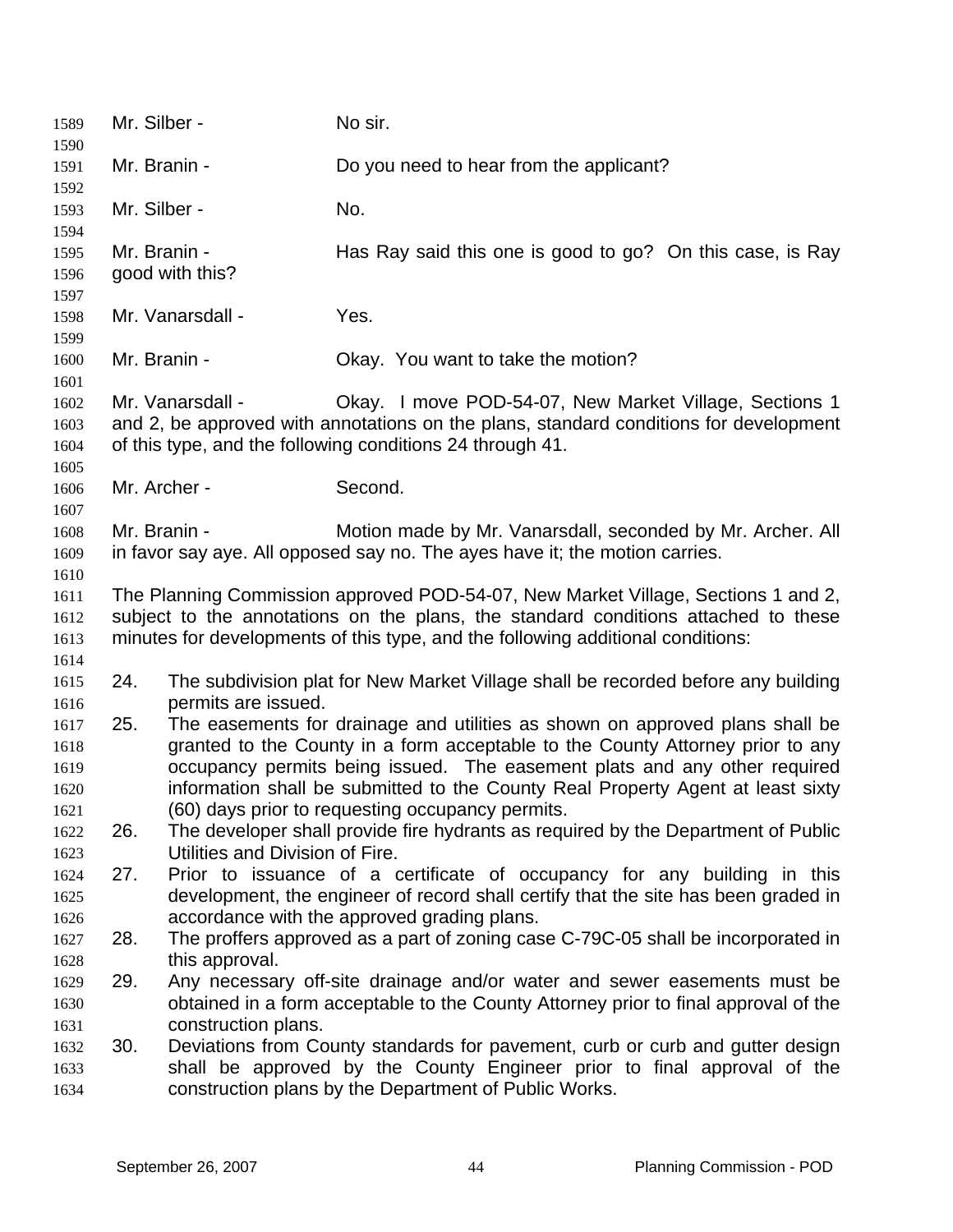31. The pavement shall be of an SM-2A type and shall be constructed in accordance with County standard and specifications. The developer shall post a defect bond for all pavement with the Department of Planning - the exact type, amount and implementation shall be determined by the Director of Planning, to protect the interest of the members of the Homeowners Association. The defect bond shall remain in effect for a period of three years from the date of the issuance of the final occupancy permit. Prior to the issuance of the last Certificate of Occupancy, a professional engineer must certify that the roads have been designed and constructed in accordance with County standards. 1635 1636 1637 1638 1639 1640 1641 1642 1643

- 1644 1645 1646 32. Approval of the construction plans by the Department of Public Works does not establish the curb and gutter elevations along the Henrico County maintained right-of-way. The elevations will be set by Henrico County.
- 1647 1648 1649 1650 1651 33. The location of all existing and proposed utility and mechanical equipment (including HVAC units, electric meters, junction and accessory boxes, transformers, and generators) shall be identified on the landscape plans. All equipment shall be screened by such measures as determined appropriate by the Director of Planning or the Planning Commission at the time of plan approval.
- 1652 1653 1654 1655 1656 1657 1658 1659 1660 34. A note in bold lettering shall be provided on the erosion control plan indicating that sediment basins or traps located within buildable areas or building pads shall be reclaimed with engineered fill. All materials shall be deposited and compacted in accordance with the applicable sections of the state building code and geotechnical guidelines established by the engineer. An engineer's report certifying the suitability of the fill materials and its compaction shall be submitted for review and approval by the Director of Planning and Director of Public Works and the Building Official prior to the issuance of any building permit(s) on the affected sites.
- 1661 1662 35. Except for junction boxes, meters, and existing overhead utility lines, and for technical or environmental reasons, all utility lines shall be underground.
- 1663 36. The unit house numbers shall be visible from the parking areas and drives.
- 1664 1665 1666 1667 37. The names of streets, drives, courts and parking areas shall be approved by the Richmond Regional Planning District Commission and such names shall be included on the construction plans prior to their approval. The standard street name signs shall be installed prior to any occupancy permit approval.
- 1668 1669 1670 38. Windows on the zero lot line side of the dwelling can only be approved with an exception granted by the Building Official and the Director of Planning during the building permit application process.
- 1671 1672 39. Roof edge ornamental features that extend over the zero lot line, and which are permitted by Section 24-95(i)(1), must be authorized in the covenants.
- 1673 1674 40. Eight-foot easements for construction, drainage, and maintenance access for abutting lots shall be provided and shown on the POD plans.
- 1675 1676 1677 1678 1679 1680 41. Building permit request for individual dwellings shall each include two (2) copies of a layout plan sheet as approved with the plan of development. The developer may utilize alternate building types providing that each may be located within the building footprint shown on the approved plan. Any deviation in building footprint or infrastructure shall require submission and approval of an administrative site plan.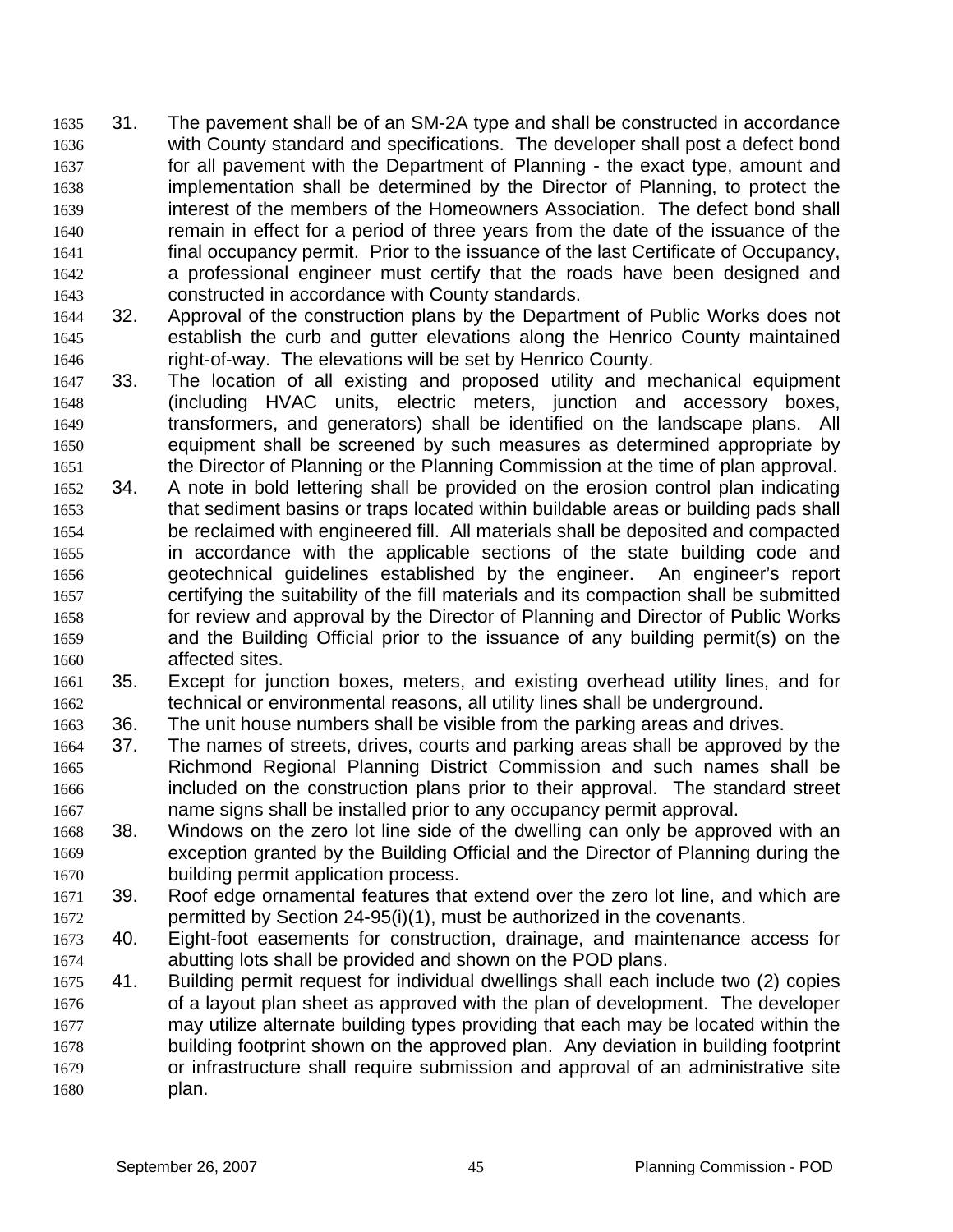1681

#### 1682 **PLAN OF DEVELOPMENT**

| 1684                                         | POD-60-07<br><b>New Market Veterinary</b><br>Clinic - New Market Road<br>and Recreation Road | <b>Engineering Design Associates for Susan C. Ware:</b><br>Request for approval of a plan of development as<br>required by Chapter 24, Section 24-106 of the Henrico<br>County Code, to convert an existing two-story, 2,091<br>square foot building for use as a veterinary clinic. The<br>1.89-acre site is located on the north line of New Market<br>Road, approximately 200 feet east of the intersection of<br>New Market Road and Mill Road on parcel 814-688-<br>7044. The zoning is B-1C, Business District (Conditional).<br>County water and sewer. (Varina) |
|----------------------------------------------|----------------------------------------------------------------------------------------------|-------------------------------------------------------------------------------------------------------------------------------------------------------------------------------------------------------------------------------------------------------------------------------------------------------------------------------------------------------------------------------------------------------------------------------------------------------------------------------------------------------------------------------------------------------------------------|
| 1685<br>1686<br>1687                         | Mr. Branin -<br>Market Veterinary Clinic? No one. Okay, Matt?                                | Is anyone in opposition in opposition to POD-60-07, New                                                                                                                                                                                                                                                                                                                                                                                                                                                                                                                 |
| 1688<br>1689<br>1690<br>1691<br>1692<br>1693 | Mr. Ward -                                                                                   | The applicant has agreed to install a sidewalk on the north<br>line of the New Market Road once the adjacent parcel to the west is developed. Staff<br>can recommend approval subject to the revised plans, the standard conditions of this<br>type, annotations on the plans, conditions 24 through 37, and addition condition on<br>page 3 of your addendum. This is an added condition, not a revised condition.                                                                                                                                                     |
| 1694<br>1695<br>1696<br>1697                 | time.                                                                                        | Randy Hooker, the engineer from EDA, and Dr. Susan Ware, the owner, are here to<br>answer any questions. I'd also be happy to answer any questions you may have at this                                                                                                                                                                                                                                                                                                                                                                                                 |
| 1698<br>1699<br>1700                         | Mr. Branin -                                                                                 | Okay. Does anybody have any questions for Matt?<br>Mr.<br>Secretary? Commissioners? All right. Would anyone like to hear from the applicant?                                                                                                                                                                                                                                                                                                                                                                                                                            |
| 1701<br>1702                                 | Mr. Vanarsdall -                                                                             | Everything's fine on it.                                                                                                                                                                                                                                                                                                                                                                                                                                                                                                                                                |
| 1703<br>1704<br>1705                         | Mr. Branin -<br>entertain a motion.                                                          | Everything's good on this one as well.<br>Okay, then, I'll                                                                                                                                                                                                                                                                                                                                                                                                                                                                                                              |
| 1706<br>1707<br>1708<br>1709<br>1710         | Mr. Vanarsdall -<br>#38.                                                                     | I move that POD-60-07, New Market Veterinary Clinic, be<br>approved with the annotations on the plans, standards conditions for this type of<br>development, conditions 24 through 37, and the added condition on the addendum,                                                                                                                                                                                                                                                                                                                                         |
| 1711<br>1712                                 | Mrs. Jones -                                                                                 | Second.                                                                                                                                                                                                                                                                                                                                                                                                                                                                                                                                                                 |
| 1713<br>1714                                 | Mr. Branin -                                                                                 | Motion made by Mr. Vanarsdall, seconded by Mrs. Jones. All<br>in favor say aye. All opposed say no. The ayes have it; the motion carries.                                                                                                                                                                                                                                                                                                                                                                                                                               |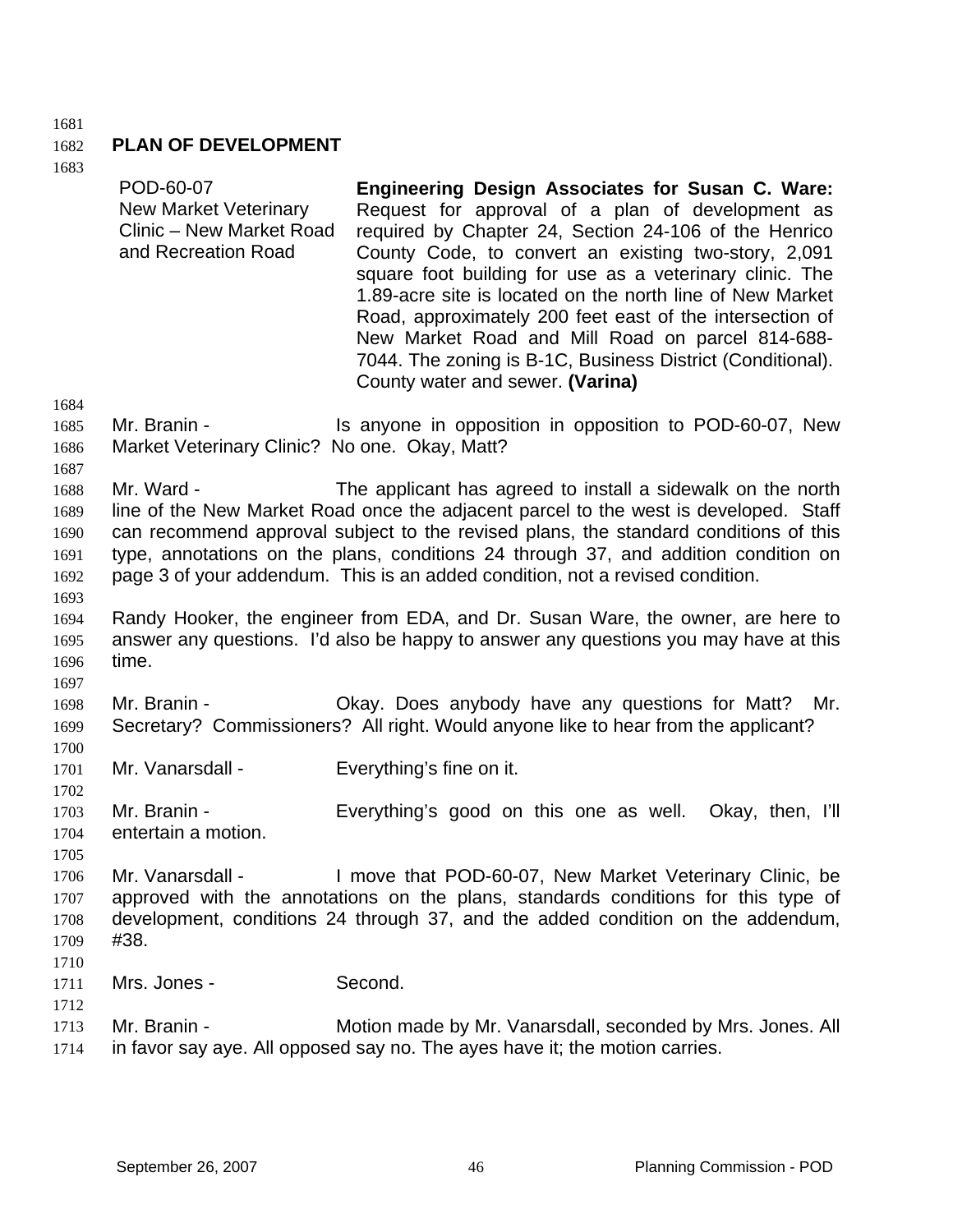- The Planning Commission approved POD-60-07, New Market Veterinary Clinic, subject to the annotations on the plans, the standard conditions attached to these minutes for developments of this type, and the following additional conditions: 1715 1716 1717
- 1718
- 1719 1720 1721 1722 1723 24. The easements for drainage and utilities as shown on approved plans shall be granted to the County in a form acceptable to the County Attorney prior to any occupancy permits being issued. The easement plats and any other required information shall be submitted to the County Real Property Agent at least sixty (60) days prior to requesting occupancy permits.
- 1724 1725 1726 1727 1728 25. The limits and elevations of the 100-year frequency flood shall be conspicuously noted on the plan "Limits of 100 Year Floodplain." In addition, the delineated 100-year floodplain must be labeled "Variable Width Drainage and Utility Easement." The easement shall be granted to the County prior to the issuance of any occupancy permits.
- 1729 1730 26. The entrances and drainage facilities on New Market Road (State Route 5) shall be approved by the Virginia Department of Transportation and the County.
- 1731 1732 1733 1734 27. A notice of completion form, certifying that the requirements of the Virginia Department of Transportation entrances permit have been completed, shall be submitted to the Department of Planning prior to any occupancy permits being issued.
- 1735 1736 28. The developer shall provide fire hydrants as required by the Department of Public Utilities and Division of Fire.
- 1737 29. Outside storage shall not be permitted.
- 1738 1739 30. The proffers approved as a part of zoning case C-52C-06 shall be incorporated in this approval.
- 1740 1741 1742 31. Any necessary off-site drainage and/or water and sewer easements must be obtained in a form acceptable to the County Attorney prior to final approval of the construction plans.
- 1743 1744 1745 32. Deviations from County standards for pavement, curb or curb and gutter design shall be approved by the County Engineer prior to final approval of the construction plans by the Department of Public Works.
- 1746 1747 1748 33. Insurance Services Office (ISO) calculations must be included with the plans and contracts and must be approved by the Department of Public Utilities prior to the issuance of a building permit.
- 1749 1750 1751 1752 34. Approval of the construction plans by the Department of Public Works does not establish the curb and gutter elevations along the Virginia Department of Transportation maintained right-of-way. The elevations will be set by the contractor and approved by the Virginia Department of Transportation.
- 1753 1754 1755 1756 35. The certification of building permits, occupancy permits and change of occupancy permits for individual units shall be based on the number of parking spaces required for the proposed uses and the amount of parking available according to approved plans.
- 1757 1758 1759 36. The location of all existing and proposed utility and mechanical equipment (including HVAC units, electric meters, junction and accessory boxes, transformers, and generators) shall be identified on the landscape plans. All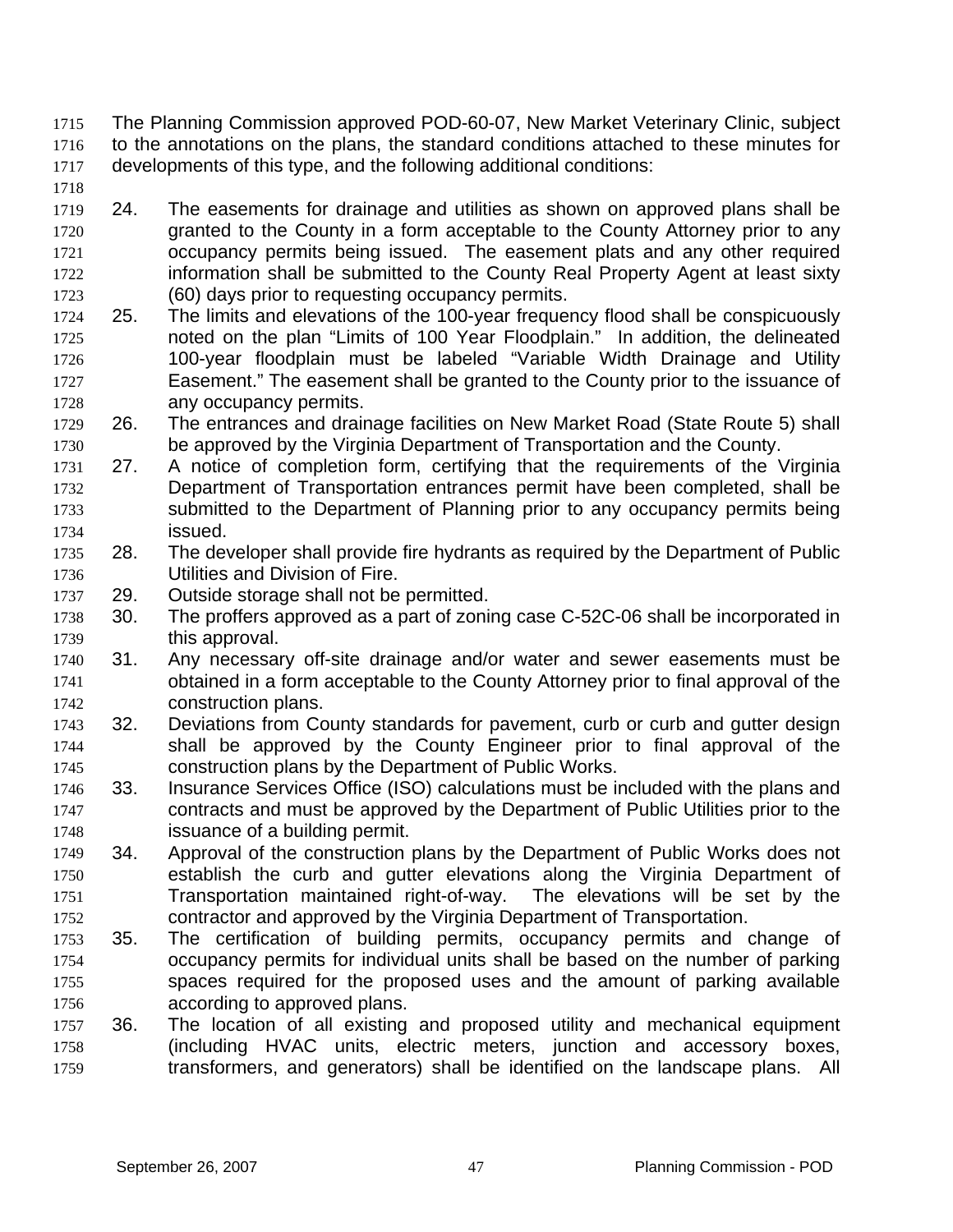equipment shall be screened by such measures as determined appropriate by the Director of Planning or the Planning Commission at the time of plan approval. 1760 1761

- 1762 1763 37. Except for junction boxes, meters, and existing overhead utility lines, and for technical or environmental reasons, all utility lines shall be underground.
- 1764 1765 1766 1767 1768 38. **ADDED** – Road widening, curb and gutter, and sidewalk shall be constructed by the owner along the north side of New Market Road (State Route 5), in accordance with Henrico County and Virginia Department of Transportation standards, when the adjacent property to the west (Parcel 814-690-1456) is developed.
- 1769

1771

#### 1770 **SUBDIVISION** *(Deferred from the July 25, 2007 Meeting)*

- SUB-25-07 Carters Green (April 2007 Plan) – Meadow Road **Austin Brockenbrough & Associates, L.L.P. for Rusty Acres:** The 23.8-acre site proposed for a subdivision of 41 single-family zero lot line homes is located on the south line of Meadow Road, approximately 0.70 mile east of Hanover Road (Route 156), on parcels 832-719-2212 and 832-718-1235. The zoning is R-5AC, General Residence District (Conditional) and ASO, Airport Safety Overlay District. County water and sewer. **(Varina) 41 Lots**
- 1772

1782

1789

| 1772 |                  |                                                                                  |
|------|------------------|----------------------------------------------------------------------------------|
| 1773 | Mr. Branin -     | Is anyone in opposition to SUB-25-07, Carters Green (April                       |
| 1774 |                  | 2007 Plan)? No one. Okay. Mr. Kennedy. Glad to see you. What do you have for us? |
| 1775 |                  |                                                                                  |
| 1776 | Mr. Vanarsdall - | Was that you that sneezed and blew everybody's hairpiece                         |
| 1777 | off?             |                                                                                  |
| 1778 |                  |                                                                                  |
| 1779 | Mr. Kennedy -    | My apologies. I need your blessings, that's what it was.                         |
| 1780 |                  |                                                                                  |
| 1781 | Mr. Vanarsdall - | It's bound to feel better.                                                       |

1783 1784 1785 1786 1787 1788 Mr. Kennedy - Thank you. Carters Green has been deferred since the April meeting. The plan is the same as what was presented at that time. The issue that's held up the developer is actually getting wetlands permits. The street actually cross over major wetlands. He has now been able to obtain the permits that are necessary for the development of this site and he can now move forward with it. If you have any questions, I'll be happy to answer them.

1790 1791 1792 1793 1794 1795 1796 Mr. Branin - Ckay. Does anybody have any questions for Mr. Kennedy? Mr. Vanarsdall - I don't. Mr. Branin - None? Mr. Vanarsdall - This one's in good order.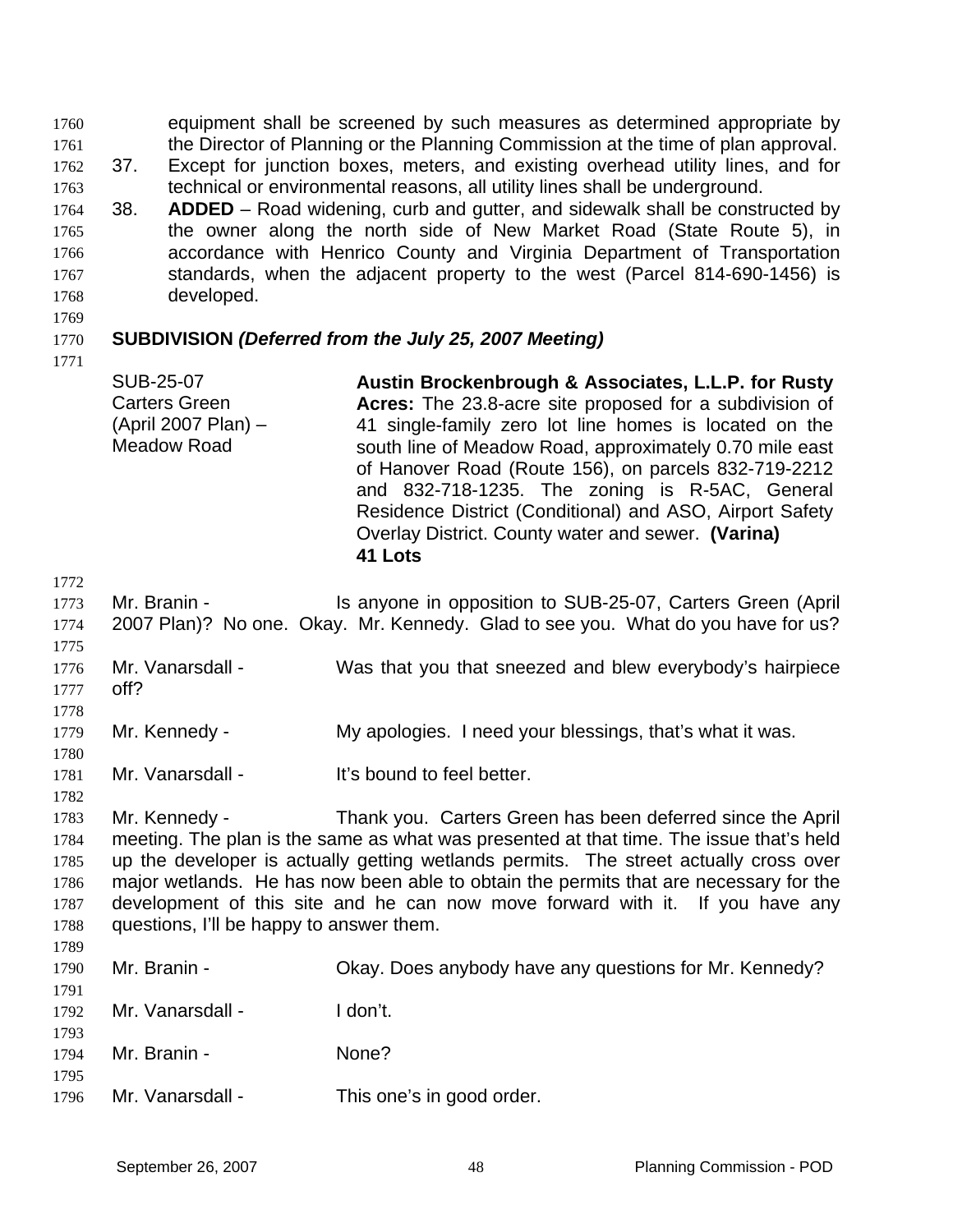| 1797         |                  |                                                 |                                                                                          |
|--------------|------------------|-------------------------------------------------|------------------------------------------------------------------------------------------|
| 1798         | Mr. Branin -     |                                                 | All right. Do we need to hear from the applicant?                                        |
| 1799         |                  |                                                 |                                                                                          |
| 1800         | Mr. Vanarsdall - |                                                 | Don't need it.                                                                           |
| 1801<br>1802 | Mr. Branin -     |                                                 | Okay. Are you ready to present a motion?                                                 |
| 1803         |                  |                                                 |                                                                                          |
| 1804         |                  | Mr. Vanarsdall -                                | I move SUB-25-07, Carters Green (April 2007 Plan), be                                    |
| 1805<br>1806 |                  | public utilities, and conditions 12 through 16. | approved with annotations on the plans, standard conditions for subdivisions served by   |
| 1807         |                  |                                                 |                                                                                          |
| 1808         |                  | Mrs. Jones -                                    | Second.                                                                                  |
| 1809         |                  |                                                 |                                                                                          |
| 1810         | Mr. Branin -     |                                                 | Motion made by Mr. Vanarsdall, seconded by Mrs. Jones. All                               |
| 1811         |                  |                                                 | in favor say aye. All opposed say no. The ayes have it; the motion carries.              |
| 1812         |                  |                                                 |                                                                                          |
| 1813         |                  |                                                 | The Planning Commission granted conditional approved to SUB-25-07, Carters Green         |
| 1814         |                  |                                                 | (April 2007 Plan), subject to standard conditions attached to these minutes for          |
| 1815         |                  |                                                 | subdivisions served by public utilities, the annotations on the plans, and the following |
| 1816         |                  | additional conditions:                          |                                                                                          |
| 1817         |                  |                                                 |                                                                                          |
| 1818         | 12.              |                                                 | Each lot shall contain at least 5,625 square feet, exclusive of the flood plain          |
| 1819         |                  | areas.                                          |                                                                                          |
| 1820         | 13.              |                                                 | The limits and elevation of the 100-year frequency flood shall be conspicuously          |
| 1821         |                  |                                                 | noted on the plat and construction plans and labeled "Limits of 100-year                 |
| 1822         |                  |                                                 | floodplain." Dedicate floodplain as a "Variable Width Drainage & Utilities               |
| 1823         |                  | Easement."                                      |                                                                                          |
| 1824         | 14.              |                                                 | The proffers approved as a part of zoning case C-62C-05 shall be incorporated in         |
| 1825         |                  | this approval.                                  |                                                                                          |
| 1826         | 15.              |                                                 | Prior to requesting the final approval, a draft of the covenants and deed                |
| 1827         |                  |                                                 | restrictions for the maintenance of the common area by a homeowners                      |
| 1828         |                  |                                                 | association shall be submitted to the Department of Planning for review. Such            |
| 1829         |                  |                                                 | covenants and restrictions shall be in a form and substance satisfactory to the          |
| 1830         |                  |                                                 | County Attorney and shall be recorded prior to recordation of the subdivision plat.      |
| 1831         | 16.              |                                                 | Any future building lot containing a BMP, sediment basin or trap and located             |
| 1832         |                  |                                                 | within the buildable area for a principal structure or accessory structure, may be       |
| 1833         |                  |                                                 | developed with engineered fill. All material shall be deposited and compacted in         |
| 1834         |                  |                                                 | accordance with the Virginia Uniform Statewide Building Code and geotechnical            |
| 1835         |                  |                                                 | guidelines established by a professional engineer. A detailed engineering report         |
| 1836         |                  |                                                 | shall be submitted for the review and approval by the Building Official prior to the     |
| 1837         |                  |                                                 | issuance of a building permit on the affected lot. A copy of the report and              |
| 1838         |                  |                                                 | recommendations shall be furnished to the Directors of Planning and Public               |
| 1839         |                  | Works.                                          |                                                                                          |
| 1840         |                  |                                                 |                                                                                          |

### 1841 **SUBDIVISION**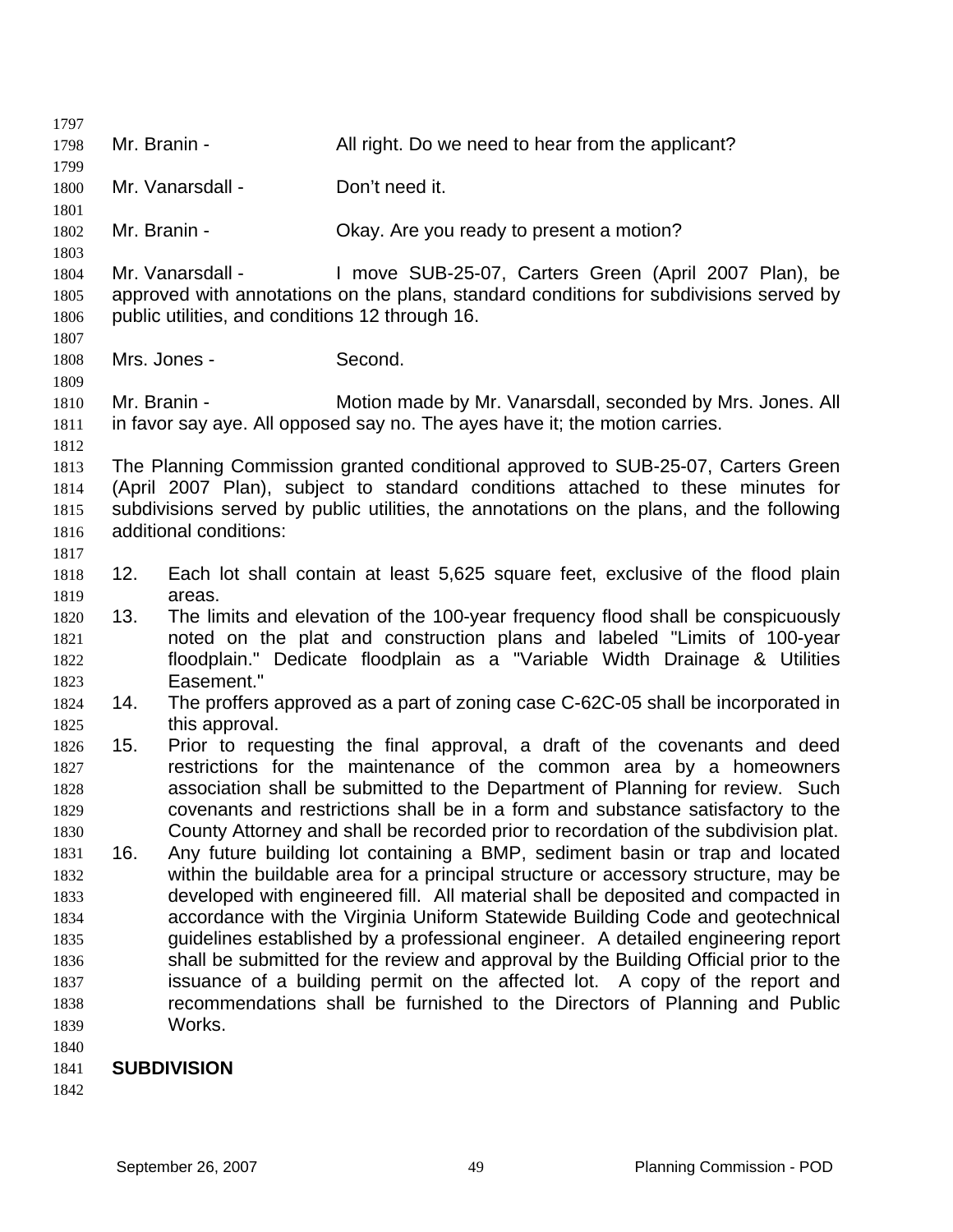SUB-46-07 Long Bridge Estates (September 2007 Plan) Long Bridge Road and Carter's Mill Road **Kestner-Werner, LLC for John W. Gibbs, Jr.:** The 22.80-acre site proposed for a subdivision of 17 singlefamily homes is located on Long Bridge Road approximately 8050 feet southwest of the intersection with Carter's Mill Road on parcel 842-683-7262. The zoning is A-1, Agricultural District and ASO (Airport Safety Overlay) District. Individual well and septic tank/drainfield. **(Varina) 17 Lots** 1843 1844 1845 1846 1847 1848 1849 1850 1851 1852 1853 1854 1855 1856 1857 1858 1859 1860 1861 1862 1863 1864 1865 1866 1867 1868 1869 1870 1871 1872 1873 1874 1875 1876 1877 1878 1879 1880 Mr. Branin - Is anyone in opposition to SUB-46-07, Long Bridge Estates (September 2007 Plan)? There's no one else really in the room, so I guess not. Lee? Mr. Pambid - Thank you, sir. The applicant has resolved issues noted with the plan. Per Public Works policy, the applicant will dedicate the necessary ultimate right-of-way of 66 feet or greater along Long Bridge and Carters Mill Roads. This is annotated on the handout that you just received. Staff recommends conditional approval subject to the annotations on the plans and the conditions listed in the agenda. This concludes my presentation and I'd be happy to answer any questions. Engineer Adam Werner with Kestner-Werner, is also here to answer any of your questions, as are the applicants. Mr. Branin - Ckay. Thank you, Lee. Does anybody have any questions for Lee in regards to Long Bridge? No one? Mr. Vanarsdall - Do we need to hear from the applicant? Mr. Branin - **Does anybody need to hear from the applicant?** Well, all right, then, I'll entertain a motion. Mr. Vanarsdall - I move SUB-46-07, Long Bridge Estates (September 2007 Plan), be approved with annotations on the plans, standard conditions for subdivisions not served by public utilities, and conditions 11 through 16. Mr. Archer - Second. Mr. Branin - Motion made by Mr. Vanarsdall, seconded by Mr. Archer. All in favor say aye. All opposed say no. The ayes have it; the motion carries. Mr. Silber - That concludes the consideration of plans this morning. We have the minutes to approve from the July 25, 2007 meeting. **APPROVAL OF MINUTES: July 25, 2007**  Mr. Branin - Any corrections noted on the minutes? Anyone? Anyone? Mrs. Jones - No sir, I don't.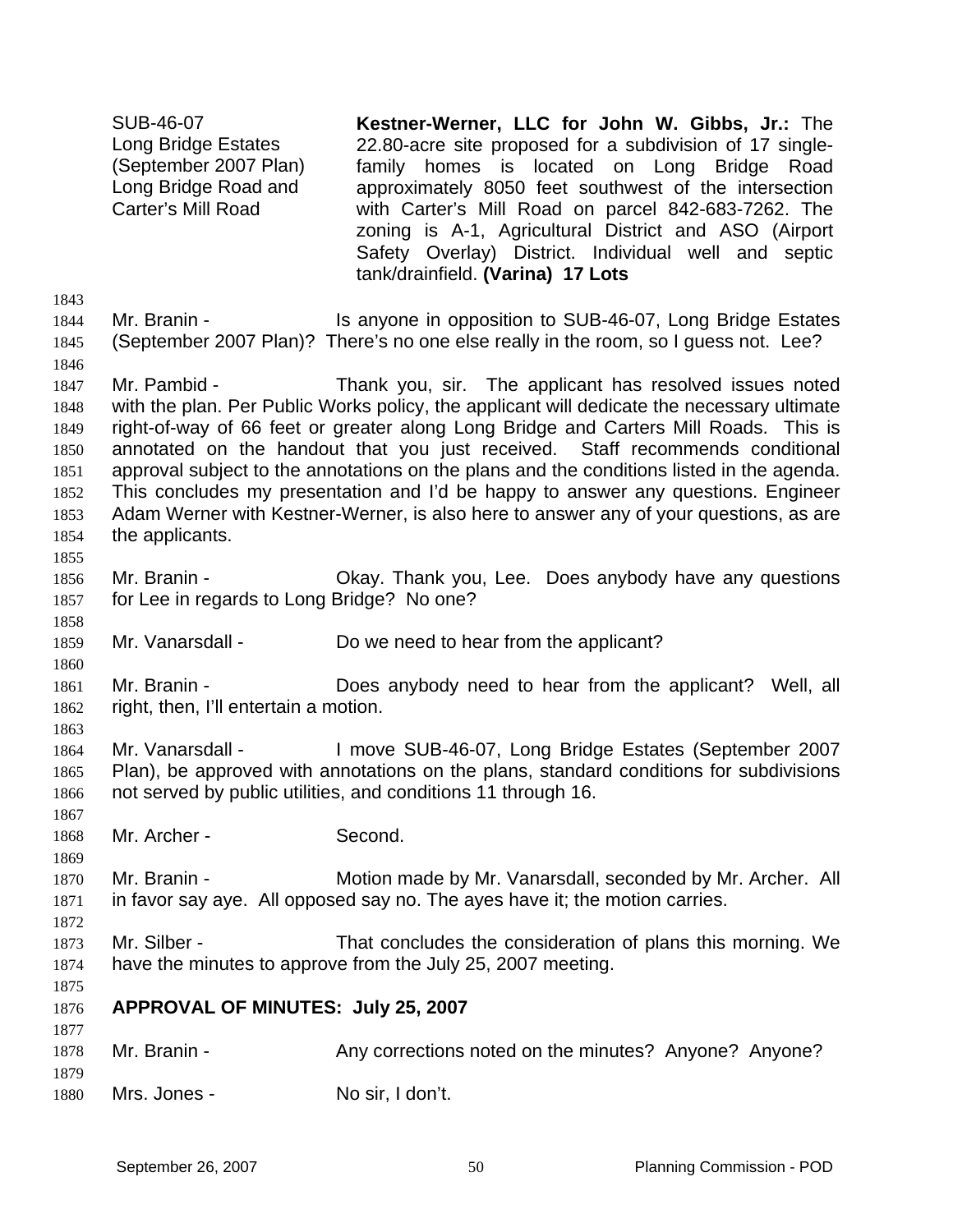| 1881         |                          |                                                                                         |
|--------------|--------------------------|-----------------------------------------------------------------------------------------|
| 1882         | Mr. Branin -             | What? You didn't read them, did you?                                                    |
| 1883         |                          |                                                                                         |
| 1884         | Mrs. Jones -             | Let's just continue.                                                                    |
| 1885<br>1886 | Mr. Vanarsdall -         | That's personal.                                                                        |
| 1887         | Mrs. Jones -             |                                                                                         |
| 1888<br>1889 |                          | I'm just waiting for someone to make a motion.                                          |
| 1890         | Mr. Vanarsdall -         | I move that we approve the minutes as they are.                                         |
| 1891         |                          |                                                                                         |
| 1892         | Mr. Branin -             | All right.                                                                              |
| 1893<br>1894 | Mr. Vanarsdall -         | As written. As printed.                                                                 |
| 1895<br>1896 | Mr. Archer -             | Mr. Chairman, I was not here on July 25 <sup>th</sup> and find no fault                 |
| 1897         | with the minutes at all. |                                                                                         |
| 1898         |                          |                                                                                         |
| 1899         | Mr. Vanarsdall -         | That doesn't make any difference; you can still second it.                              |
| 1900         |                          |                                                                                         |
| 1901         | Mr. Archer -             | But I'll second it.                                                                     |
| 1902         |                          |                                                                                         |
| 1903         | Mr. Branin -             | Motion was made by Mr. Vanarsdall, seconded by Mr.                                      |
| 1904         |                          | Archer. All in favor say aye. All opposed say no. The ayes have it; the motion carries. |
| 1905<br>1906 |                          | The Planning Commission approved the July 25, 2007 minutes as written.                  |
| 1907         |                          |                                                                                         |
| 1908         | Mr. Branin -             | Do you have anything else, Mr. Secretary?                                               |
| 1909         |                          |                                                                                         |
| 1910         | Mr. Silber -             | Yes I do.                                                                               |
| 1911         |                          |                                                                                         |
| 1912         | Mr. Branin -             | Oh, I'm sure you do.                                                                    |
| 1913         |                          |                                                                                         |
| 1914<br>1915 | Mr. Vanarsdall -         | You know we're going to have something else.                                            |
| 1916         | Mr. Silber -             | You may note at the end of your addendum that there is a                                |
| 1917         |                          | discussion item that has been added. This is to set a work session and public hearing   |
| 1918         |                          | for amendments to the subdivision ordinance relating to floodplains. As you may recall  |
| 1919         |                          | at the last meeting, you did set work sessions and public hearings regarding some       |
| 1920         |                          | ordinance amendments on floodplains that related to our zoning regulations. We now      |
| 1921         |                          | realize from the County Attorney's office, that we will also have to go into our        |
| 1922         |                          | subdivision regulations and make some changes. So, following the letter of the law      |
| 1923         |                          | here, we really should probably set a work session and a public hearing for             |
| 1924         |                          | consideration of amendments to the County's subdivision ordinance.<br>We're             |
| 1925         |                          | recommending the work session and public hearing be the same as those that you had      |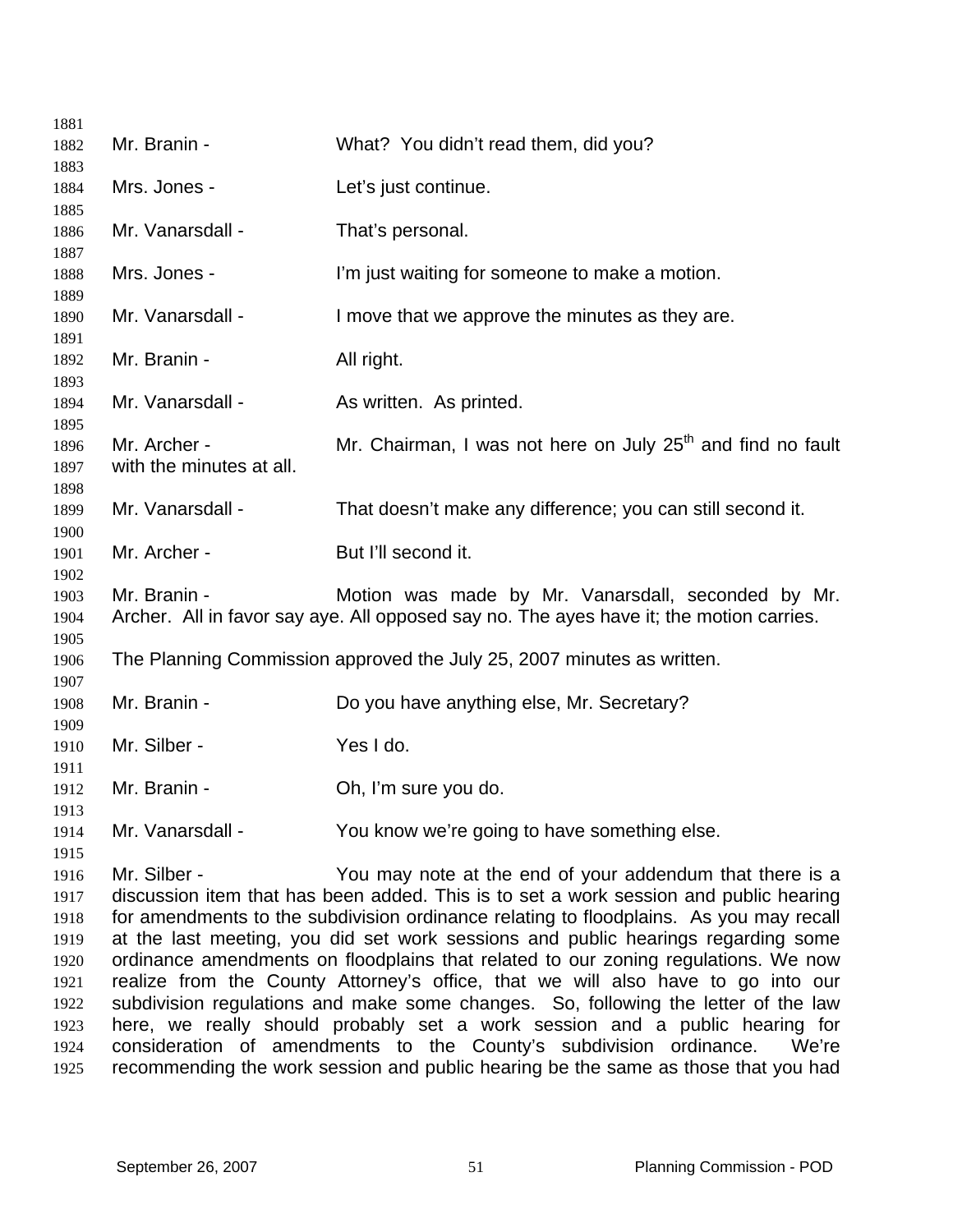| 1926<br>1927                                                 | for the public hearing.                                                                                    | previously set of October 11 <sup>th</sup> at 5:15 for the work session, and October 24 <sup>th</sup> at 10 a.m.                                                                                                                                                                                                                                                                                                                                                                                                                                |
|--------------------------------------------------------------|------------------------------------------------------------------------------------------------------------|-------------------------------------------------------------------------------------------------------------------------------------------------------------------------------------------------------------------------------------------------------------------------------------------------------------------------------------------------------------------------------------------------------------------------------------------------------------------------------------------------------------------------------------------------|
| 1928<br>1929<br>1930                                         | Mr. Branin -                                                                                               | Okay.                                                                                                                                                                                                                                                                                                                                                                                                                                                                                                                                           |
| 1931<br>1932                                                 | Mrs. Jones -                                                                                               | Okay.                                                                                                                                                                                                                                                                                                                                                                                                                                                                                                                                           |
| 1933<br>1934<br>1935                                         | Mr. Branin -<br>motion for the work session?                                                               | Aimee, could you do me one favor? Could you grab Jim<br>Strauss? Don't let him out of the building yet. Thanks. Would someone like to make a                                                                                                                                                                                                                                                                                                                                                                                                    |
| 1936<br>1937<br>1938                                         | Mrs. Jones -                                                                                               | I so move.                                                                                                                                                                                                                                                                                                                                                                                                                                                                                                                                      |
| 1939<br>1940                                                 | Mr. Silber -                                                                                               | And the public hearing.                                                                                                                                                                                                                                                                                                                                                                                                                                                                                                                         |
| 1941<br>1942                                                 | Mr. Branin -                                                                                               | And the public hearing?                                                                                                                                                                                                                                                                                                                                                                                                                                                                                                                         |
| 1943<br>1944                                                 | Mr. Archer -                                                                                               | Do you need a separate motion?                                                                                                                                                                                                                                                                                                                                                                                                                                                                                                                  |
| 1945<br>1946                                                 | Mr. Silber -                                                                                               | No.                                                                                                                                                                                                                                                                                                                                                                                                                                                                                                                                             |
| 1947<br>1948                                                 | Mr. Archer -                                                                                               | Okay.                                                                                                                                                                                                                                                                                                                                                                                                                                                                                                                                           |
| 1949<br>1950<br>1951                                         | Mrs. Jones -<br>Okay. I move that those dates and times be set for our work<br>session and public hearing. |                                                                                                                                                                                                                                                                                                                                                                                                                                                                                                                                                 |
| 1952<br>1953                                                 | Mr. Archer -                                                                                               | I second.                                                                                                                                                                                                                                                                                                                                                                                                                                                                                                                                       |
| 1954<br>1955<br>1956                                         | Mr. Branin -                                                                                               | Motion made by Mrs. Jones, seconded by Mr. Archer. All in<br>favor say aye. All opposed say no. The ayes have it; the motion carries.                                                                                                                                                                                                                                                                                                                                                                                                           |
| 1957<br>1958                                                 | Mr. Vanarsdall -                                                                                           | What are the times and dates of that now?                                                                                                                                                                                                                                                                                                                                                                                                                                                                                                       |
| 1959<br>1960                                                 | Mrs. Jones -                                                                                               | October 11 <sup>th</sup> at 5:15; October 24 <sup>th</sup> at 10 a.m.                                                                                                                                                                                                                                                                                                                                                                                                                                                                           |
| 1961<br>1962                                                 | Mr. Vanarsdall -                                                                                           | Okay. You're going to send us some data on that.                                                                                                                                                                                                                                                                                                                                                                                                                                                                                                |
| 1963<br>1964<br>1965<br>1966<br>1967<br>1968<br>1969<br>1970 | Mr. Silber -<br>Okay, that's all I had.                                                                    | We will be sending out information to you on that.<br>You'll<br>note that the work session on October 11 <sup>th</sup> is your zoning hearing. And because it's at<br>5:15 p.m., we will be providing a meal. So, you can count on a wonderful meal, as<br>always has been provided in the past. We will conduct those work sessions and then<br>the public hearing is October $24th$ . That's your POD meeting. We will set that at 10:00<br>a.m. so you'll have those public hearings at the end of the POD meeting on the 24 <sup>th</sup> . |
|                                                              |                                                                                                            |                                                                                                                                                                                                                                                                                                                                                                                                                                                                                                                                                 |

 Mr. Branin - That's enough.